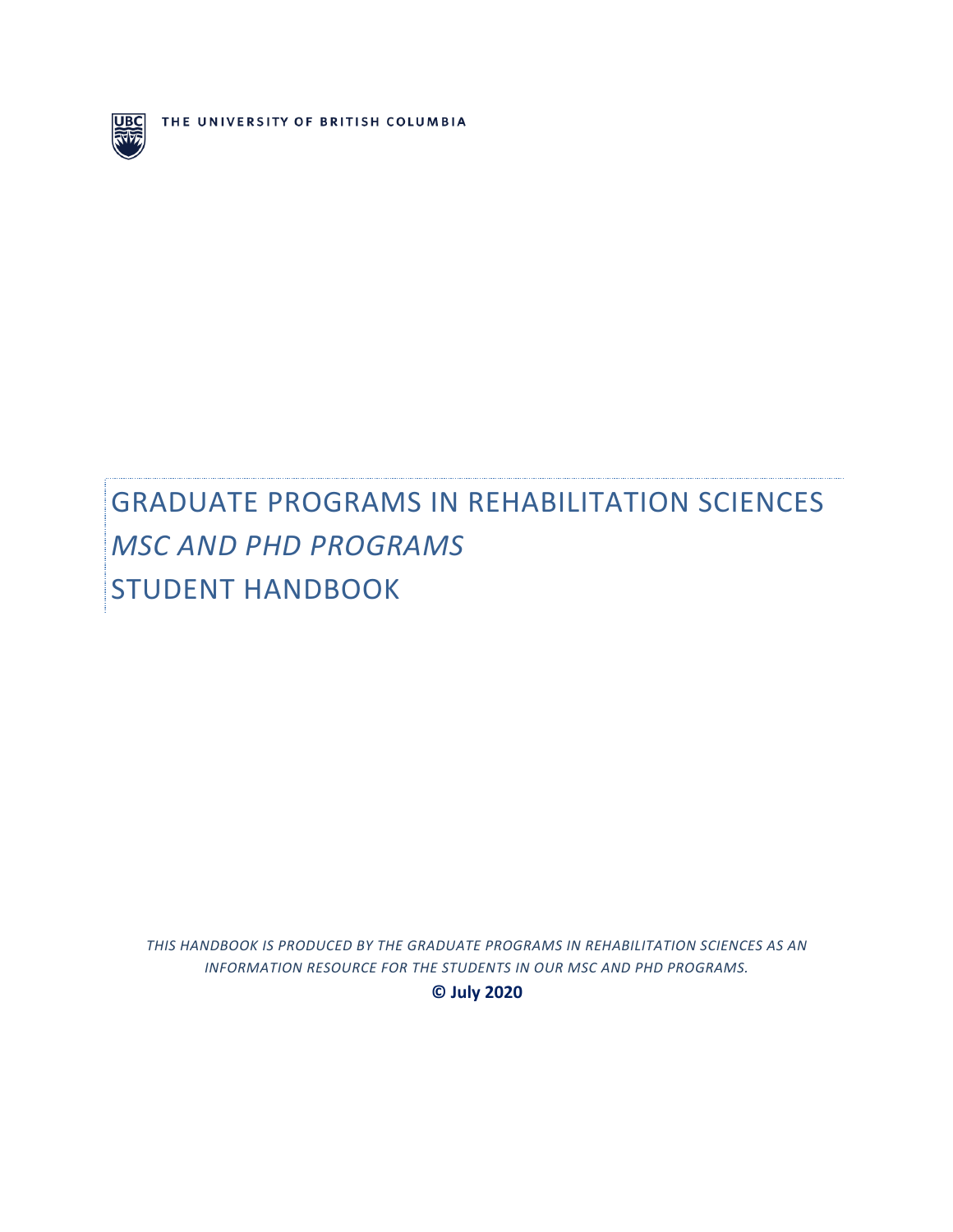## **CONTENTS**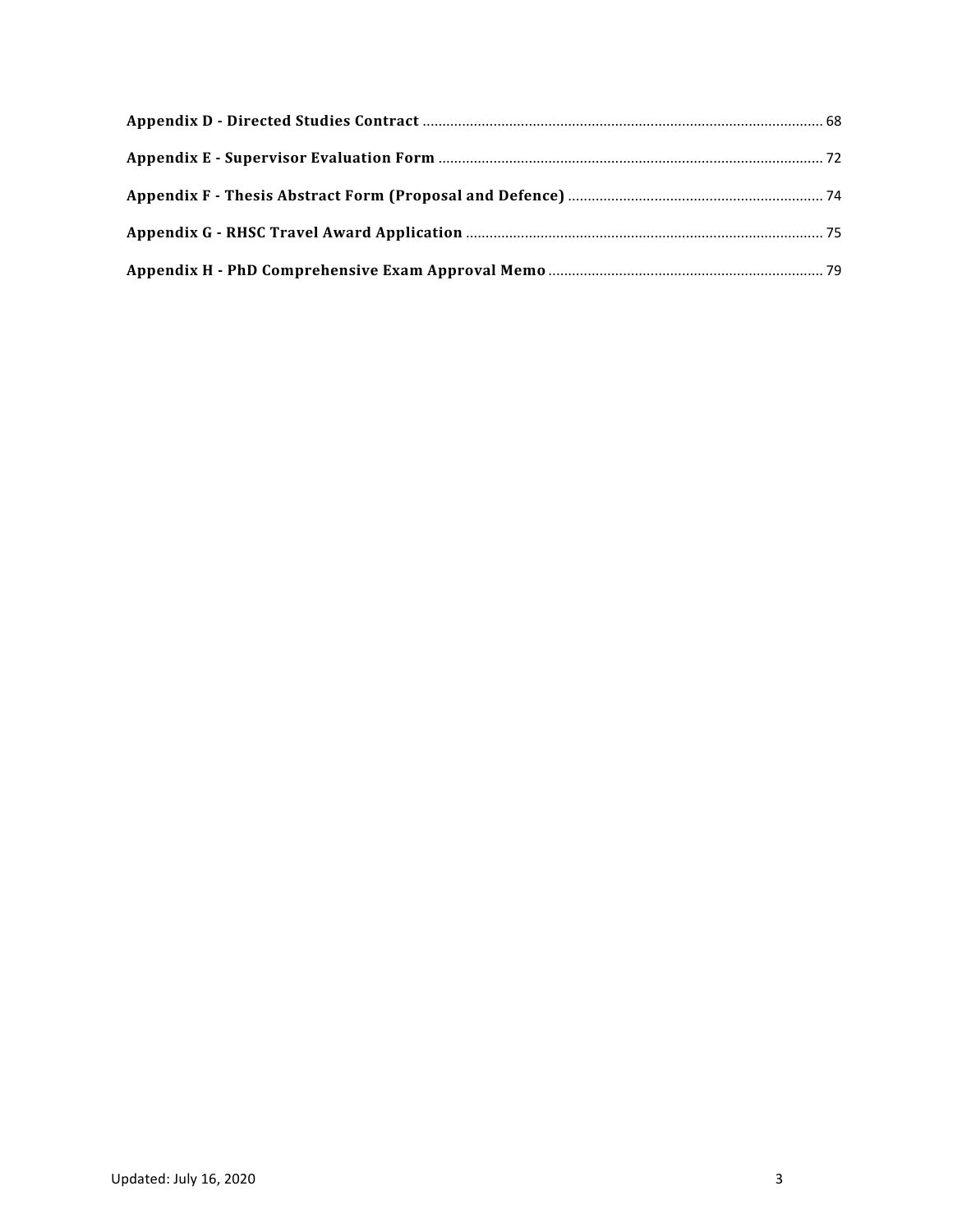# **APPENDIX INFORMATION**

#### **WELCOME**

Welcome to the Graduate Programs in Rehabilitation Sciences (RHSC). This handbook is designed to help you become familiar with the many resources available to your within the program and on campus. It brings together the Graduate and Postdoctoral Studies (G+PS) Policies and Procedures and the RHSC Policies and Procedures.

#### **CONTACT INFORMATION**

The Graduate Programs in Rehabilitation Sciences at the University of British Columbia are geographically distributed within the UBC campus and amongst various hospitals in Vancouver which are affiliated with UBC.

Mailing address: T325- 2211 Wesbrook Mall, Vancouver, BC V6T 2B5 Phone: 604-827-4055 Website: www.rehab.med.ubc.ca Email: rehab.gradprogram@ubc.ca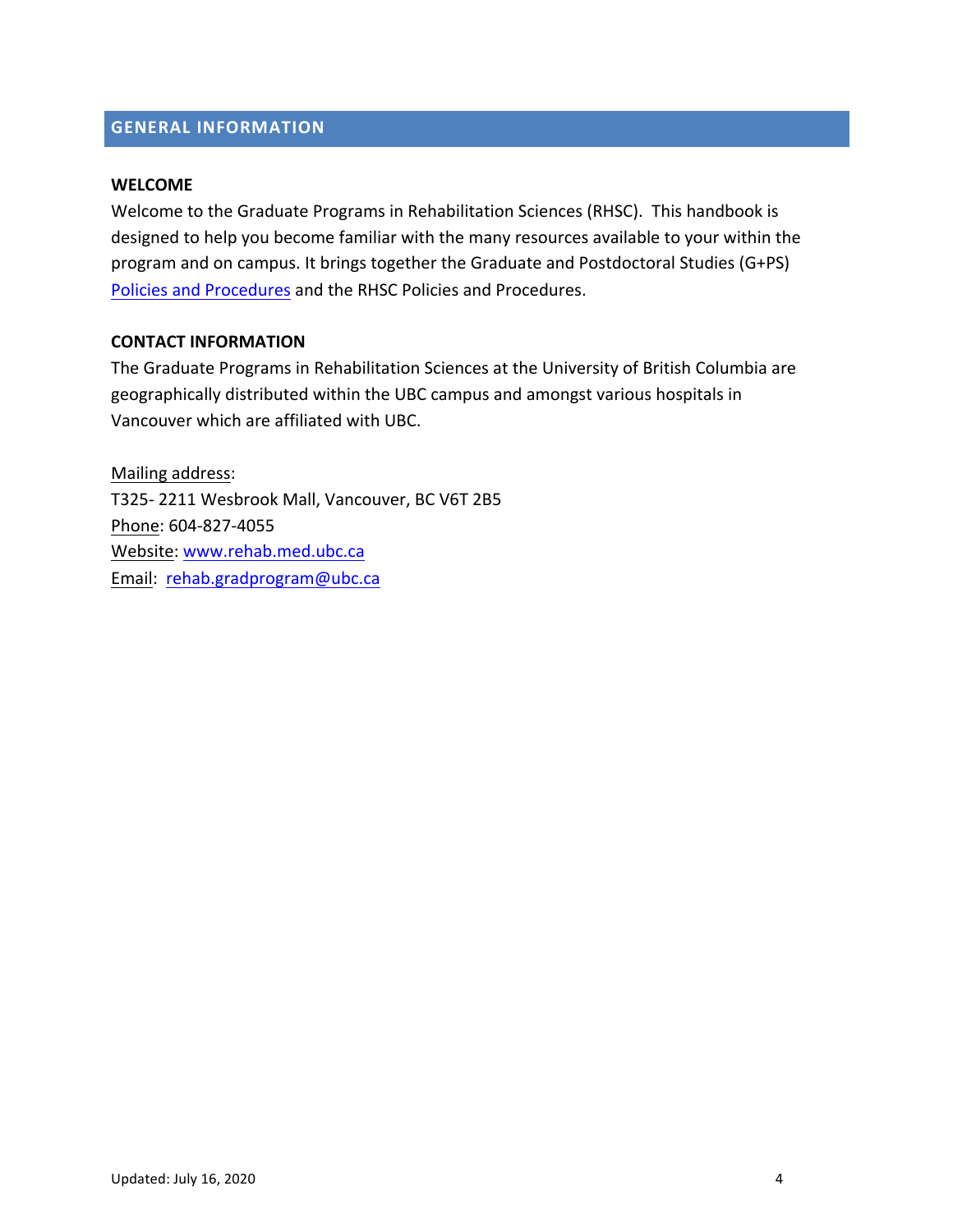# Updated: July 16, 2020 5

# $\blacksquare$ **ADMINISTRATION**

#### **PROGRAM ORGANIZATION**

The Department of Physical Therapy and the Department of Occupational Science and Occupational Therapy are separate units within the Faculty of Medicine, and they offer the professional degrees of Master of Physical Therapy (MPT) and Master of Occupational Therapy (MOT).

The Graduate Programs (MSc and PhD) are jointly supported financially and administratively by the Department of Physical Therapy and the Department of Occupational Science and Occupational Therapy. The primary faculty members of the Graduate Programs in Rehabilitation Sciences are members of the Departments of Physical Therapy and Occupational Science and Occupational Therapy.

The Rehabilitation Science Online Programs (RSOP) consists of the Master of Rehabilitation Science (MRSc) and the Graduate Certificate in Rehabilitation (GCR). Both programs are designed for working health professionals and to enhance interdisciplinary practice. The GCR consists of 5, 3-credit courses. To graduate from the MRSc program, learners successfully complete 10, 3-credit courses, 5 of which are the GCR courses. They have the option of conducting a workplace-based research project in their degree.

#### **Bill Miller (bill.miller@ubc.ca) 604-714-4107**

#### **Chair of the Graduate Programs in Rehabilitation Sciences**

The Chair of the Graduate Programs in Rehabilitation Sciences (GPRS) manages the MSc and PhD programs. Issues related to curriculum or academic performance should be related to this individual.

#### **Anny Shen (rehab.gradprogram@ubc.ca) 604-827-4055**

#### **Graduate Program Assistant in Rehabilitation Sciences**

The Program Assistant supports the Chair of the Graduate Programs in Rehabilitation Sciences. All student services issues should be related to this individual.

#### **Sue Murphy** (sue.murphy@ubc.ca) **1996 (support of the support of the support of the support of the support of the support of the support of the support of the support of the support of the support of the support of the**

#### **Head of the Department of Physical Therapy (Dept. PT)**

The Head is responsible for ensuring the implementation of the Department of Physical Therapy's mission.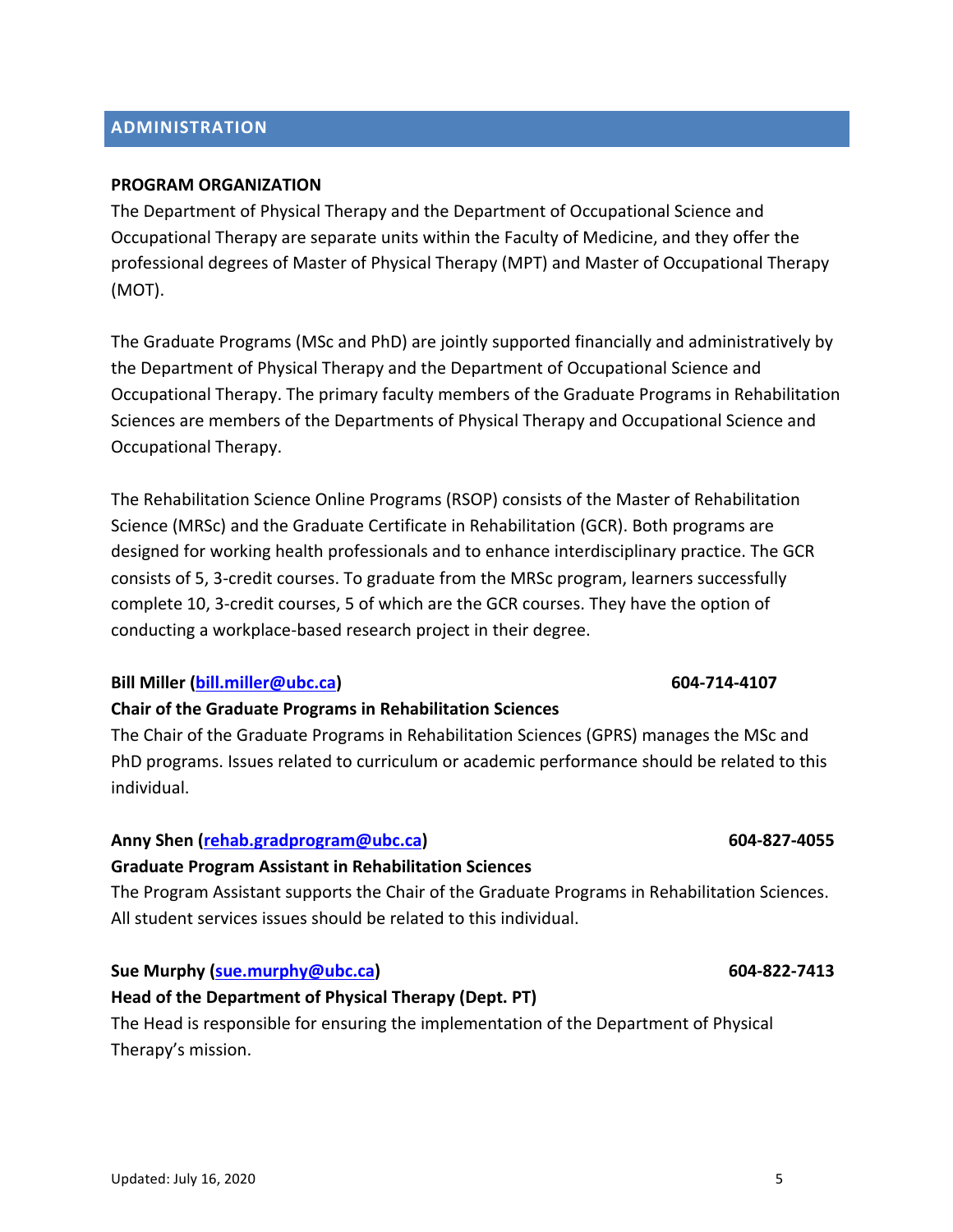#### **Susan Forwell** (**susan.forwell@ubc.ca**) **604-822-7410**

#### **Appendix Contract Construction Concerned Head, Department of Occupational Sciences and Occupational Therapy (Dept. OSOT)**

The Head is responsible for ensuring the implementation of the mission of the Department of OS&OT. 

## **FACULTY MEMBERS**

| Name and Title        |             | Dept. Contact Information                                       |  |
|-----------------------|-------------|-----------------------------------------------------------------|--|
| Dr. Catherine Backman |             | OSOT Third Floor, UBC Hospital, Koerner Pavilion (604) 822-7409 |  |
| <b>Professor</b>      |             | Arthritis Research Centre of Canada (604) 207-4029              |  |
|                       |             | catherine.backman@ubc.ca                                        |  |
| Dr. Skye Barbic       | <b>OSOT</b> | UBC Hospital, Koerner Pavilion                                  |  |
| Assistant Professor   |             | (604) 822-0770                                                  |  |
|                       |             | skye.barbic@ubc.ca                                              |  |
| Dr. Lara Boyd         | PT          | UBC Hospital, Koerner Pavilion, Brain Behaviour Lab             |  |
| <b>Professor</b>      |             | (604) 822-7197                                                  |  |
|                       |             |                                                                 |  |
|                       |             | lara.boyd@ubc.ca                                                |  |
| Dr. Pat Camp          | PT          | James Hogg Research Centre, St. Paul's Hospital                 |  |
| Associate Professor   |             | (604) 827-4957                                                  |  |
|                       |             | pat.camp@hli.ubc.ca                                             |  |
| Dr. Kristin Campbell  | PT          | Department of Physical Therapy, Friedman Building               |  |
| Associate Professor   |             | (604) 827-4704                                                  |  |
|                       |             | kristin.campbell@ubc.ca                                         |  |
| Dr. Elizabeth Dean    | PT          | Department of Physical Therapy, Friedman Building               |  |
| Professor Emeritus    |             | (604) 822-7398                                                  |  |
|                       |             | elizabeth.dean@ubc.ca                                           |  |
| Dr. Janice Eng        | PT          | <b>GF Strong Centre</b>                                         |  |
| <b>Professor</b>      |             | (604) 714-4105                                                  |  |
|                       |             | janice.eng@vch.ca                                               |  |
| Dr. Sue Forwell       |             | OSOT  UBC Hospital, Koerner Pavilion                            |  |
| Associate Professor   |             | (604) 822-7410                                                  |  |
|                       |             | sue.forwell@ubc.ca                                              |  |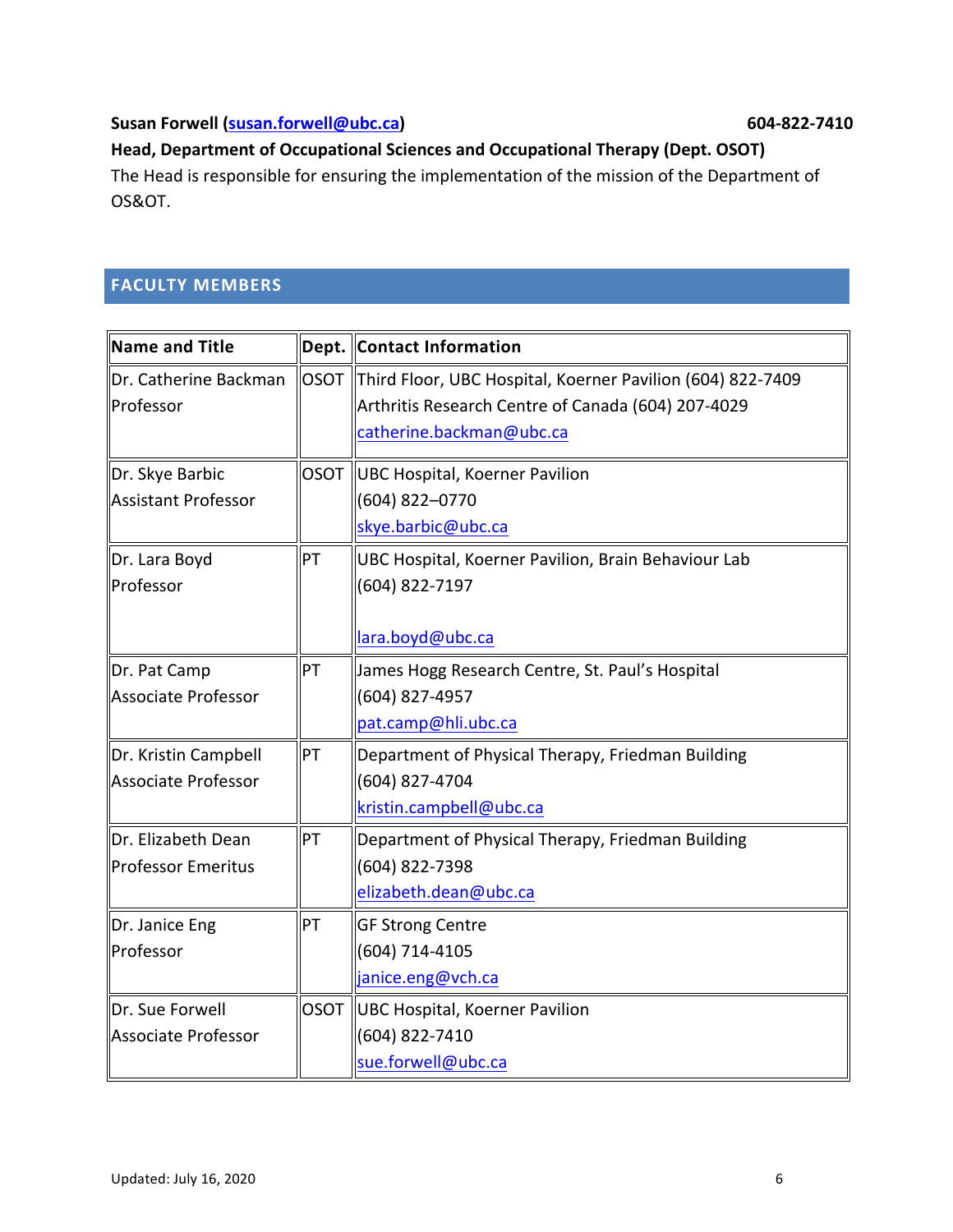| Dr. Jordan Guenette<br>Associate Professor<br>Dr. Liisa Holsti<br>Associate Professor | PT<br><b>OSOT</b> | James Hogg Research Centre, St. Paul's Hospital<br>(604) 682-2344 x62129<br>jordan.guenette@hli.ubc.ca |  |
|---------------------------------------------------------------------------------------|-------------------|--------------------------------------------------------------------------------------------------------|--|
|                                                                                       |                   |                                                                                                        |  |
|                                                                                       |                   |                                                                                                        |  |
|                                                                                       |                   |                                                                                                        |  |
|                                                                                       |                   | UBC Hospital, Koerner Pavilion                                                                         |  |
|                                                                                       |                   | (604) 875-2000 ext. 5200                                                                               |  |
|                                                                                       |                   | liisa.holsti@ubc.ca                                                                                    |  |
| Dr. Michael Hunt                                                                      | PT                | Department of Physical Therapy, Friedman Building                                                      |  |
| Associate Professor                                                                   |                   | (604) 827-4721                                                                                         |  |
|                                                                                       |                   | michael.hunt@ubc.ca                                                                                    |  |
| Dr. Suzanne Huot                                                                      | <b>OSOT</b>       | T325-2211 Wesbrook Mall                                                                                |  |
| <b>Assistant Professor</b>                                                            |                   | 604 822 7395                                                                                           |  |
|                                                                                       |                   | suzanne.huot@ubc.ca                                                                                    |  |
| Dr. Tal Jarus                                                                         |                   | OSOT   UBC Hospital, Koerner Pavilion                                                                  |  |
| Professor                                                                             |                   | (604) 827-3392                                                                                         |  |
|                                                                                       |                   | tal.Jarus@ubc.ca                                                                                       |  |
| Dr. Linda Li                                                                          | PT                | Arthritis Research Centre of Canada, Richmond                                                          |  |
| Professor                                                                             |                   | (604) 871-4577                                                                                         |  |
|                                                                                       |                   | lli@arthritisresearch.ca                                                                               |  |
| Dr. Teresa Liu-Ambrose                                                                | PT                | Department of Physical Therapy, Friedman Building                                                      |  |
| Professor                                                                             |                   | (604) 875-4111 x62056                                                                                  |  |
|                                                                                       |                   | teresa.ambrose@ubc.ca                                                                                  |  |
| Dr. Bill Miller                                                                       | <b>OSOT</b>       | UBC Hospital, Koerner Pavilion                                                                         |  |
| Professor                                                                             |                   | (604) 737-6314 or 604-827-1347                                                                         |  |
|                                                                                       |                   | bcmiller@telus.net                                                                                     |  |
| ∥Dr. Ben Mortenson                                                                    |                   | OSOT  UBC Hospital, Koerner Pavilion                                                                   |  |
|                                                                                       | (604) 675-8870    |                                                                                                        |  |
| Assistant Professor                                                                   |                   |                                                                                                        |  |
|                                                                                       |                   | ben.mortenson@ubc.ca                                                                                   |  |
| Dr. Laura Nimmon                                                                      | <b>OSOT</b>       | Centre for Health Education Scholarship (CHES)                                                         |  |
| Assistant Professor                                                                   |                   | (604) 875-4111 x21256                                                                                  |  |
|                                                                                       |                   |                                                                                                        |  |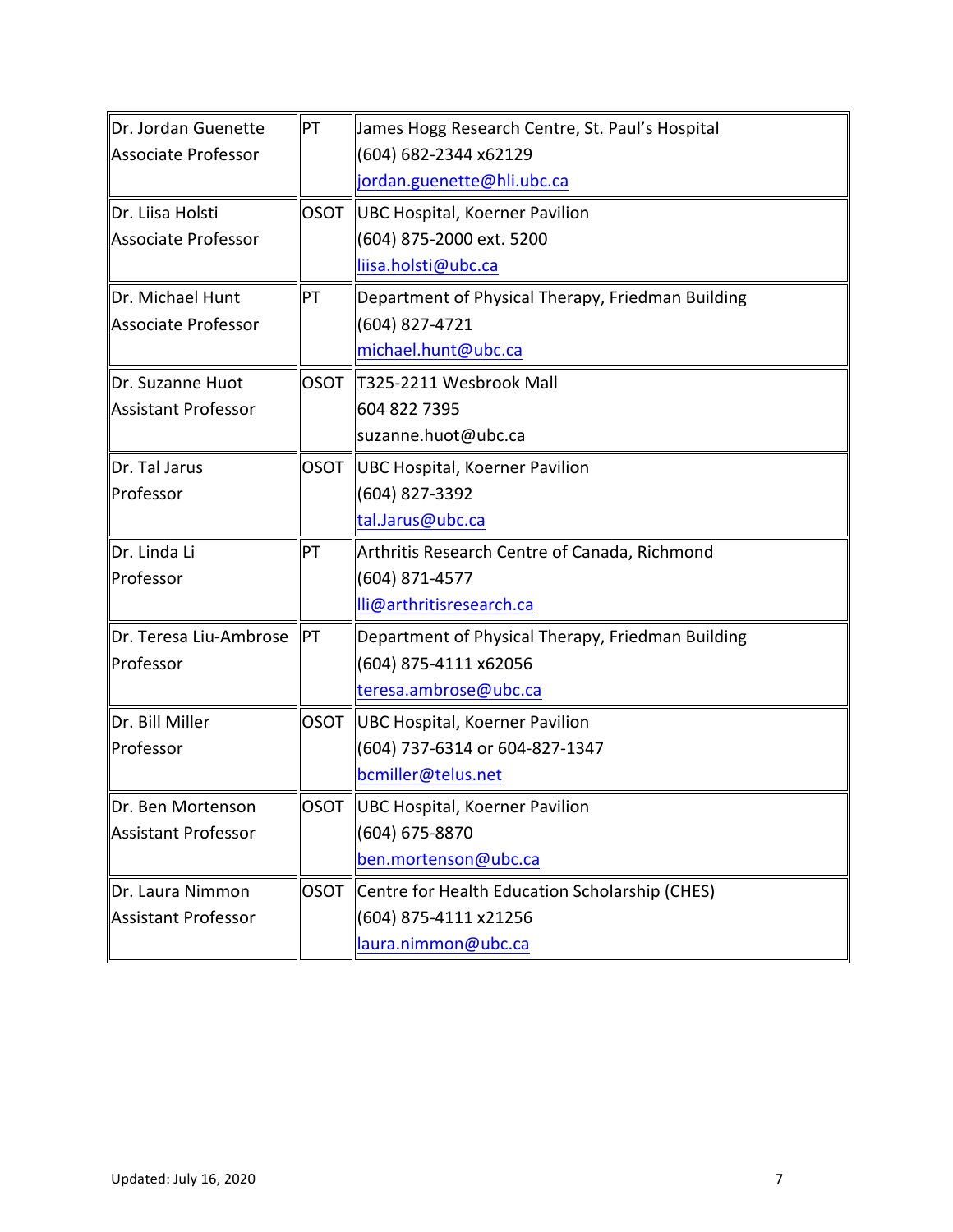| Dr. Courtney Pollock   | PT          | <b>GF Strong Centre</b>                                    |  |
|------------------------|-------------|------------------------------------------------------------|--|
| Assistant Professor    |             | $(604)$ 737-6312                                           |  |
|                        |             | courtney.pollock@ubc.ca                                    |  |
|                        |             |                                                            |  |
| Dr. Brodie Sakakibara  | <b>OSOT</b> | (250) 807-8505                                             |  |
| Associate Professor    |             | brodie@mail.ubc.ca                                         |  |
|                        |             |                                                            |  |
| Dr. Alex Scott         | PT          | Robert H.N. Ho Research Centre, Vancouver General Hospital |  |
| Associate Professor    |             | (604) 827-4959                                             |  |
|                        |             | alex.scott@ubc.ca                                          |  |
| Dr. Julia Schmidt      | <b>OSOT</b> | (604) 714 4105                                             |  |
| Assistant Professor    |             | julia.schmidt@ubc.ca                                       |  |
| Dr. Naznin Virji-Babul | PT          | Department of Physical Therapy, Friedman Building          |  |
| Associate Professor    |             | (604) 827-4966                                             |  |
|                        |             | Naznin. Virji-Babul@ubc.ca                                 |  |
| Dr. Jackie Whittaker   | <b>OSOT</b> | #223, 212 Friedman Building 2177 Westbrook Mall            |  |
| Assistant Professor    |             | (604) 827-3903                                             |  |
|                        |             | jackie.whittaker@ubc.ca                                    |  |
| Dr. Jill Zwicker       | <b>OSOT</b> | BC Children's Hospital                                     |  |
| Associate Professor    |             | (604) 875-2345 ext 5948                                    |  |
|                        |             | jill.zwicker@ubc.ca                                        |  |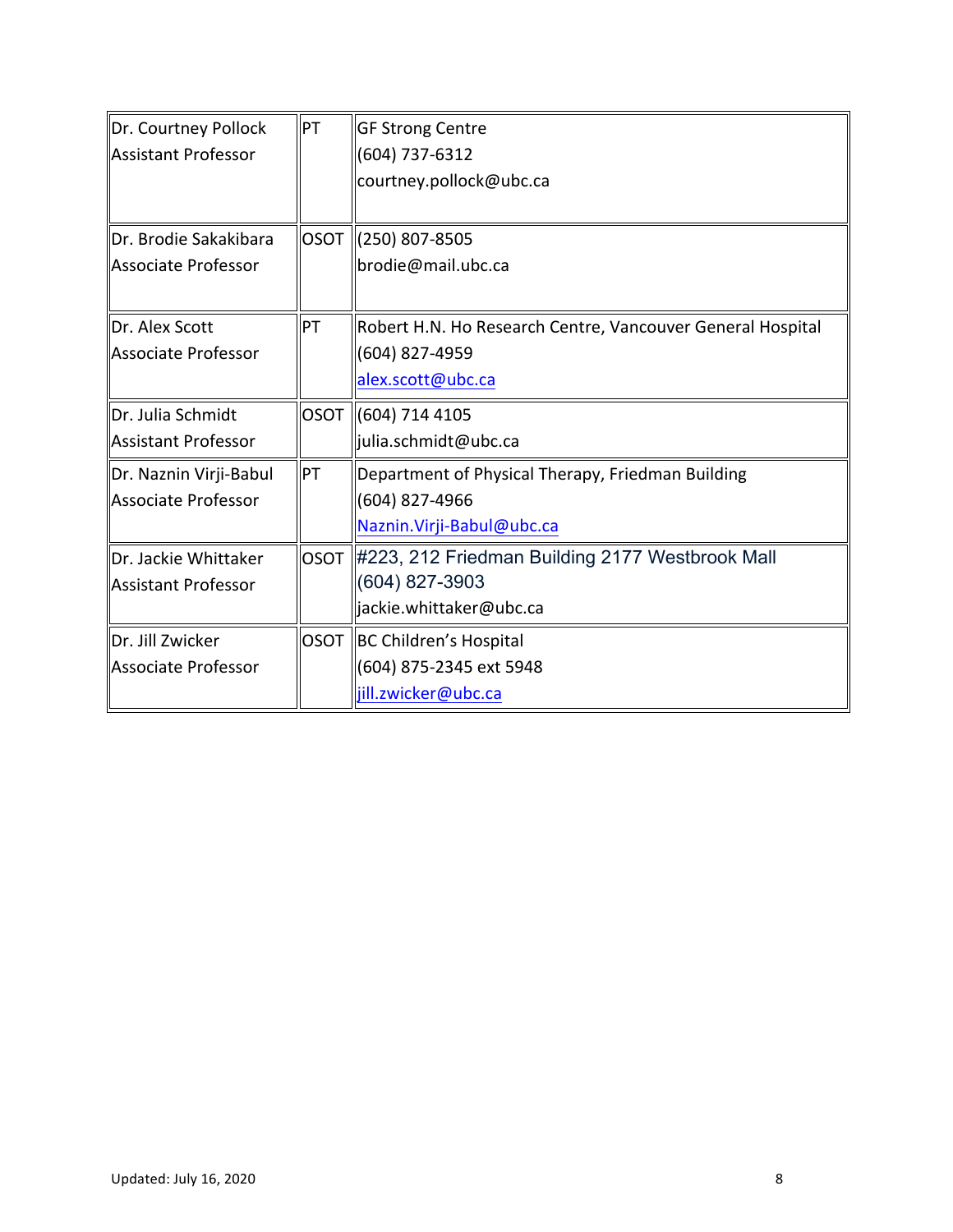# **CHANNELS OF COMMUNICATION**

The most appropriate lines of communication depend on the issue or concern. If you have a question about evaluation criteria or the way an assignment was marked, approach the course instructor. If you have more general concerns about the course, discuss them with your thesis supervisor or, if not appropriate (or the issue remains unresolved), the Chair of the Graduate Programs in Rehabilitation Sciences.

The Program Assistant may be consulted for information regarding the Graduate and Postdoctoral Studies (G+PS) policies and registration (or in ambiguous and/or sensitive situations).

#### **OFFICE OF TECHNICAL AND INSTRUCTIONAL SUPPORT**

The IT Technicians in the Department of PT and the Department of OSOT are responsible for lab and audiovisual equipment set-up. A student may request a slide projector or other audiovisual equipment needed for class presentations. Unfortunately, we cannot permit the loan of school equipment for use outside of scheduled instructional sessions (or approved continuing education events).

Students with a supervisor who is a PT Faculty member should borrow their equipment from OTIS in the Friedman Building in room 242. Requests for equipment must be received at least 3 days before you intend to use it. Requests from PT students should go to pt.otis@ubc.ca.

Students with a supervisor who is an OSOT Faculty member should borrow their equipment from OTIS in the Koerner Pavilion in room T-128. Requests for equipment must be received at least 3 days before you intend to use it. Requests from OSOT students should go to ot.otis@ubc.ca. 

#### **MAIL**

Graduate students typically receive their postal mail via their supervisor. Mail for faculty and/or staff may be left in their box in the mailrooms located at: Room 212, 2<sup>nd</sup> Floor, Friedman Pavilion for PT Faculty Room T325, Third Floor Koerner Pavilion for OSOT Faculty.

#### **CAMPUS WIDE LOGIN**

The University and our programs send important information by e-mail, so it is essential to have an e-mail account. You also need a Campus-Wide-Login (CWL) so you can use the UBC wireless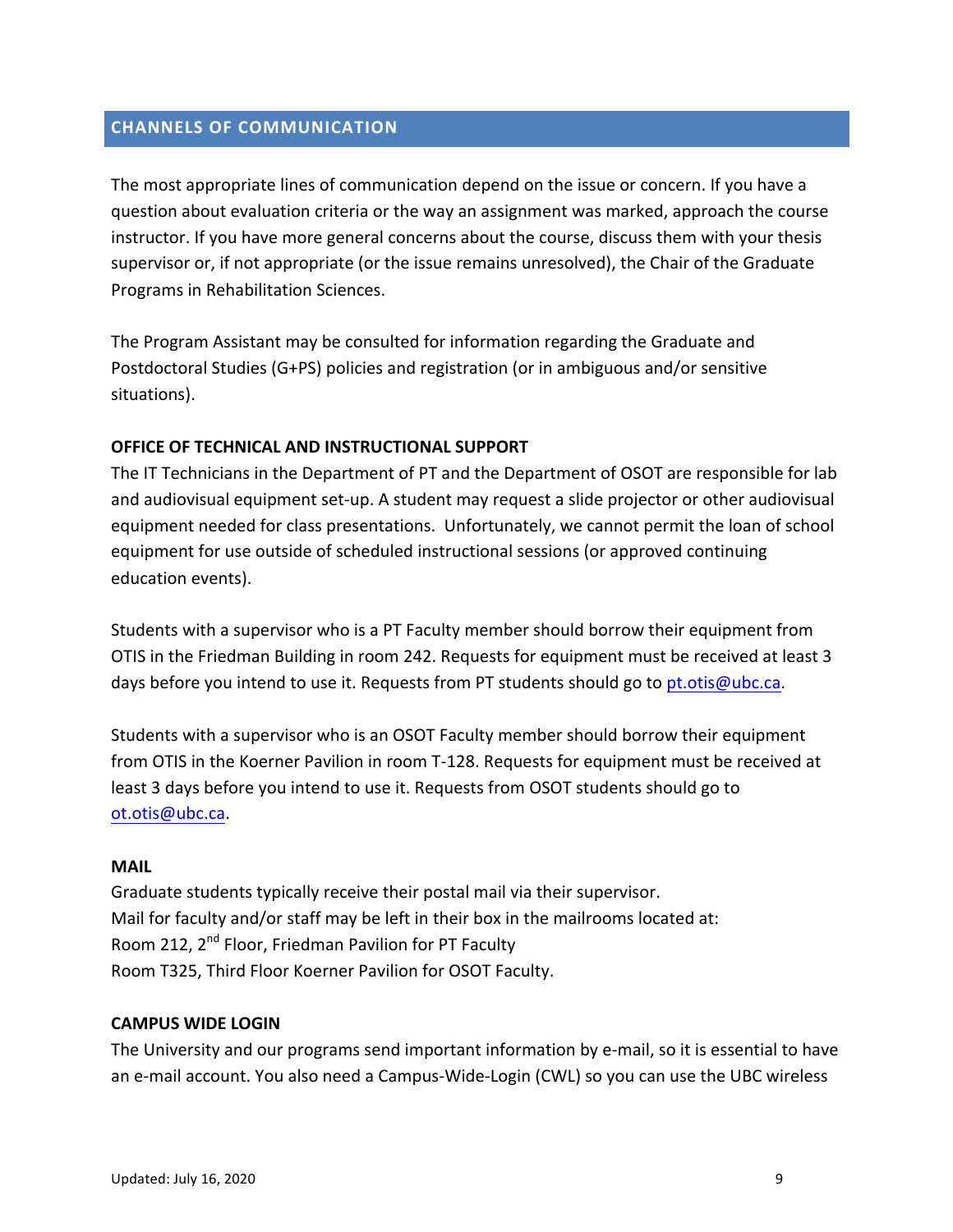**Approximated in the state of the state of the state of the state of the state of the state of the state of the state of the state of the state of the state of the state of the state of the state of the state of the state** network (UBC Secure) and access the Student Service Centre (SSC) and *Connect* applications. Both are free. 

#### **Obtain a CWL first, then a UBC Alumni account:**

- A UBC email account will need to be created that will have a UBC hosted mail box. This email address will be used to communicate with you while in the program to update you on current program information or other important news.
- Go to https://id.ubc.ca/ and log in with your CWL username and password.
- You will then be asked to select from a list of options on the left-hand side for an @alumni.ubc.ca email address or create your own as long it complies with the basic format and acceptable use policy. The email address will remain yours even after you graduate.
- On the right hand side please select UBC Hosted mailbox.

At the beginning of term, the assistant for the Graduate Programs in Rehabilitation Sciences sets up the following e-mail list for

- Students enrolled in the MSc program at rehab-masters@interchange.ubc.ca;
- Students enrolled in the PhD program at **phd-list@interchange.ubc.ca**

We will use this list to officially communicate with you.

#### **LIBRARY AND LIBRARY CARDS**

#### **New Student Library Cards**

At UBC your UBC card is also your student ID card and your voting identification for student elections. New student UBC/Library cards are issued at UBC Bookstore. Please call 604-822-2406 or visit http://www.ubccard.ubc.ca for more information on how to obtain this card either in person or online.

#### **Returning Library Cards**

Returning students must pay any fines and charges in order to renew their Library privileges. Fines can be paid via the following methods:

- In person at the Koerner Library any time during open hours.
- Students can pay by logging into the UBC Student Service Centre (SSC).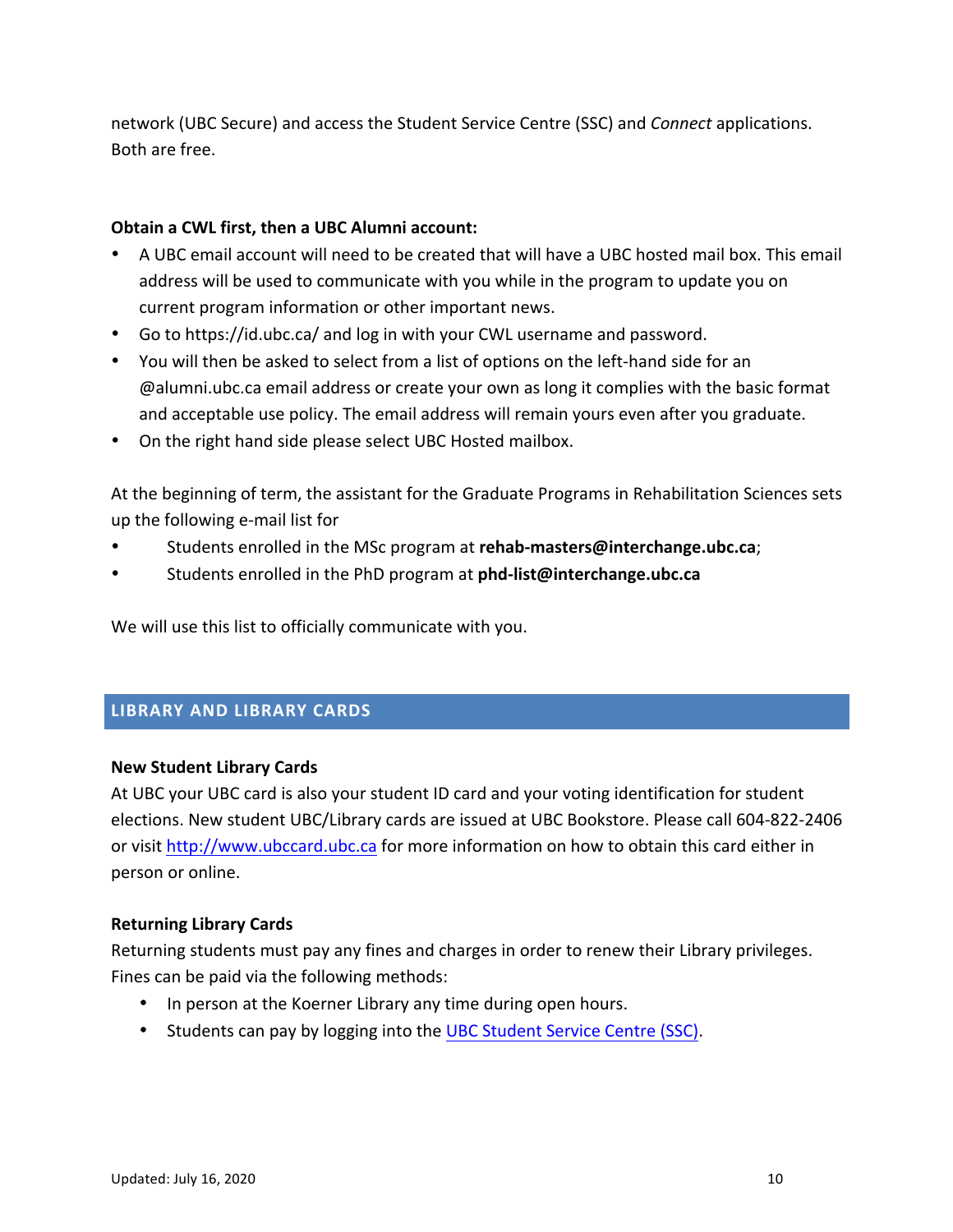#### **The UBC Library**

**Appendix C – Student Progress Report** The UBC Library is a wonderful resource! For information regarding upcoming library sessions for graduate students, go to http://elred.library.ubc.ca/libs/series/7 For help finding the right information sources for a literature review, go to http://www.library.ubc.ca/home/instruct/

The librarian who specializes in rehabilitation sciences is Charlotte Beck, who is located in Woodward Biomedical Library Tel: 604-822-2884 Email: charlotte.beck@ubc.ca

#### **GETTING STARTED**

Students will be informed of Rehabilitation Sciences courses offered prior to the beginning of the academic term, and should register via the Student Services website at: https://ssc.adm.ubc.ca/sscportal/servlets/SRVSSCFramework

For elective courses, consult the UBC Graduate Calendar for options and discuss the final choices with your supervisor. Students are responsible for ensuring that they have registered for the appropriate courses.

Full-time MSC students must register for the thesis RHSC 549 in the first term of their graduate program and maintain continuous registration in their thesis from that point until completion of their program.

PhD students must register for their thesis RHSC 699 in the first term of their graduate program and maintain continuous registration in their thesis from that point until completion of their program.

**Registration for these two courses must occur in September for the Fall and Winter terms and** in May for the Summer term. IT IS THE STUDENT'S RESPONSIBILITY TO REGISTER FOR THESE **COURSES USING THE STUDENT SERVICES WEBSITE PROVIDED ABOVE.** 

It is very important that Enrolment Services and our program have your current contact **information.** If you have a new address or other contact information, please update the information on the Student Services website and inform the Graduate Secretary.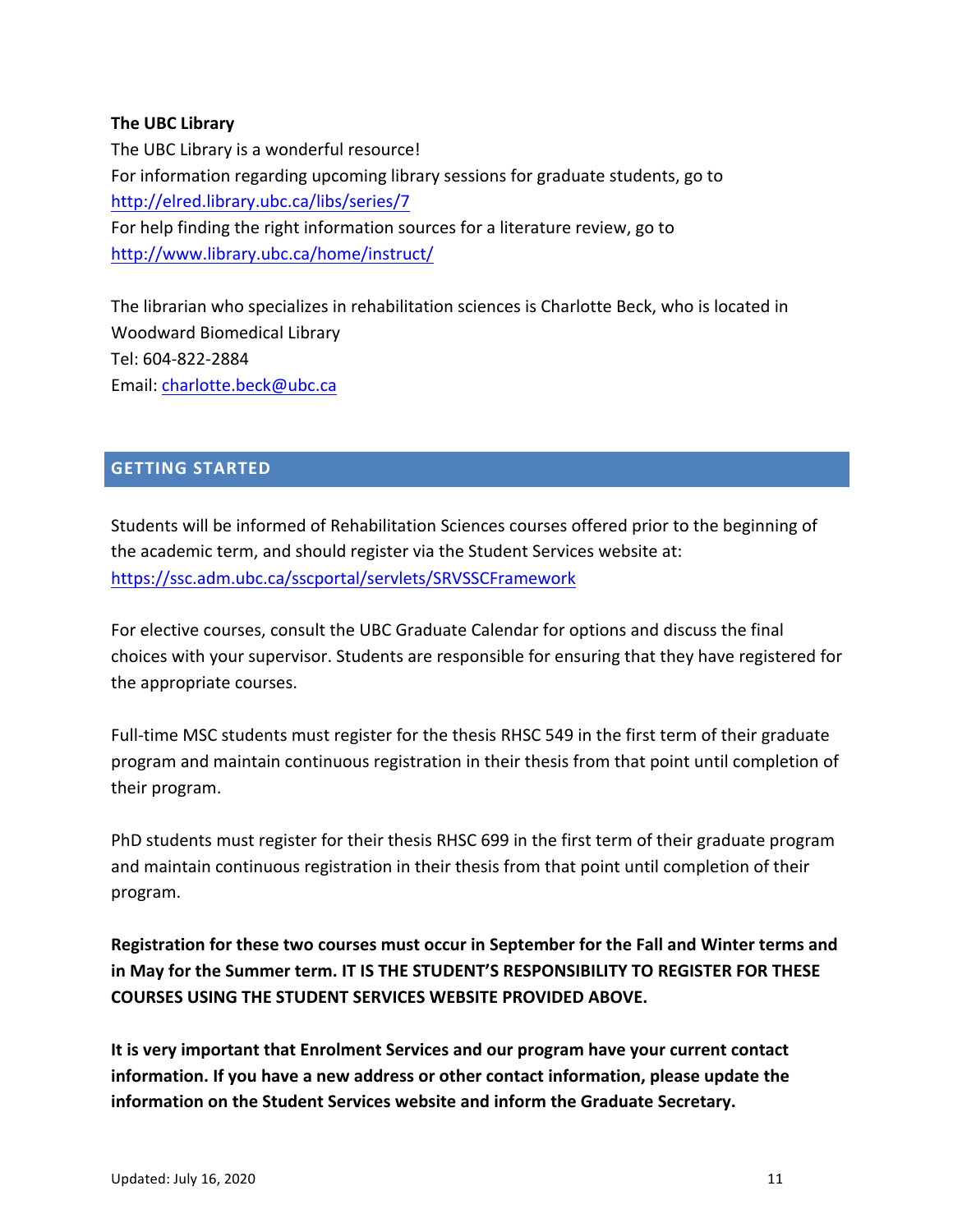#### **Appendix C – Student Progress Report TUITION AND OTHER COSTS**

**Information regarding tuition fees** can be found on the UBC calendar website pages. http://www.calendar.ubc.ca/vancouver/index.cfm?tree=14,266,773,1450 Students must be registered in at least one course each term until graduation. Registration activities are blocked for non-payment of fees.

#### **ANTI-BULLYING AND HARRASMENT CERTIFICATE**

The Faculty of Medicine requires all UBC staff and students to complete an online certificate module around anti-bullying & harassment on campus. This module can be found here: https://www.hse2.ubc.ca/moodle/course/index.php?categoryid=6 Please email a copy of your certificate to us for filing: rehab.gradprogram@ubc.ca

#### **CRIMINAL RECORD CHECKS**

UBC is subject to the requirements of the Criminal Records Review Act, which means that all students who are enrolled in programs that include a practicum component involving work with children or vulnerable adults will have to undergo a criminal record check before they will be permitted to register in the practicum. Please visit this website for more information: http://www2.gov.bc.ca/gov/content/safety/crime-prevention/criminal-record-check

#### **TCPS online module**

The TCPS 2 Tutorial Course on Research Ethics (CORE) provides an applied approach to the guidance provided in TCPS 2. This self-paced course is a media-rich learning experience that features interactive exercises and multi-disciplinary examples. CORE consists of ten online modules ranging from Core Principles to REB Review. It is designed primarily for the use of researchers and REB members. Please visit this website for more information: http://www.pre.ethics.gc.ca/eng/education/tutorial-didacticiel/

#### **SCHOLARSHIPS AND AWARDS**

There are general entrance scholarships, four year fellowships and affiliated awards. Each year, the availability of the awards and scholarships is subject to change. Information on available funding is updated on our website on a regular basis. Please go to: http://rehab.med.ubc.ca/phd-program/phd-financial-support or http://rehab.med.ubc.ca/masters-program/msc-financial-support. 

Another good resource is the Graduate and Postdoctoral Studies at http://www.grad.ubc.ca. Their website allows you to enter keywords into your search for funding.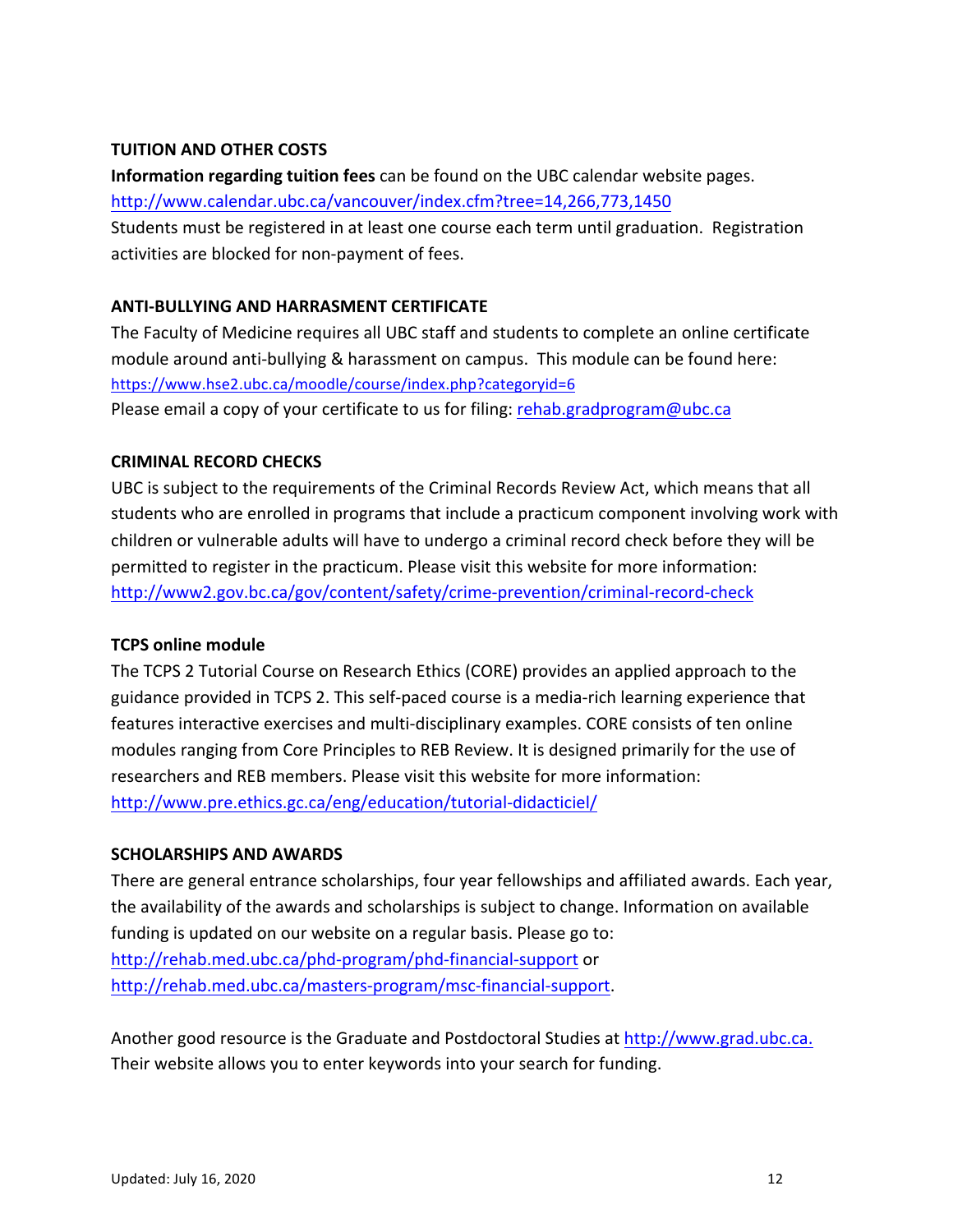**Apple detailed** information, predse see the <u>su</u> For more detailed information, please see the **Scholarships and Awards section**.

#### **RISe Enrollment:**

Research Information Services (RISe) is UBC's online research ethics portal. You will need ethics approval to conduct any research at UBC. In order to access RISe for the first time, you will need to log in using your Campus-Wide Login (CWL) to create your RISe account, and then request a Researcher Account Number. Once you have logged in, email risesupport@ors.ubc.ca with the following information:

-First/middle/last name

- -Email address
- -Telephone number
- -UBC Department and role (i.e., MSc/PhD student)
- -UBC employee and/or student ID

#### **TEACHING ASSISTANTSHIPS**

Each year, there are opportunities for graduate students to become teaching assistants for undergraduate courses offered in the MPT and MOT programs. These positions are usually offered to full-time students who have particular expertise or interest in the clinical area covered in the course. Employment guidelines follow the policies established by the teaching assistants' union, CUPE 2278.

TA contact information below:

- For postings in the Entry level Master of Occupational Therapy (MOT), please contact:
	- o Michael Lee at michael.lee@ubc.ca or Tracy Henderson at tracy.henderson@ubc.ca
- For postings in the Entry level Master of Physical Therapy (MPT) students, please contact:
	- o Dr. Alison Grieg at alison.grieg@ubc.ca or Cailen Ogley at cailen.ogley@ubc.ca

More information regarding teaching and **research assistantships** can be found here.

#### **TAG WORKSHOPS**

You are encouraged to attend *Teaching and Academic Growth (TAG)* workshops, which are offered to graduate students free of charge. These seminars are designed to teach you how to prepare lesson plans, give constructive feedback to students and manage the classroom so that it is an effective learning environment. Please call 604-822-9149 or visit the TAG website at www.tag.ubc.ca for further information.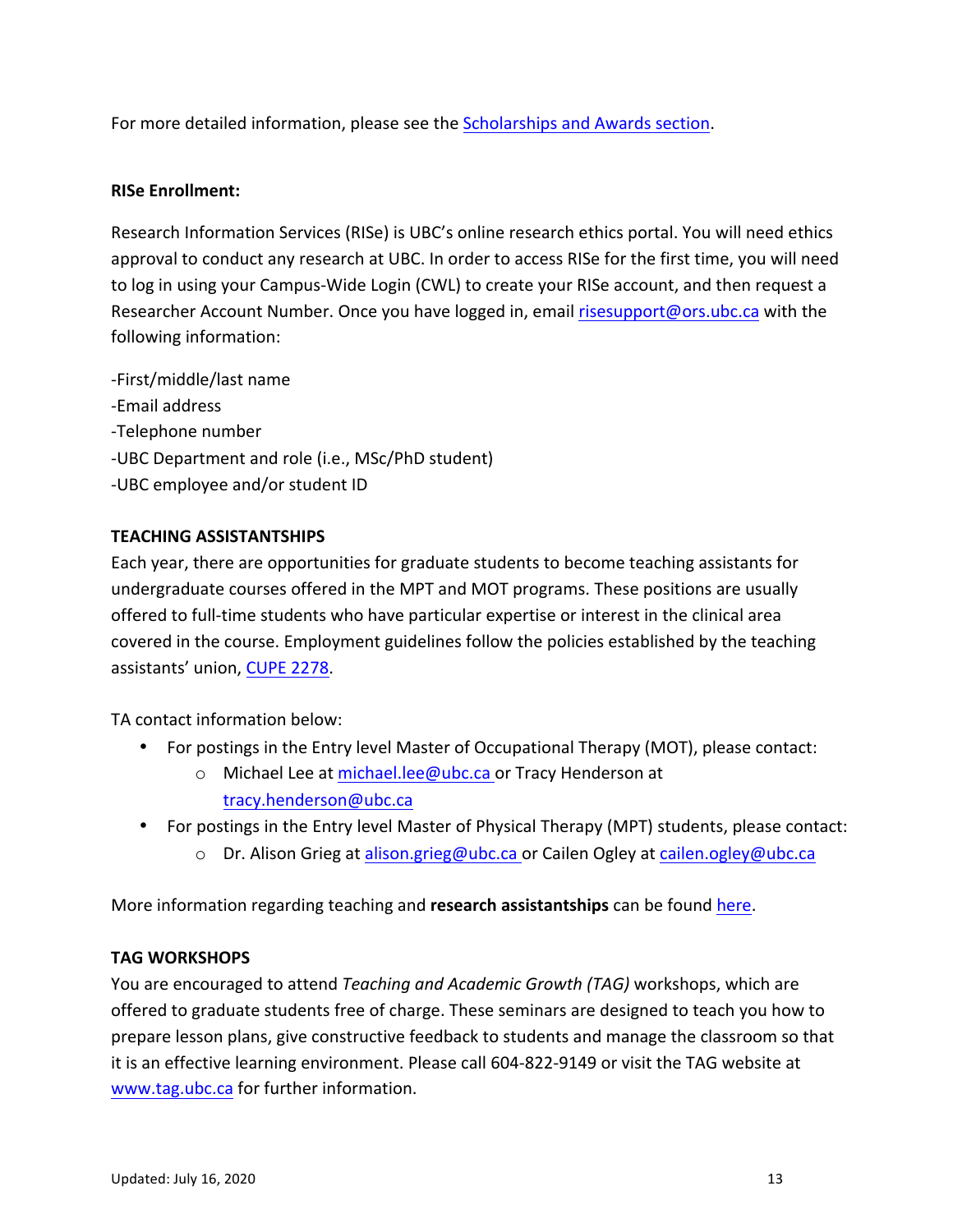# **MSC PROGRAM**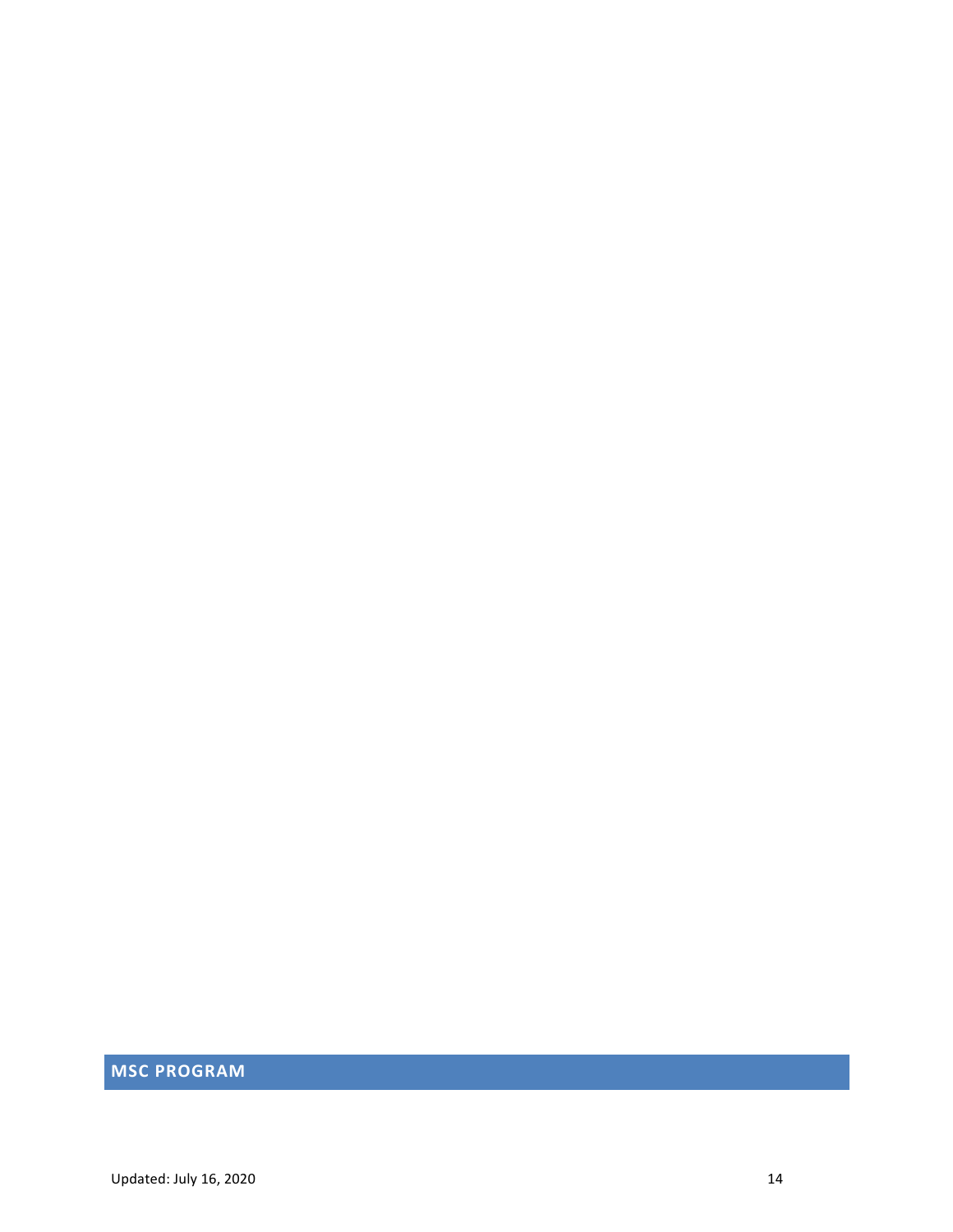#### **Objectives of the Program**

**Appendix Contract Program** The MSc program is designed to prepare individuals to conduct research independently and in collaboration with other scientists. Students will investigate a question related to rehabilitation sciences and develop skills that permit a critical analysis of problems, which can be related to clinical practice, or to development of theory.

Upon completing the program, it is expected that graduates will be able to:

- 1. critically evaluate the scientific literature relevant to rehabilitation
- 2. analyze and critique theoretical constructs
- 3. demonstrate knowledge of appropriate quantitative and qualitative methods of inquiry
- 4. perform a rehabilitation-related research project that
	- a. demonstrates familiarity with the core literature relevant to their area of study
	- b. incorporates an suitable study design, methodology and data collection
	- c. applies appropriate statistical or analytical tools and approaches in data analysis and interpretation
- 5. defends the research project in the format of a written thesis and an oral defence

#### **Program Length**

University regulations state a minimum of three terms and a **maximum of five-years** for the completion of a Master's degree. The average time for a RHSC MSc student is 2.5 years to complete coursework and thesis requirements.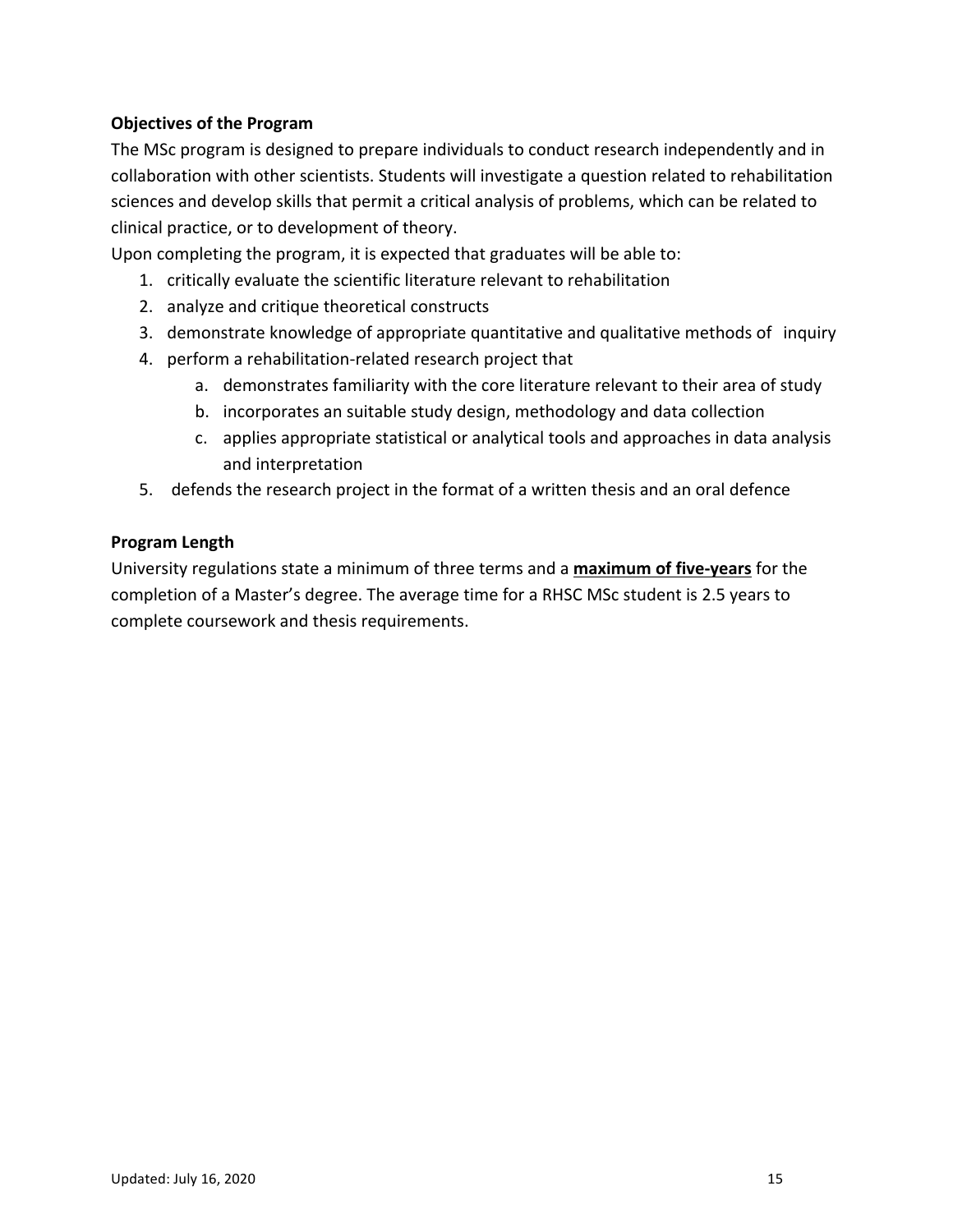# **Appendix Control**<br> **MSC THESIS**

The Graduate and Postdoctoral Studies has guidelines for the various parties involved in the graduate student thesis. This includes descriptions of the role of the thesis supervisor, the student and other members of the supervisory committee and detailed information on the thesis itself.

#### **THESIS COMMITTEE**

#### 1) Supervisory Committee

A supervisory committee should be established as soon as possible. Selection of members is usually determined by discussion between the supervisor and the student as well as willingness of the invited Faculty member. At least half of the supervisory committee, which includes the supervisor, must be UBC  $G+PS$  members. A good working guideline for the Master's thesis committee is to consist of 3-4 members. Keep in mind larger committees introduce difficulties with scheduling meetings, reaching consensus, etc.

2) Thesis examination committee (for final thesis defence only)

- A minimum of two examiners (excluding the Chair) must be present (either in-person or via tele- or video-conference) at the examination: one designated member of the supervisory committee and an external examiner. The external examiner is a person who was not involved in the advising of the student in his or her research, or any aspect of the thesis project.
- The external examiner needs to be external to the examining committee, but does not have to be external to RHSC. This person can be a RHSC faculty member, G+PS member or external to the university. The supervisor can select this person.
- No external chair is required for the MSc thesis defence. The thesis supervisor will act as the de facto Chair for the examination and will ask questions on behalf of the external examiner in the event that they cannot attend the examination either in person or electronically (phone or computer). The Chair may ask their own questions, but this is not a requirement.
- A final vote from all present examiners plus the Chair determines the outcome based on a simple majority.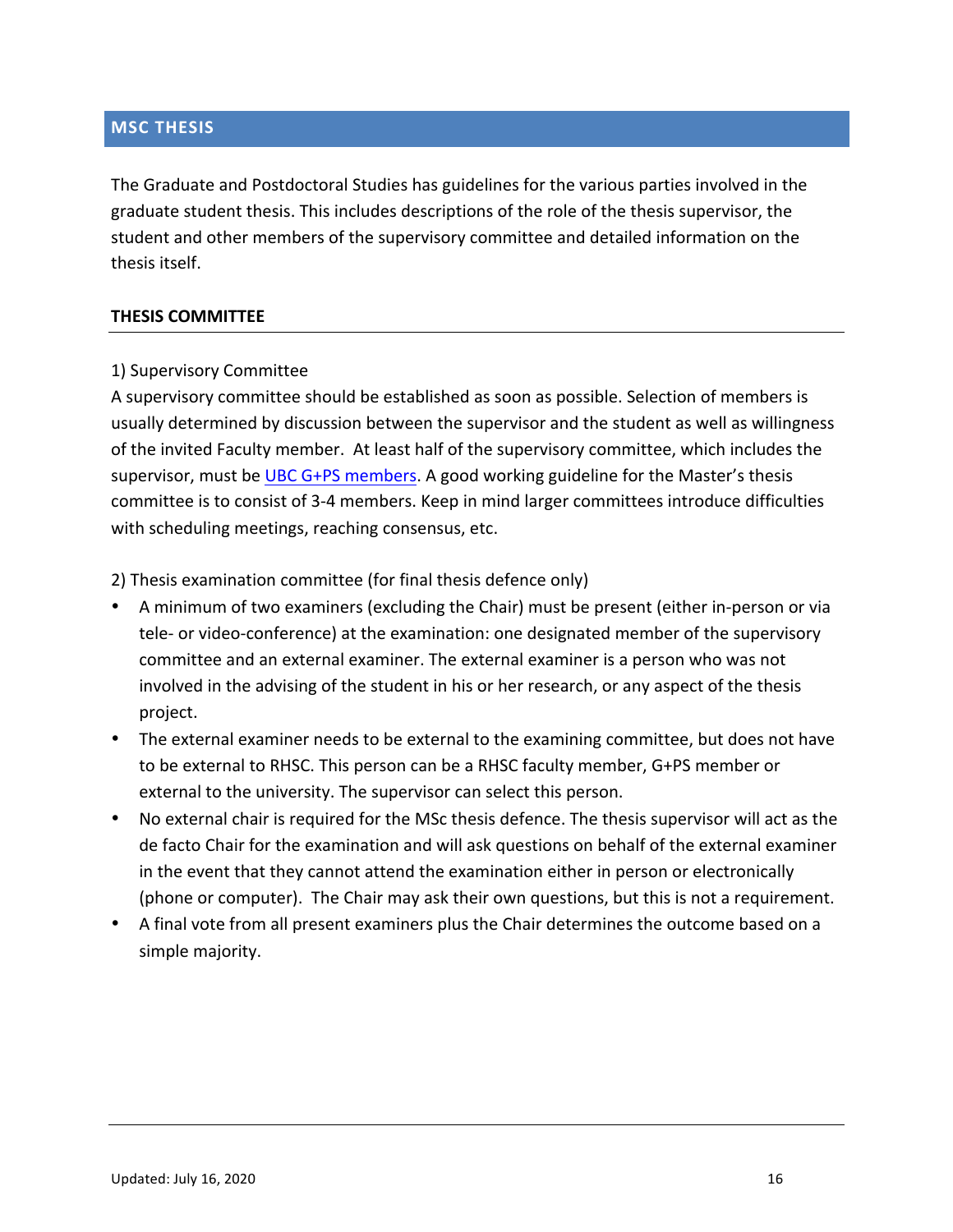#### **Appendix Contents in the content of Engle THESIS PROPOSAL AND PROPOSAL DEFENCE**

After approval from the supervisor, students submit a written thesis proposal to members of their supervisory committee, who will provide timely written feedback (e.g., tracked changes on the proposal), and a thesis proposal presentation meeting will be scheduled. Note that not all supervisory committee members will require to see the document before the defence. This must be confirmed at a supervisory committee meeting.

The graduate student will prepare a 20-30 minute presentation including statement of the problem, review of relevant literature, proposed methodology, hypotheses and/or research questions, and proposed data analysis procedures. This meeting will be open to all graduate students and faculty members. The supervisory committee and other members of the audience may ask questions regarding the proposal.

The following checklist can be used as a guide for the process surrounding the MSc Research Proposal defence:

 $\Box$  Have the proposal document approved by the supervisor. Format and length should be decided by the student and the supervisor (generally, 10-20 pages, including a literature review and detailed methods sections). This should be done approximately 2-3 weeks before an anticipated proposal defence date.

 $\Box$  Following approval from the supervisor, the supervisor sends the proposal document to the supervisory committee members.

Note: it is not required that all supervisory committee members "sign off" on the document before proceeding to the proposal defence.

 $\Box$  Decide on a date for the thesis defence. The supervisor is responsible for ensuring that all examination members are aware of the date, location and start time of the exam. The supervisor is also responsible for making any room bookings. To book rooms, please send request to pt.bookings@ubc.ca.

 $\square$  The student completes the thesis abstract form (also available in the Appendix of the Student Handbook) and sends it to the RHSC Program Assistant no later than 10 business days before the proposal defence.

 $\square$  The completed thesis abstract form is emailed out by the RHSC Program Assistant to the faculty and student email lists.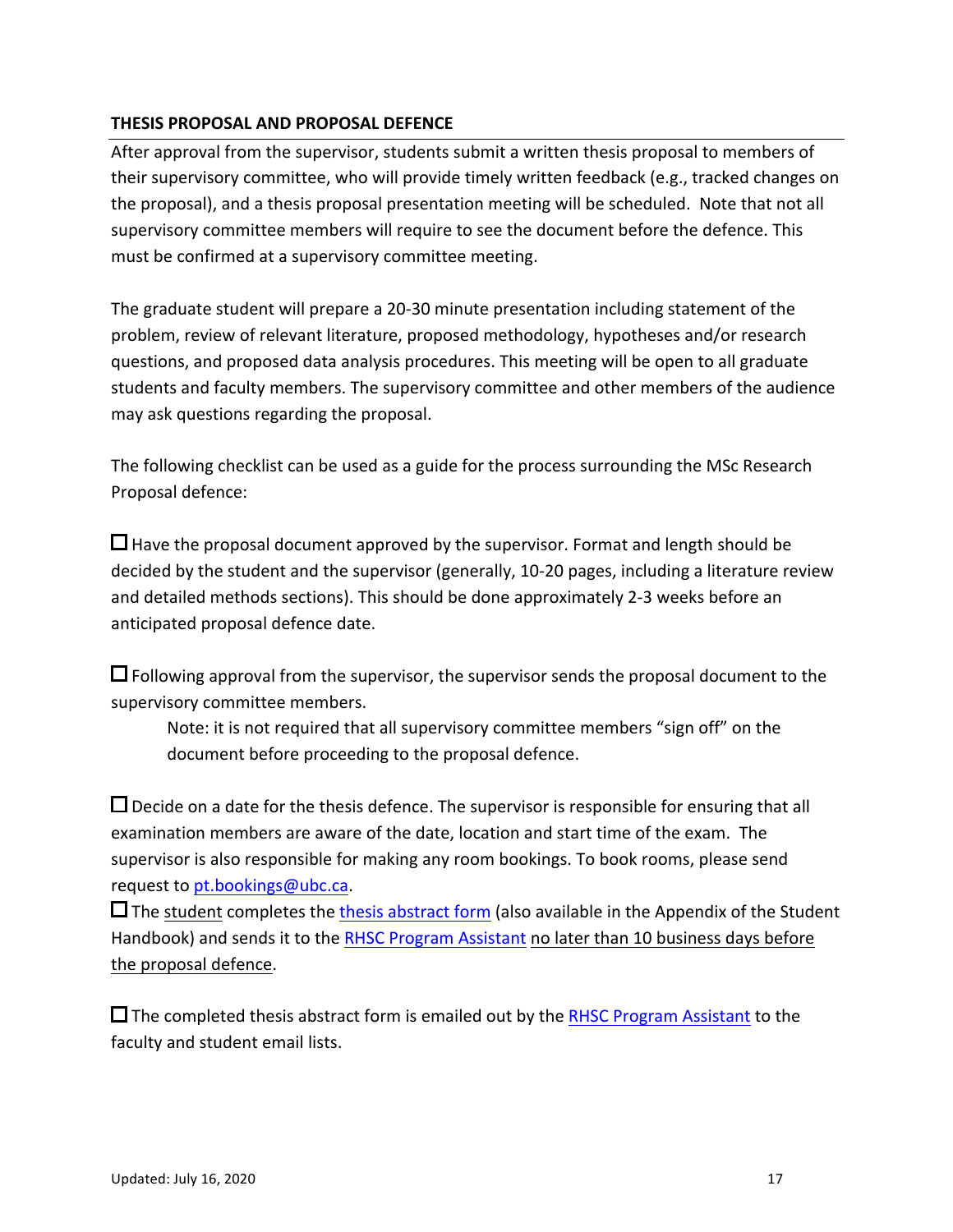**Appendix Comprehensive Comprehensive Students** The oral proposal defence involves a 20-30 minute presentation by the student, followed by questions from the supervisory committee and audience.

 $\square$  The student and audience leave the room to allow the committee to deliberate on the result. The following 4 options are available:

1. Pass = successful completion of the examination with no areas needing formal remediation. Minor revisions with no reservations moving forward is acceptable. It is assumed that these revisions can be addressed during normal learning and degree progression.

2. Conditional Pass (worth 0.5 strikes – see "Withdrawal from Program" below) = required to undertake minor remedial work, as described in writing by the committee, that requires a formal supervision process. This work must be reviewed by the supervisor, and, if required, at least one member of the committee. The individual(s) responsible for oversight will be determined by the supervisory committee. One month will be given to complete the remedial work. No re-examination is required.

3. Remediation and Re-examination (2 strikes) = required to undertake minor or major remedial work as described in writing by the committee. This work must be reviewed by at least two members of the committee. Up to two months will be given to complete the remedial work. A re-examination with an examination committee will be required upon satisfactory completion. A failure to satisfactorily complete the remedial work in the allotted time frame, or a failure to successfully complete the oral re-examination, will result in a "Fail" for this component of the program.

4.Fail (3 strikes) = The student will be required to withdraw from the program for Academic Reasons.

 $\Box$  If the result is a 'Pass', the supervisor sends a memo to the RHSC Program Assistant confirming the successful completion of the proposal defence. The student may now identify themselves as an "MSc Candidate"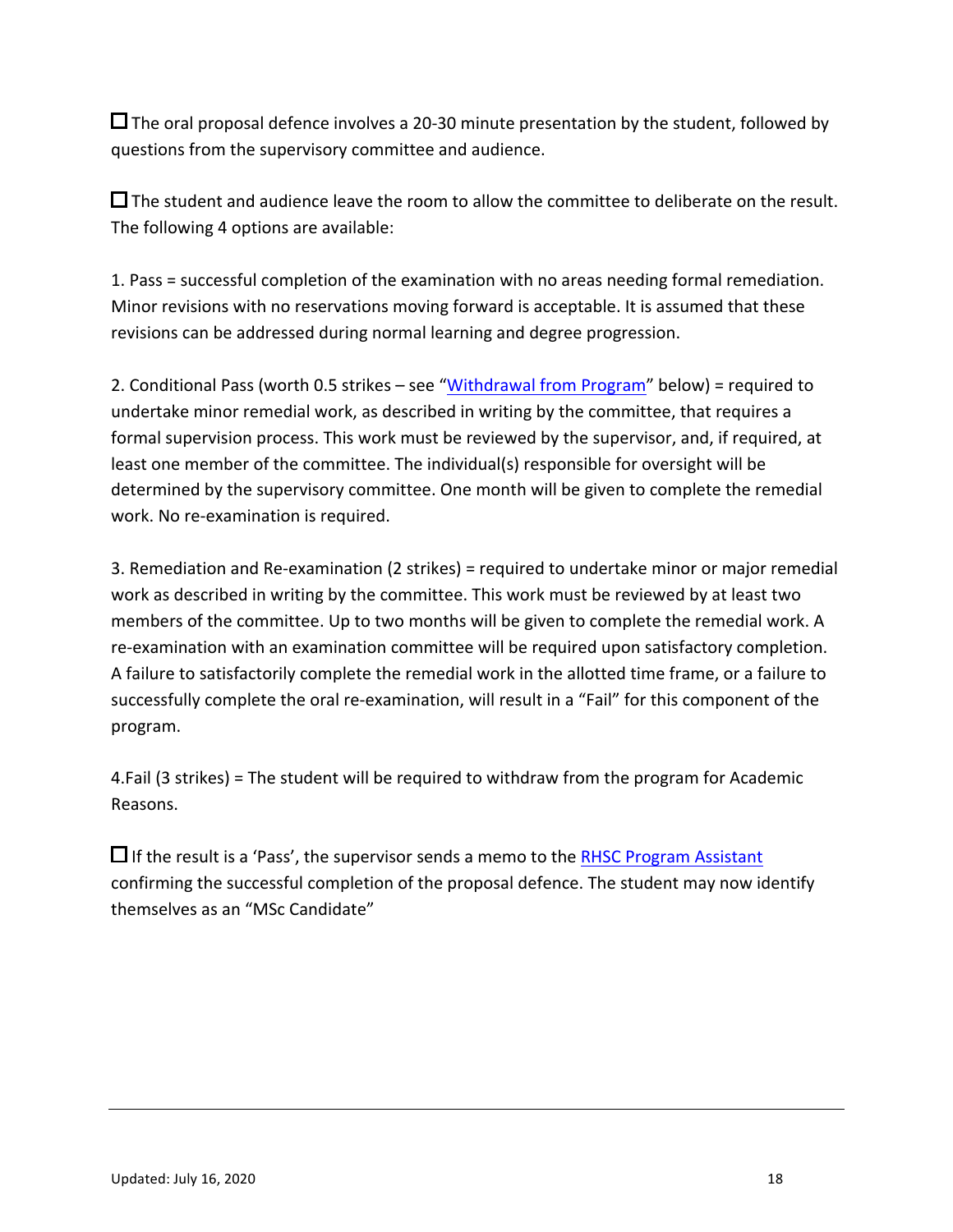#### **Appendix C – Student Progress Report WRITTEN MASTER'S THESIS**

The thesis must be prepared according to the guidelines of the Graduate and Postdoctoral Studies, as outlined on their website. The guidelines specify rules for all aspects of production including margins, spacing, and how to present figures.

The thesis can be formatted in a traditional format with separate chapters for the Introduction, Methods, Results, and Discussion. An alternative format is the manuscript-based thesis. In this case, major chapters can be comprised of the manuscript(s) to be published from the MSc thesis research. For the manuscript based thesis, introductory and concluding chapters are required to provide context and to describe connections between the manuscript(s) and the aims of the MSc research. Usually a single reference list is required for all chapters. Templates and instructions for traditional and manuscript based theses are available on the  $G+PS$  website.

#### **THESIS DEFENCE**

A thesis defence is **required** by RHSC program for completion of the program. Students can apply to graduate, but are unable to close their program until their final thesis has been submitted to cIRcLe and approved. For more information regarding graduation and thesis **submission** visit the G+PS deadlines page.

The graduate student will prepare a 20-30 minute presentation including statement of the problem, review of relevant literature, methodology used, hypotheses and/or research questions, data analysis, results and conclusions. This meeting will be open to all graduate students and faculty members. The supervisory committee and other members of the audience may ask questions regarding the defence. It is expected that the final MSc thesis defence would not exceed 2 hours in duration unless there are extenuating circumstances.

The following checklist can be used as a guide surrounding the process of the final MSc thesis defence and steps following successful completion of thesis requirements:

#### Things to do before the final MSc thesis defence:

 $\Box$  Have the thesis document approved **for content** by the supervisor. In writing the thesis document, be sure to follow the Faculty of Graduate and Postdoctoral Studies structure guidelines and formatting guidelines, as the final submission will need to comply with these. The student should also be aware of thesis basics, ethical basics, and the FAQ regarding thesis preparation. The student also has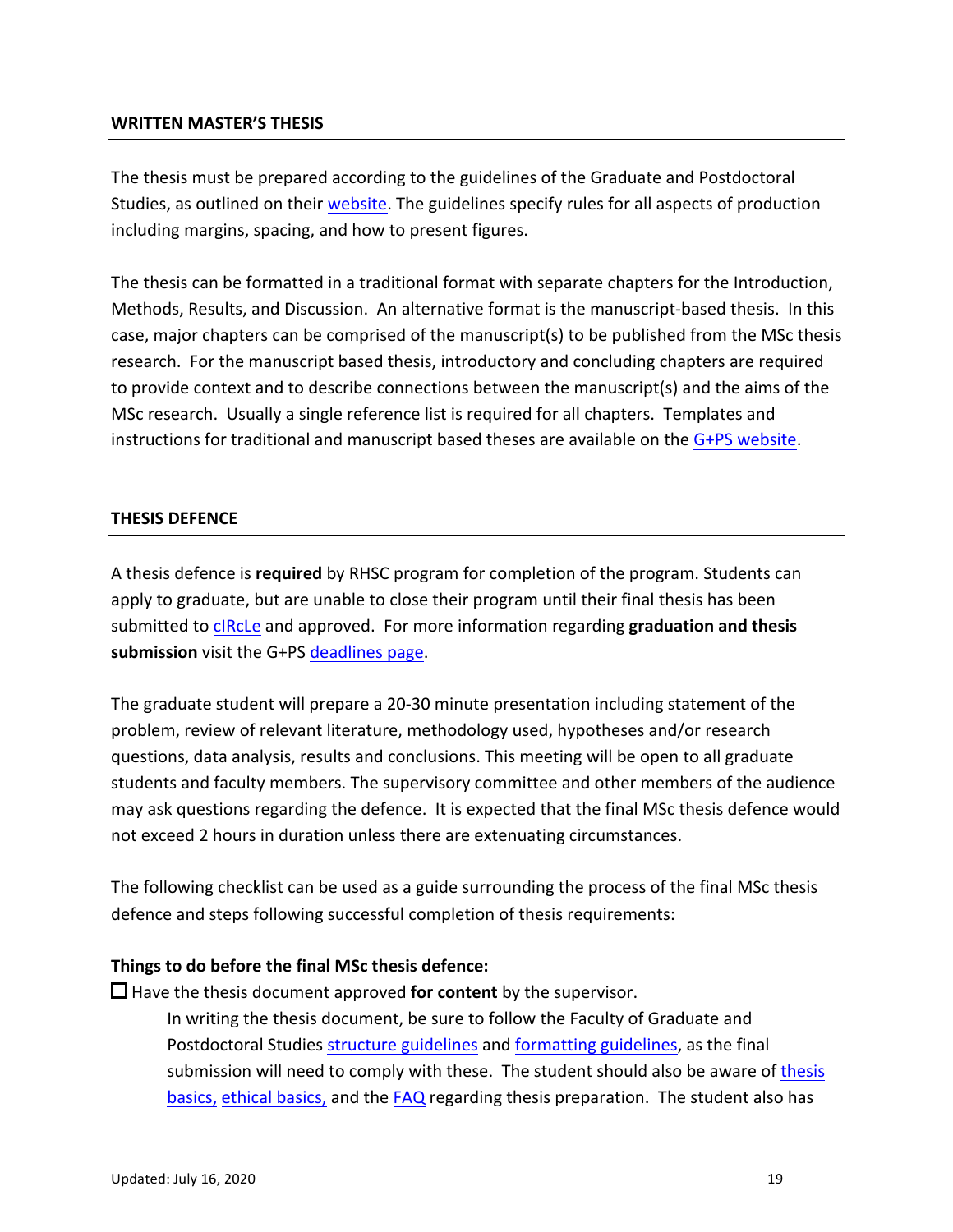**Appendix Containing SDC Students portion** the option of having UBC Grad studies perform a Pre-Review of the thesis to ensure that things are on the right track. Other resources include these samples for guidance during this stage of thesis preparation.

 $\Box$  Following approval by the supervisor, the supervisor will send the thesis document to the examination committee for feedback (note: the examination committee must include 1) at least one member of the supervisory committee other than the supervisor, and 2) an external examiner who had no involvement with the thesis).

 $\Box$  Decide on a date for the thesis defence. The supervisor is responsible for ensuring that all examination members are aware of the date, location and start time of the exam. The supervisor is also responsible for making any room bookings. To book rooms, please send request to pt.bookings@ubc.ca.

 $\square$  The student completes the thesis abstract form and sends it to the RHSC Program Assistant no later than 10 business days before the thesis defence.

 $\square$  The completed thesis abstract form will be emailed out by the RHSC Program Assistant, along with notification of the date, time, and location of the thesis defence.

 $\square$  Prior to the defence, the thesis document must be approved by the examination committee. All examination committee members must provide the supervisor, in writing, their approval for the student to proceed.

 $\square$  The oral thesis defence involves a 20-30 minute presentation by the student, followed by questions from the supervisory committee and audience.

 $\square$  The student and audience leave the room to allow the committee to deliberate on the result. The following 4 options are available:

1. Pass = successful completion of the examination with no areas needing formal remediation. Minor revisions with no reservations moving forward is acceptable. It is assumed that these revisions can be addressed during normal learning and degree progression.

2. Conditional Pass (worth 0.5 strikes – see "Withdrawal from Program" below) = required to undertake minor remedial work, as described in writing by the committee, that requires a formal supervision process. This work must be reviewed by the supervisor, and, if required, at least one member of the committee. The individual(s) responsible for oversight will be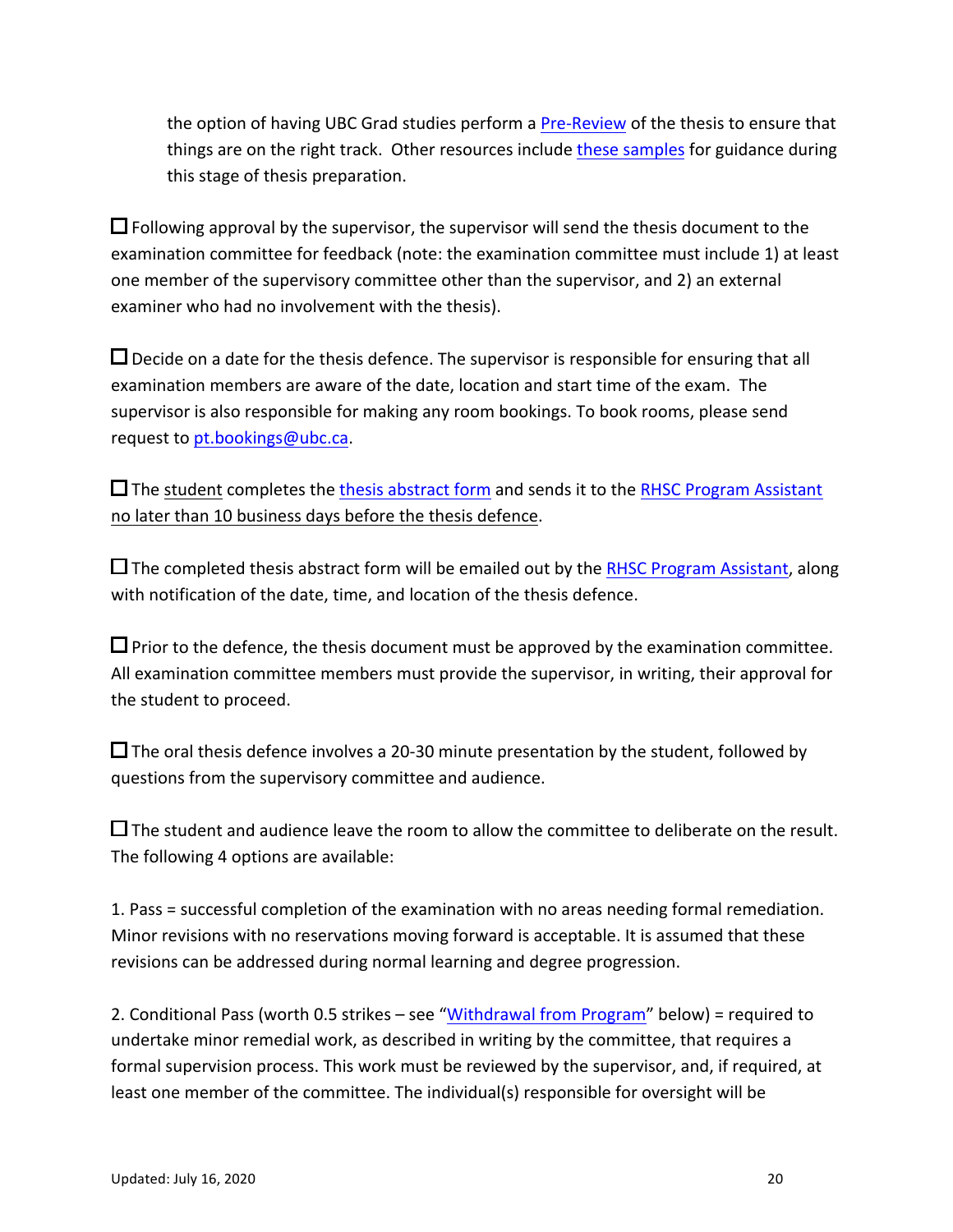**Appendix Comment Commencer** Studies determined by the supervisory committee. One month will be given to complete the remedial work. No re-examination is required.

3. Remediation and Re-examination (2 strikes) = required to undertake minor or major remedial work as described in writing by the committee. This work must be reviewed by at least two members of the committee. Up to two months will be given to complete the remedial work. A re-examination with an examination committee will be required upon satisfactory completion. A failure to satisfactorily complete the remedial work in the allotted time frame, or a failure to successfully complete the oral re-examination, will result in a "Fail" for this component of the program.

4.Fail (3 strikes) = The student will be required to withdraw from the program for Academic Reasons.

 $\Box$  In the event of a 'Pass', at least one member of the examination committee must sign the Master's Thesis Approval form (the student should bring this to the defence).

 $\Box$  If minor revisions are required, have the examination committee member(s) sign the form at this time. The supervisor will withhold their signature until all revisions have been completed satisfactorily.

### **Things to do AFTER the MSc thesis defence:**

 $\square$  The student must complete any revisions to the written thesis document, as requested by the examination committee.

 $\square$  The student must submit, in person, hardcopies of the following forms to the Faculty of Graduate and Postdoctoral Studies: i) signed Master's Thesis Approval form (from the defence), ii) completed Thesis/Dissertation Submission Cover Sheet. These forms can be submitted in person, by mail or scanned to graduate.thesis@ubc.ca (link to website: https://www.grad.ubc.ca/current-students/final-dissertation-thesis-submission/finalsubmission-instructions).

 $\Box$  The student should discuss with the supervisor whether a delay in publication of the thesis is required (this may be necessary when trying to get the work published, or for other reasons). If so, the Delay in Publication form must be completed, submitted to, and approved by, the Faculty of Graduate and Postdoctoral Studies BEFORE the thesis is submitted to UBC's cIRcle. If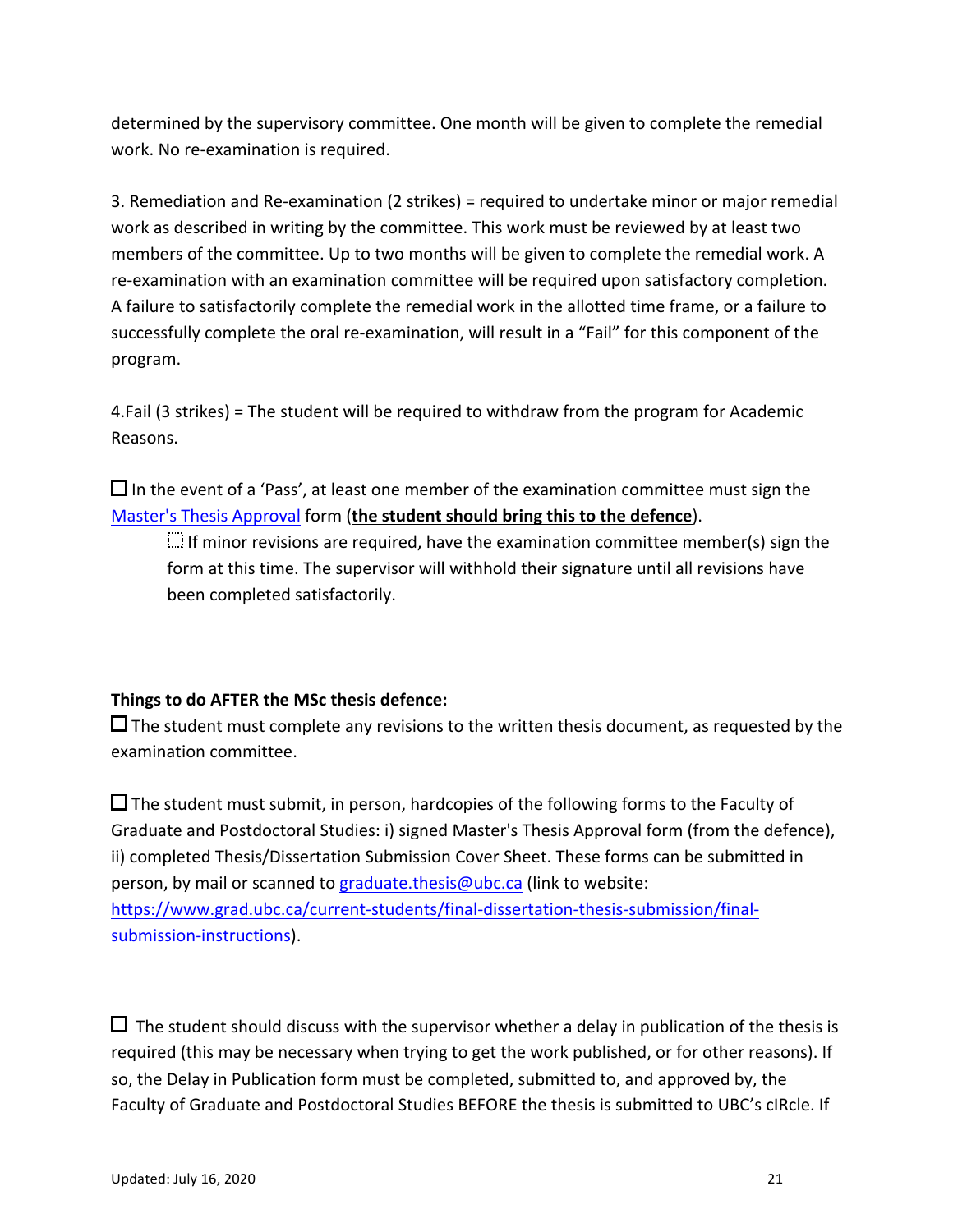**Let us the students of the students of the students of the students of the students of the students of the students** the Delay in Publication form is submitted in person, along with the i) signed Master's Thesis Approval form (from the defense), ii) completed Thesis/Dissertation Submission Cover Sheet, the Faculty of Graduate and Postdoctoral Studies wants the Delay in Publication form stapled on top of the other forms (link to website: https://www.grad.ubc.ca/current-students/finaldissertation-thesis-submission/how-request-publication-delay).

Some important reminders while submitting to cIRcle (after the Delay in Publication form was approved):

- a) In the section 'Description Stage 1', put 'EMBARGO' before the title of the thesis
- b) In the subsection 'Embargo Access until Specific Date' of the section 'Upload your Thesis File', the information to fill this subsection can be found in the email received from the Faculty of Graduate and Postdoctoral Studies regarding the approval of the Delay in Publication form

 $\square$  The student must electronically submit their completed and formatted thesis to UBC's cIRcle (for cIRcle submission instructions, go to

https://wiki.ubc.ca/Library/Circle/Uploading Electronic Theses and Dissertations), and await approval from the Faculty of Graduate and Postdoctoral Studies (link to website: https://www.grad.ubc.ca/current-students/final-dissertation-thesis-submission). Completing the click-through cIRcle Non-Exclusive Distribution License is done while submitting the thesis to cIRcle.

Some important reminders while submitting to cIRcle:

- a) In the section 'Description Stage 2', the highest affiliation is the 'Faculty of Medicine' and the other affiliation is the 'Department of Physical Therapy' or 'Department of Occupational Therapy', depending on the home Department of your supervisor."
- b) In the section 'Description Stage 2', the program is 'Rehabilitation Sciences'.

 $\Box$  The student must apply for graduation (follow these guidelines).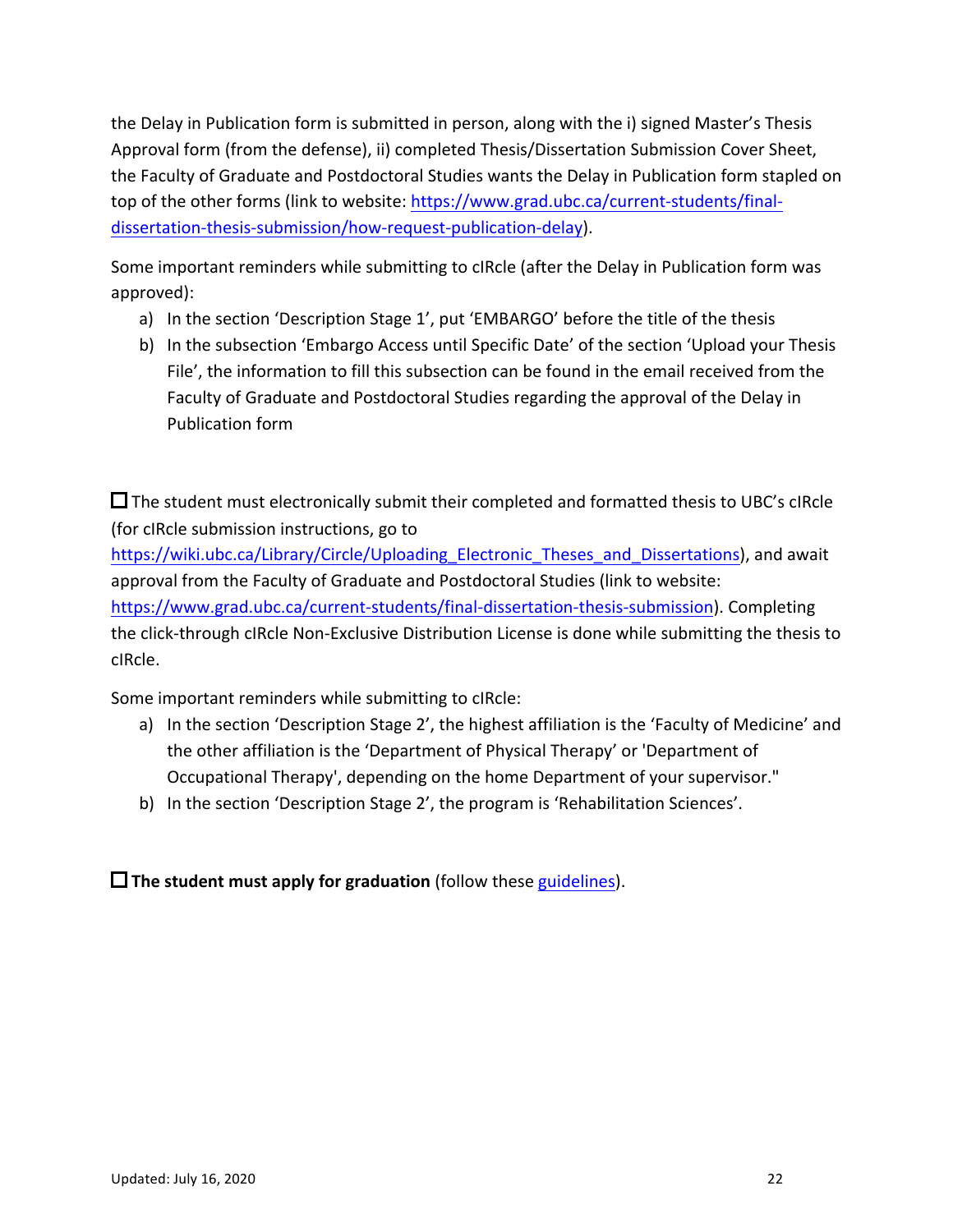# $\blacksquare$ **PHD** PROGRAM

#### **OBJECTIVES**

The objectives of this program are to:

- Prepare students to conduct independent and collaborative research in the discipline of rehabilitation sciences.
- Facilitate students to conduct significant and original research which will contribute to the body of evidence-based rehabilitation practice.
- Prepare rehabilitation scholars and scientists for leadership roles in academia, public health, education and industry.
- Fill a societal demand for the need of doctoral trained individuals in the discipline of rehabilitation to fill current and expected faculty vacancies in Canada.
- Enhance the links between theoretical advances and practice through the development of the conceptual knowledge base of rehabilitation.
- Develop leaders in rehabilitation research who can initiate and complete original, innovative and effective rehabilitation treatments.

#### **PhD Supervisory Committee**

The PhD Supervisory Committee consists of 3-4 faculty members and at least half of the committee must be UBC G+PS members. Committees can be larger, however this should be considered in the best interest of the student as larger committees may be difficult to coordinate schedules, reach a consensus, etc.

#### **PhD Examination Committee (for final PhD defence only)**

The Examination Committee normally consists of:

- an External Examiner (who is not required to attend the oral defence)
- two University Examiners (one of which may be from RHSC), both of whom are typically at the rank of Associate Professor or above
- two or three Members of the Candidate's Supervisory Committee (including the Research Supervisor)
- an Examination Chair (this individual will be organized by G+PS)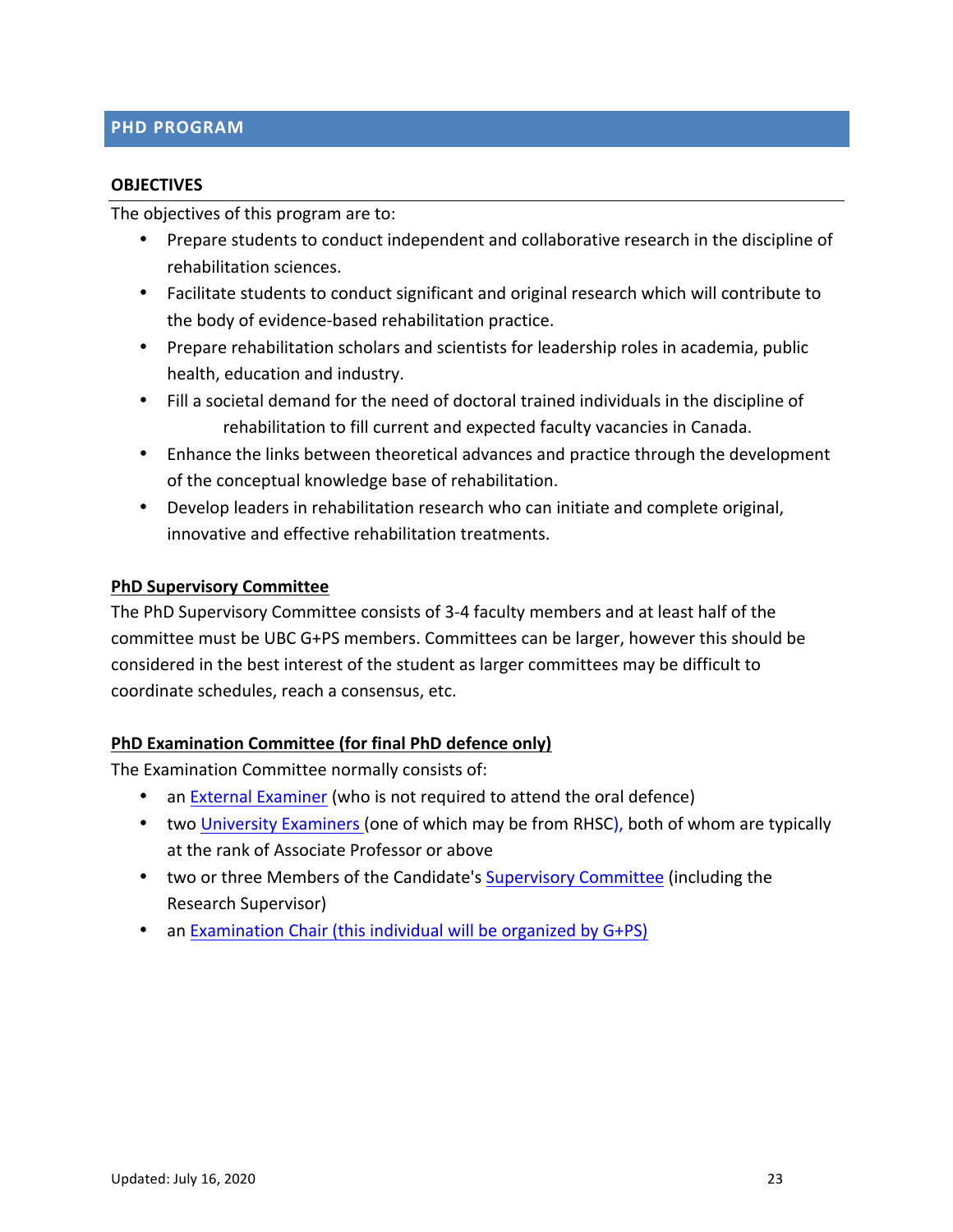# **PHD COMPREHENSIVE EXAM OVERVIEW**

Students are expected to complete their comprehensive examination within 24 months from the date of initial registration. The Comprehensive Examination process will include written work and an oral examination. G+PS provides guidelines but does not specify requirements for the comprehensive exam process (see website). Requirements of the comprehensive exam process are determined by the RHSC program. Once the comprehensive exam has taken place, the chair of the exam is responsible for completing the PhD Comprehensive Exam memo and returning this document to the program assistant.

#### **REQUIREMENTS OF RHSC WRITTEN AND ORAL COMPREHENSIVE EXAM**

The comprehensive exam process should not exceed 4 months, which includes the preparatory period, the written portion and the oral exam.

#### **PURPOSE**

The purpose of the comprehensive exam is for students to demonstrate their ability to:

- **Example in Critically** evaluate and synthesize concepts, theory and research literature in their area of concentration/study
- **E** demonstrate depth and breadth of knowledge in their discipline with an emphasis on the main topics covered by their dissertation.
- **EXEL EXELGEN** Entire throwledge of these topics both orally and in written form

#### **PROCESS**

An individualized learning plan will be developed for the student that is specific to their interests, past experience, and skill development, pre-requisite to the conduct of their thesis. The learning plan will identify the content areas/skills the student wants to develop over a period of several months and what written work will assist the student to meet the learning objectives. The supervisor, in collaboration with the other supervisory committee members, will identify a **minimum of three content areas**, ensuring that they represent the depth and breadth of the student's field of study. In some cases the student may need some time to make progress on negotiated learning objectives prior to moving on to the written and oral components of the comprehensive exam, e.g., learning to use lab equipment or assessment tools and analyze data. When this is the case, it will be clearly specified in the learning plan and will not be part of the exam timeline. Students/supervisors may consult the Graduate Program Chair for guidance in judging the scope and content of the comprehensive exam. Once the student has met with their supervisor and the committee members and the topics have been decided upon, the supervisor is to fill out a PhD Comprehensive Exam Approval memo (Appendix  $H$ ), outlining the specific parameters of the exam, for vetting by the program chair.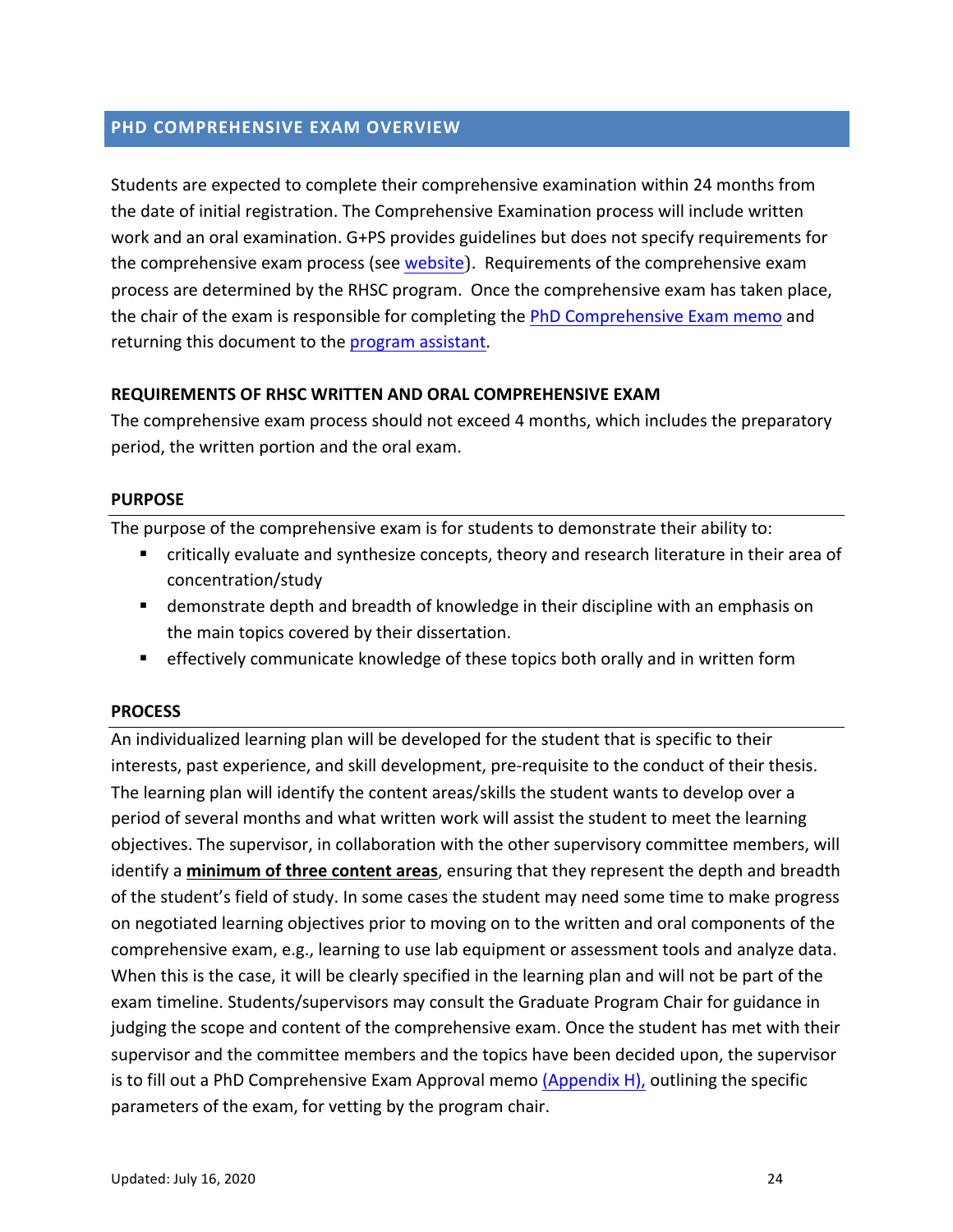#### **WRITTEN COMPONENT**

**Appendix Commonwealth** The written component is structured to help the student learn material in preparation for the oral examination, and demonstrate competency in the field of study, using activities that are relevant to the student and documented in the learning plan.

#### *Feedback/supervisor or committee member involvement*

Learning is a primary purpose of the exam and this does not need to be a solitary process; a student's learning may be enhanced by formative feedback. The thesis supervisor can guide the student through the comprehensive exam process, by, for example, assisting the student to develop an outline for the written component and advising regarding organization of content. The committee can act as a resource for the student by, for example, being available for discussions with the student and facilitating synthesis of material by the student.

The reading list/requirements for all papers should be identified before the writing phase. At least two and no more than three content areas will comprise the written component. Note that some items naturally cover more than one content area, e.g., a grant or scholarship application may address both a methodological content area and summarize the state of knowledge on the topic under study, and some items are more comprehensive than others. However, the minimum number of distinct documents required for the written component is **two (2).** Additional document requirements are permitted, and will vary based on the relative scope of the items selected.

Examples of written items are:

- 1. Collection and analysis of data in the lab and the development of a report of findings.
- 2. Writing a grant application focused on the student's doctoral thesis.
- 3. A grant review.
- 4. A review article suitable for submission to a peer reviewed journal. The review should present a systematic and comprehensive analysis and synthesis of the literature in an area. The length of the article will depend on the journal to which it is submitted.
- 5. A paper focused on issues related to the thesis topic; options include a critical literature review, essay addressing debates in a reading area, analysis and interpretation of available data.
- 6. A list of questions that each will be addressed by a literature review and a brief synthesis of the literature (i.e. 2-5 pages of text per component).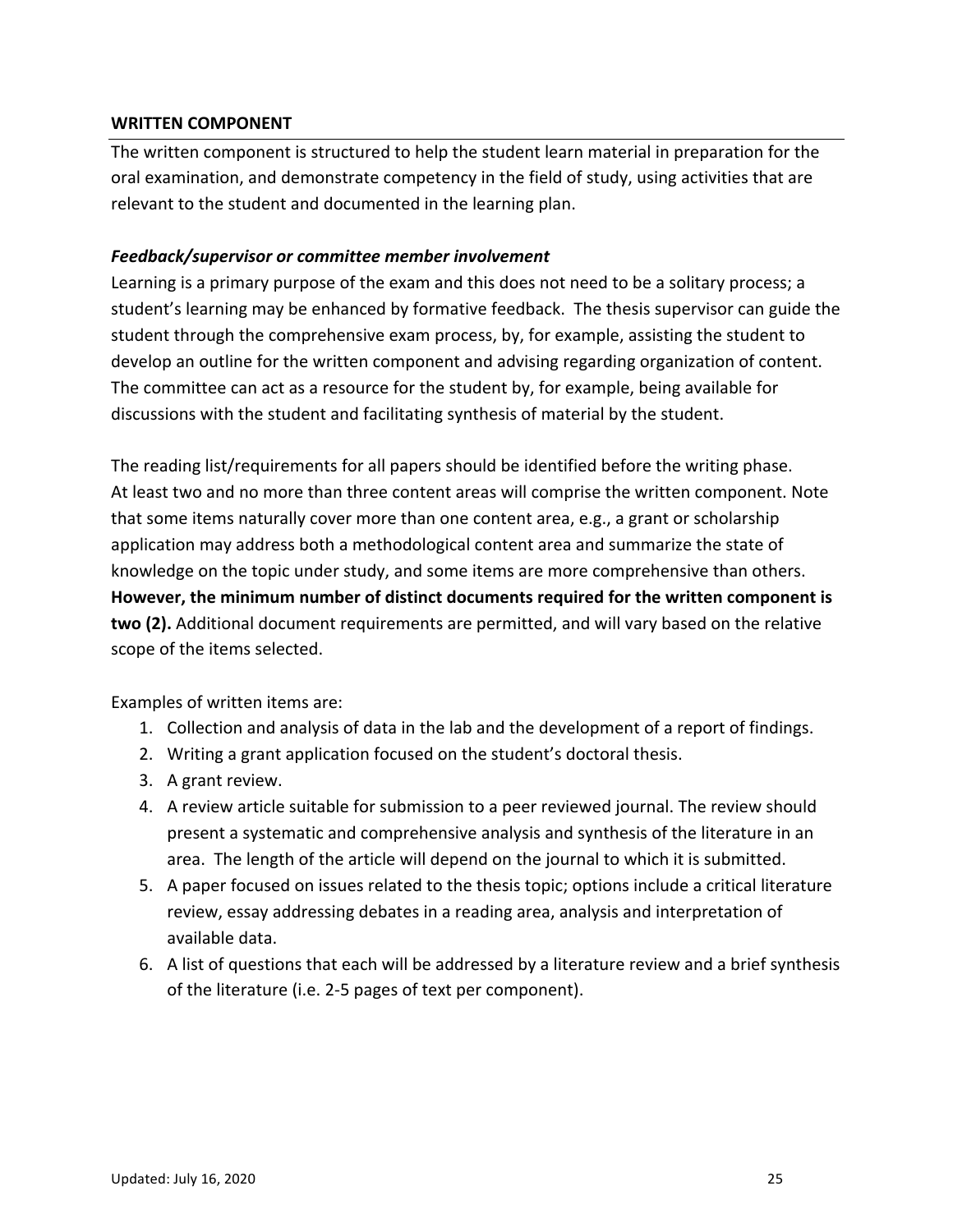#### **Approximately Component Component Component Component Component Component Component Component Component Component Component Component Component Component Component Component Component Component Component Component Compo Relationship Between Comprehensive Exam Written Work and the Thesis**

It is important to define the relationship between the written comprehensive exam papers and the thesis. The written papers/work can be related to the thesis and required course topics, but should not duplicate course assignments.

Listed below are examples of what would be considered acceptable and unacceptable work for the comprehensive exam.

#### **Acceptable**

- " Developing background knowledge for the thesis by examining and critiquing related literature.
- **E** Comparing and contrasting the potential etiology of 2 disorders and providing evidence for each.
- **E** Comparing various measures in terms of theoretical and psychometric development.
- Contrasting and comparing the merits of 2 methodological approaches to understanding a phenomenon.
- Critical examination of the conceptualization of a construct in the literature.
- Examination of the ways in which various theoretical frameworks shape the conceptualization of an issue.
- A grant application focused directly on the research question to be asked in the thesis.

#### **Not acceptable**

**.** Developing a paper written in a PhD course into a publishable paper.

Material generated from the comprehensive exam may be used to inform the dissertation.

#### **EVALUATION OF WRITTEN SUBMISSIONS**

Each completed paper/grant application will be reviewed by all members of the examination committee to determine whether the written submissions:

- $\blacksquare$  address the learning objective(s)
- demonstrate logical development of arguments and defence of positions
- show evidence of critical and analytical thinking
- $\blacksquare$  demonstrate substantive knowledge of the field(s)
- contain arguments and explicit stances that are derived from a theoretical or historical perspective of a discipline related to rehabilitation science
- fairly represent cited sources and authors
- **E** demonstrate competence in communication (parsimony, clarity, and accuracy of language use)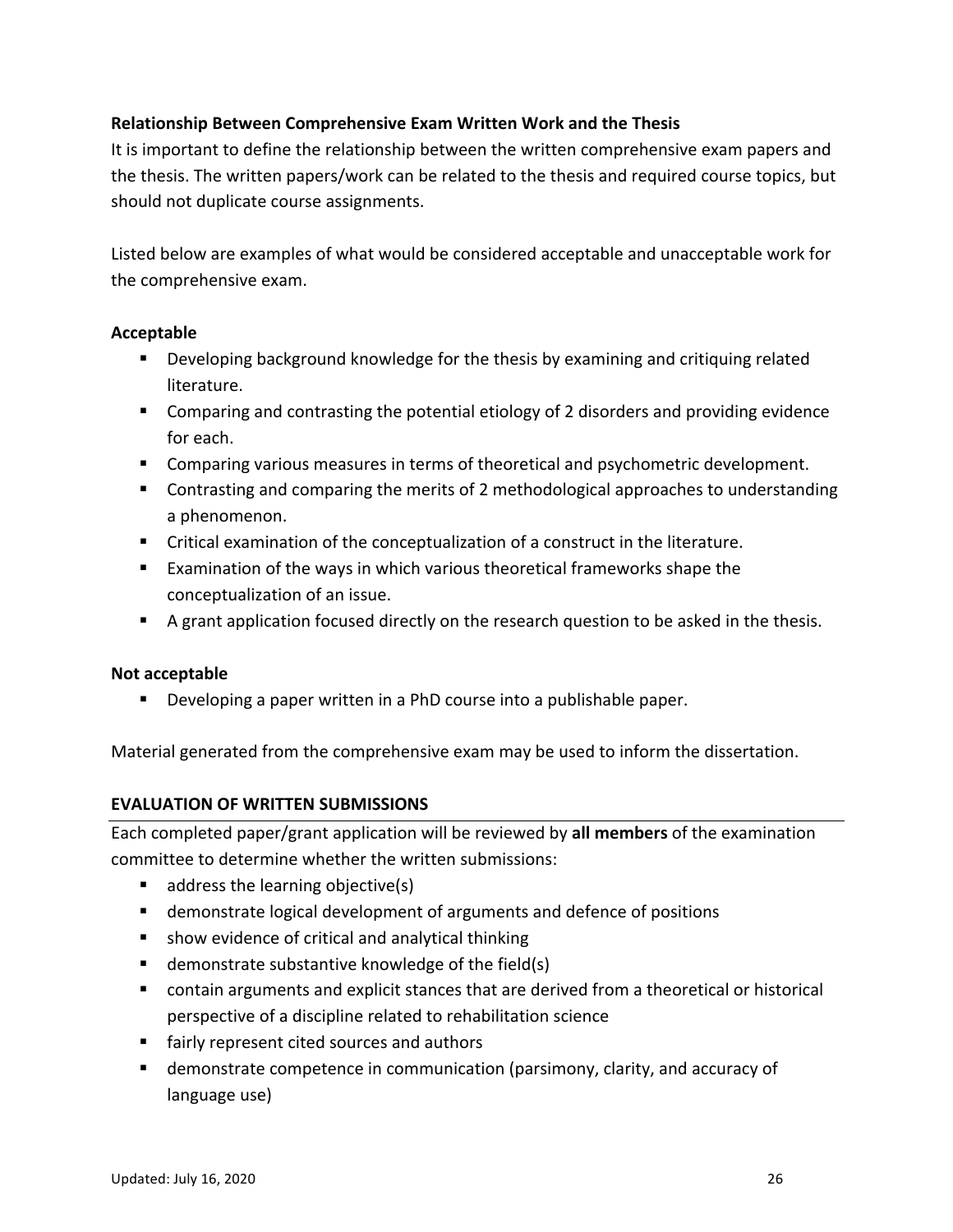**Appendix C – Student Progress Report** The committee will decide whether the work represents a pass, a conditional pass or a fail. It is sufficient for the written component to demonstrate a fundamental understanding of principles that may be probed for greater depth during the oral exam. In some cases, the type of written work selected will go on to joint revision by the student and one or more committee members, e.g., a manuscript for publication. Therefore, it is not the goal of the written work to be ready for submission, but rather, to be ready for further collaborative development. The student must receive a pass on the written component prior to undertaking the oral examination.

#### **ORAL COMPONENT**

The supervisor will arrange for a chair of the oral component. Any RHSC faculty member outside of the supervisory committee that is a member of  $G+PS$  is eligible to chair the oral component of the comprehensive exam.

If necessary, the chair or supervisor can clarify the examination process via email or conference call prior to the exam date. The order and timing of questions from each of member of the examination committee will be determined. After returning to the room, the student will be examined by the examination committee, usually in two rounds of questioning. The student is asked to leave the room and the committee determines whether the student passed the exam and if remedial work is required.

The oral examination should be no longer than 2 hours.

 $\Box$  The student will leave the room to allow the committee to deliberate on the result. The following 4 options are available:

1. Pass = successful completion of the examination with no areas needing formal remediation. Minor revisions with no reservations moving forward is acceptable. It is assumed that these revisions can be addressed during normal learning and degree progression.

2. Conditional Pass (worth 0.5 strikes – see "Withdrawal from Program" below) = required to undertake minor remedial work, as described in writing by the committee, that requires a formal supervision process. This work must be reviewed by the supervisor, and, if required, at least one member of the committee. The individual(s) responsible for oversight will be determined by the supervisory committee. One month will be given to complete the remedial work. No re-examination is required.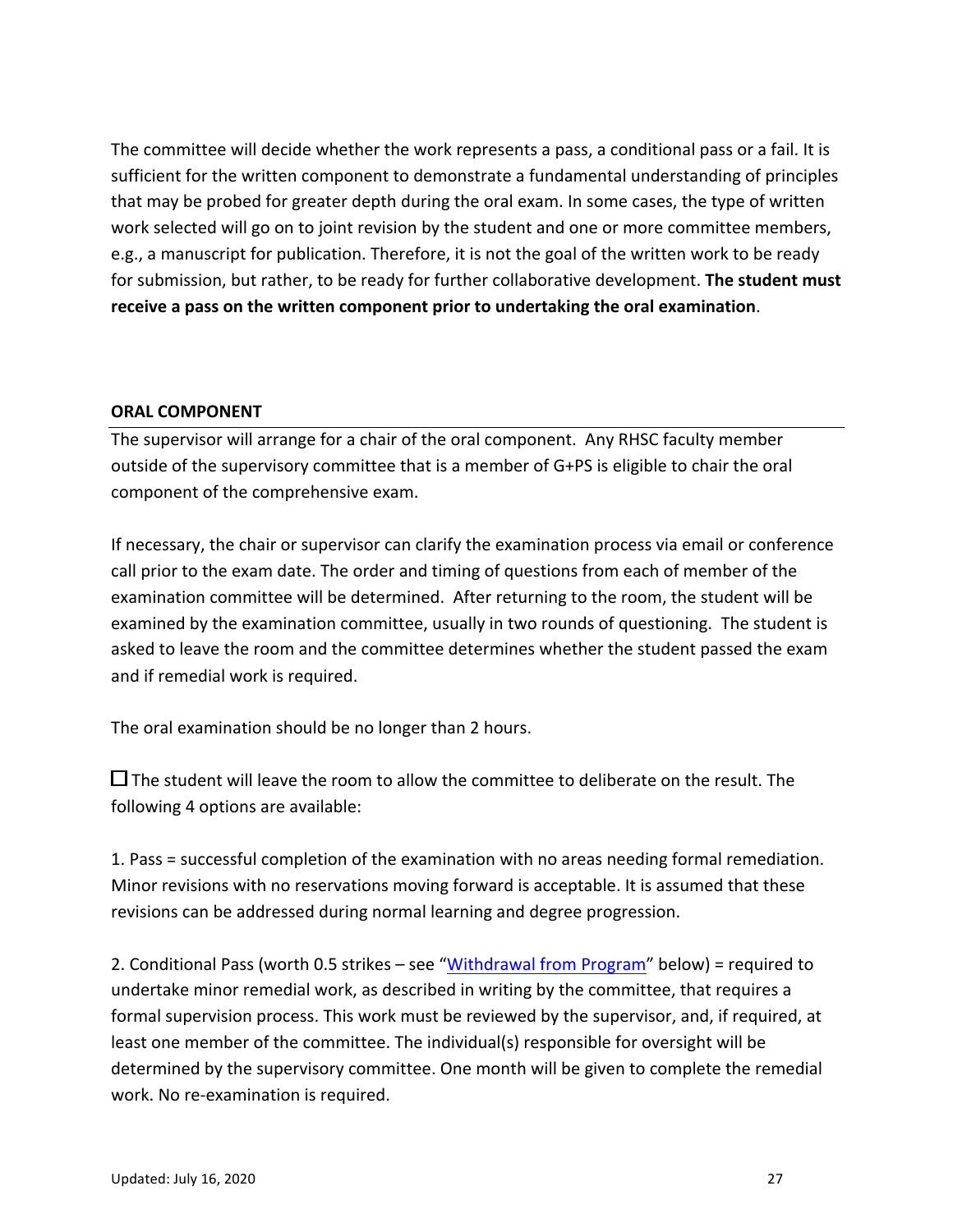**Appendix C – Student Progress Report** 3. Remediation and Re-examination (2 strikes) = required to undertake minor or major remedial work as described in writing by the committee. This work must be reviewed by at least two members of the committee. Up to two months will be given to complete the remedial work. A re-examination with an examination committee will be required upon satisfactory completion. A failure to satisfactorily complete the remedial work in the allotted time frame, or a failure to successfully complete the oral re-examination, will result in a "Fail" for this component of the program.

4.Fail (3 strikes) = The student will be required to withdraw from the program for Academic Reasons.

#### **PHD THESIS PROPOSAL DEFENCE**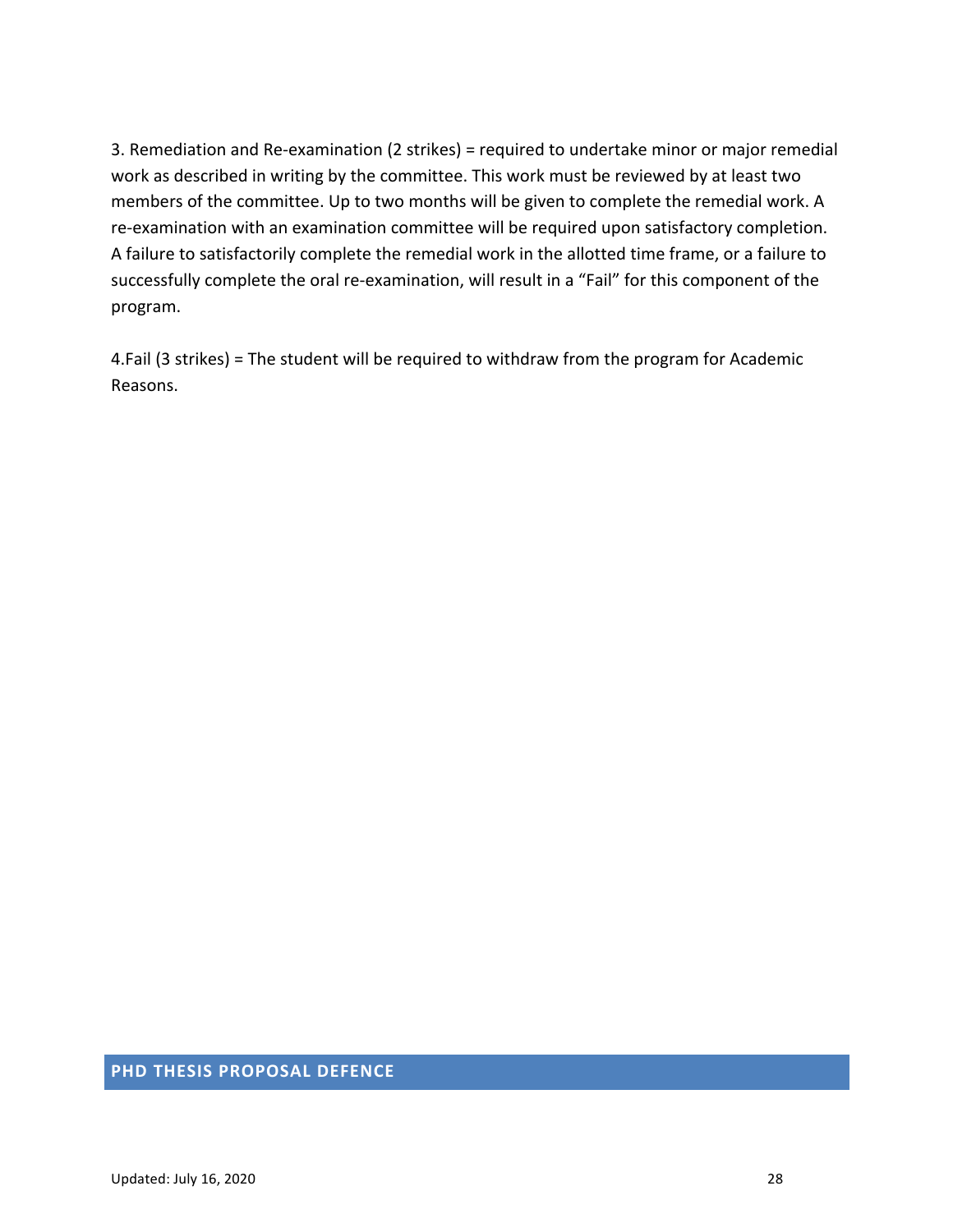**Appendix Consists of the parts** and The PhD thesis proposal consists of two parts  $-$  a written document and an oral defence. G+PS provides general guidelines for the thesis proposal.

#### **RHSC REQUIREMENTS**

#### **Written Component**

The written thesis proposal is developed in consultation with the supervisor and committee. The thesis proposal should include:

- background theory/rationale
- hypothesis, purpose and/or research question(s)
- methodology
- proposed analysis
- reference list.

The length of the proposal can vary. As a general guideline, it will usually contain similar elements as a grant proposal in the faculty member's particular discipline, including appendices if necessary. Please ask colleagues for examples of recent written PhD proposals. The timeline for completion of this stage will vary greatly depending on the student's skill set, any piloting of proposed methodology or other preparation. The supervisory committee is required to approve the written proposal before proceeding to the oral defence. Usually a 3 week time period is provided for review and feedback. Once the proposal is approved by members of the committee, an oral thesis proposal meeting will be scheduled.

The following checklist can be used as a guide for the process surrounding the PhD Research Proposal defence:

#### Things to do before a PhD proposal defence:

 $\Box$  Have the proposal document approved by the supervisor. Format and length should be decided by the student and the supervisor (generally, 10-20 pages, including a literature review and detailed methods sections). This should be done approximately 2-3 weeks before an anticipated proposal defence date.

 $\Box$  Following approval from the supervisor, the supervisor sends the proposal document to the supervisory committee members. Note: it is not required that all supervisory committee members "sign off" on the document before proceeding to the proposal defence.

 $\square$  Decide on a date for the thesis defence. The supervisor is responsible for ensuring that all examination members are aware of the date, location and start time of the exam. The supervisor is also responsible for making any room bookings. To book rooms, please send request to pt.bookings@ubc.ca.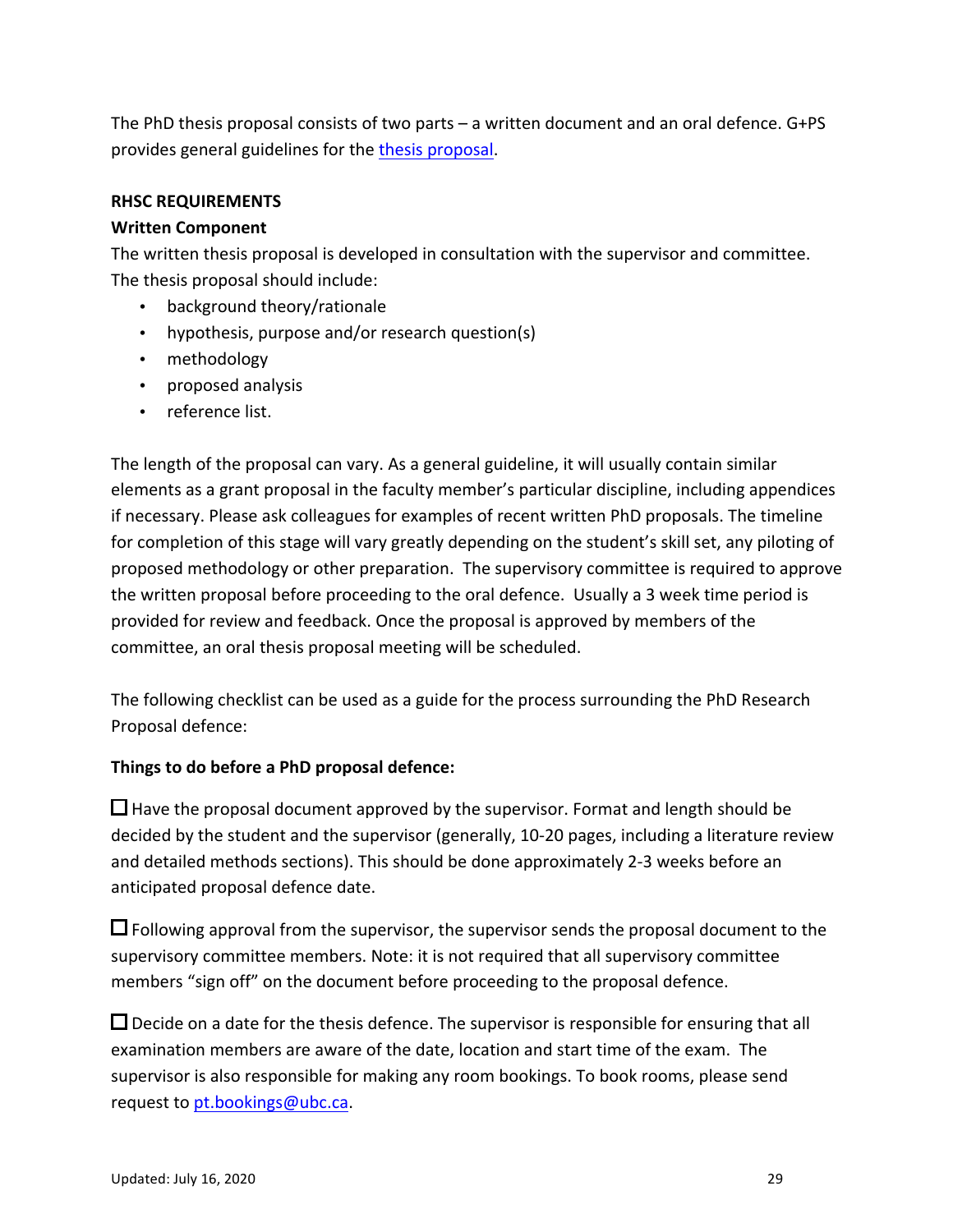**Appendix Completes** the <u>thesis abstract for</u>  $\Box$  The student completes the thesis abstract form (also available in the Appendix of the Student Handbook) and sends it to the RHSC Program Assistant no later than 10 business days before the proposal defence.

 $\square$  The thesis abstract form is emailed out by the RHSC Program Assistant to the faculty and student email lists.

### **Oral PhD Thesis Proposal Defence**

The supervisor may act as the chair of this meeting. The graduate student will prepare a 20-30 minute presentation including statement of the problem, review of relevant literature, proposed methodology, hypotheses and/or research questions, and proposed data analysis procedures. This meeting will be open to all graduate students and faculty members. The supervisory committee and other members of the audience may ask questions regarding the proposal. 

The following checklist can be used as a guide for the process surrounding the PhD Research Proposal defence:

 $\square$  The oral proposal defence involves a 20-30 minute presentation by the student, followed by questions from the supervisory committee and audience.

 $\Box$  The student and audience leave the room to allow the committee to deliberate on the result. The following 4 options are available:

1. Pass = successful completion of the examination with no areas needing formal remediation. Minor revisions with no reservations moving forward is acceptable. It is assumed that these revisions can be addressed during normal learning and degree progression.

2. Conditional Pass (worth 0.5 strikes – see "Withdrawal from Program" below) = required to undertake minor remedial work, as described in writing by the committee, that requires a formal supervision process. This work must be reviewed by the supervisor, and, if required, at least one member of the committee. The individual(s) responsible for oversight will be determined by the supervisory committee. One month will be given to complete the remedial work. No re-examination is required.

3. Remediation and Re-examination (2 strikes) = required to undertake minor or major remedial work as described in writing by the committee. This work must be reviewed by at least two members of the committee. Up to two months will be given to complete the remedial work. A re-examination with an examination committee will be required upon satisfactory completion.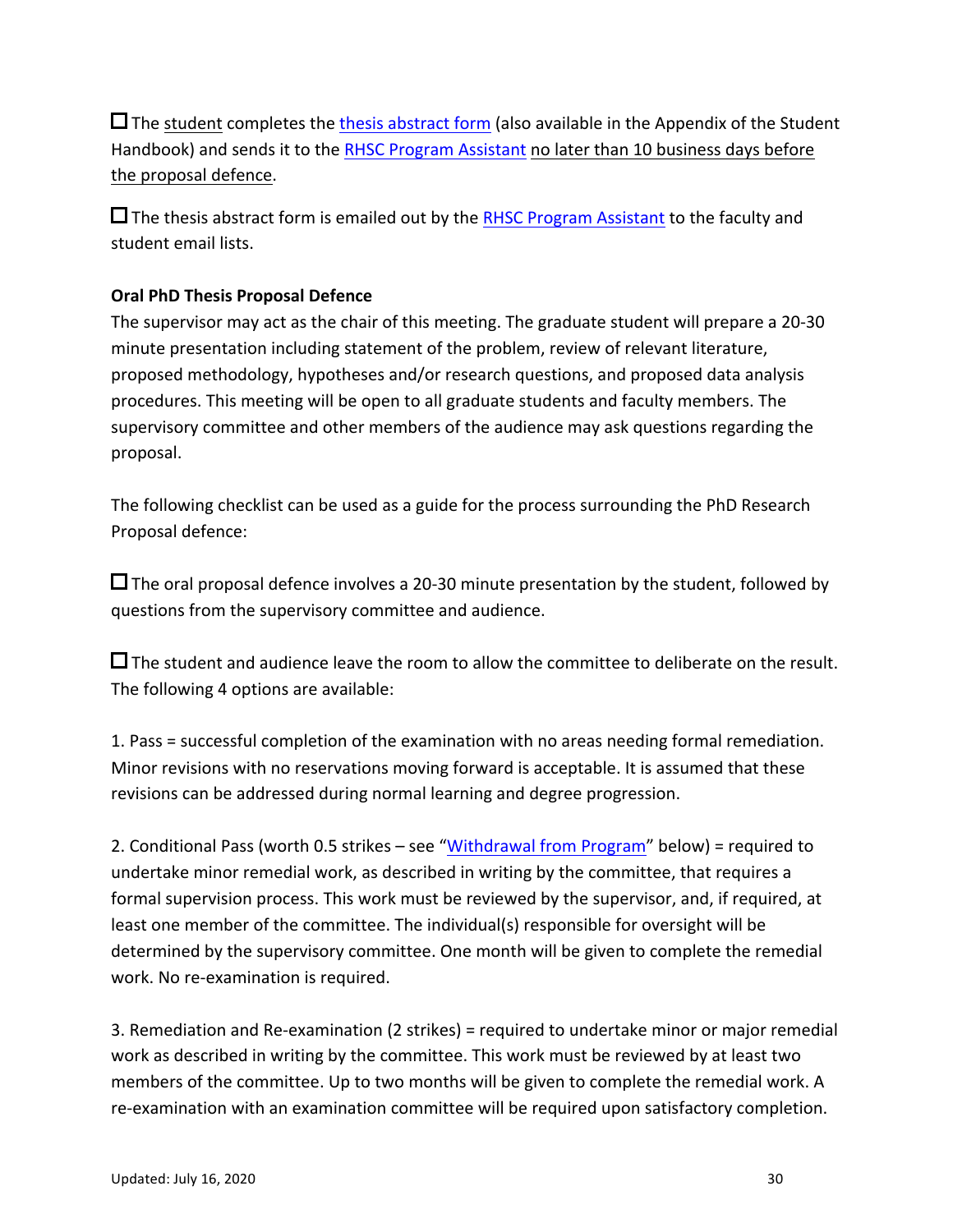**A**<br>**A A E P E P E C P C P E P C P E P C P E P E P E P E** A failure to satisfactorily complete the remedial work in the allotted time frame, or a failure to successfully complete the oral re-examination, will result in a "Fail" for this component of the program.

4.Fail (3 strikes) = The student will be required to withdraw from the program for Academic Reasons.

 $\Box$  If the result is a 'Pass', the supervisor sends a memo to the RHSC Program Assistant confirming the successful completion of the proposal defence. The student may now identify themselves as an "PhD Candidate" (see below).

#### **ADMISSION TO PHD CANDIDACY**

A student is admitted to candidacy after successfully completing the comprehensive examination process and defending the thesis proposal. **This is required by G+PS to occur within 36 months from the date of initial registration**. Extension of this period may be permitted by the Dean of Graduate Studies in exceptional circumstances.

The faculty member is required to complete an Advancement to Candidacy form to be signed by the RHSC Chair. This form requires listing of the Supervisory Committee Members. G+PS will review eligibility of Supervisory Committee Members and provide approval or request additional information before approval or clarification of their role.

#### **FINAL PHD DEFENCE**

A comprehensive guide to the doctoral exam can be found on the G+PS website. There are numerous components of this phase of PhD completion and several checklists to guide both the supervisor and PhD Candidate. It is highly recommended that students and supervisors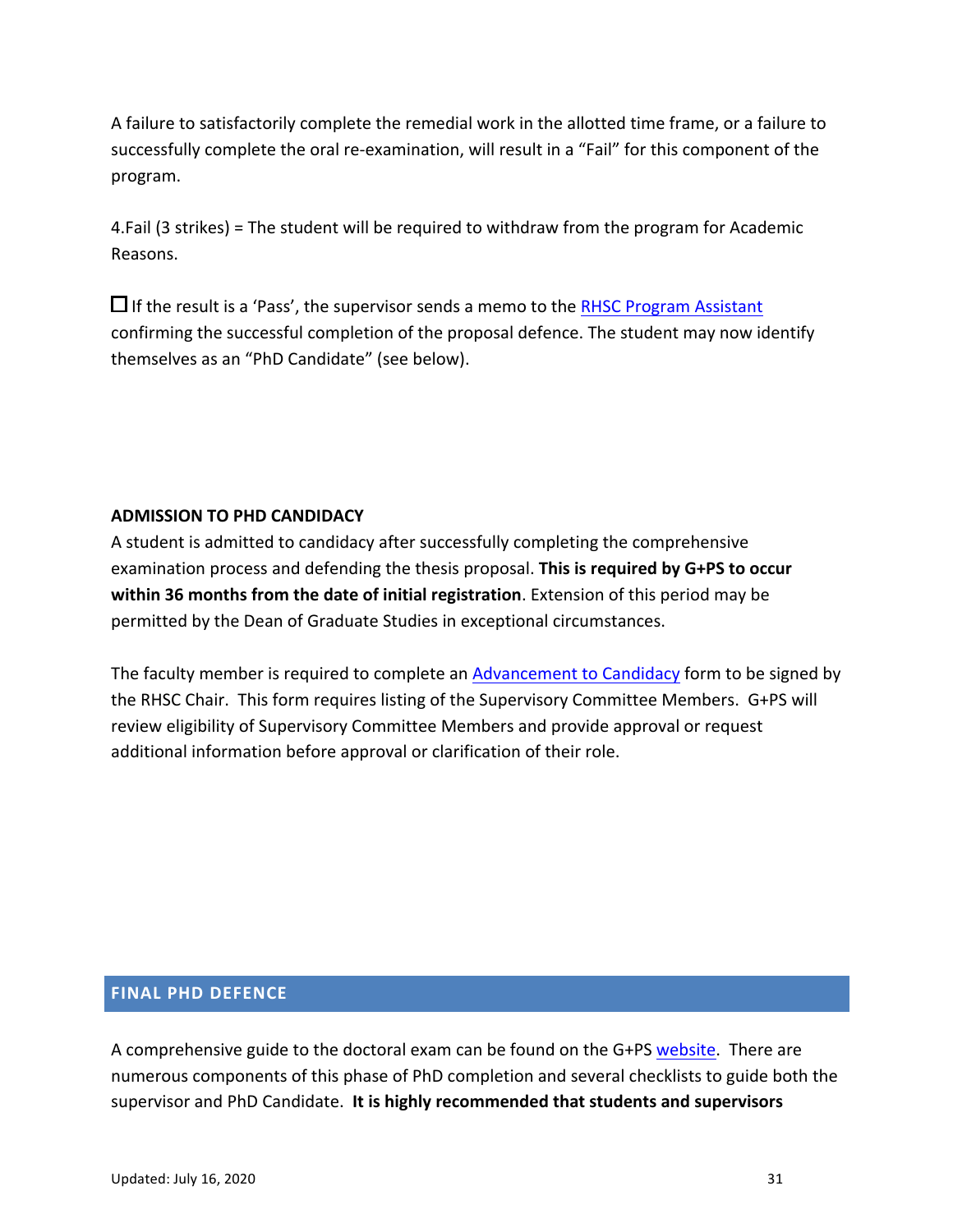appendix and the process **C** and then **become familiar with the procedures and timelines to ensure adequate planning and** completion of the PhD dissertation. G+PS regulates most aspects of this final stage and few exceptions are made to required procedures.

#### **PURPOSE AND PROCESS**

- to ensure that the Candidate is able to present and defend the dissertation and its underlying assumptions, methodology, results, and conclusions in a manner consistent with the doctoral degree being sought;
- to communicate the results of the work to the campus community.

After the written PhD thesis (also known as a dissertation) is approved by the supervisor, the supervisory committee members are required to review and approve it. The student should ensure that the formatting requirements are met. Approval by the supervisory committee may or may not require a committee meeting. Upon approval of all committee members, the thesis is submitted to G+PS, who will in turn provide it to the external examiner for review. A timeline calculator to estimate time required for the review process, oral examination and graduation is provided on the G+PS website.

#### **EXAMINATION COMMITTEE OF THE PHD DISSERTATION**

The Examination Committee normally consists of:

- an External Examiner (who is not required to attend the oral defence)
- two University Examiners
- two or three Members of the Candidate's Supervisory Committee (including the Research Supervisor)
- an Examination Chair (this individual will be organized by  $G+PS$ )

See links for the eligibility criteria for each of these members and the process for their selection.

The following can be used as a guide for the final PhD thesis defence. Note that UBC guidelines may change, so the student should familiarize themselves with the current process.

#### Things to do before a final PhD thesis defence:

#### **PLANNING FOR A DEFENCE:**

 $\square$  The doctoral exam guide provides an overview of the thesis process, and it is recommended that it be reviewed approximately 1 year prior to the anticipated thesis defence. Typical preparation takes 4 months, according to Grad Studies. Please refer to the most up-to-date Doctoral deadlines.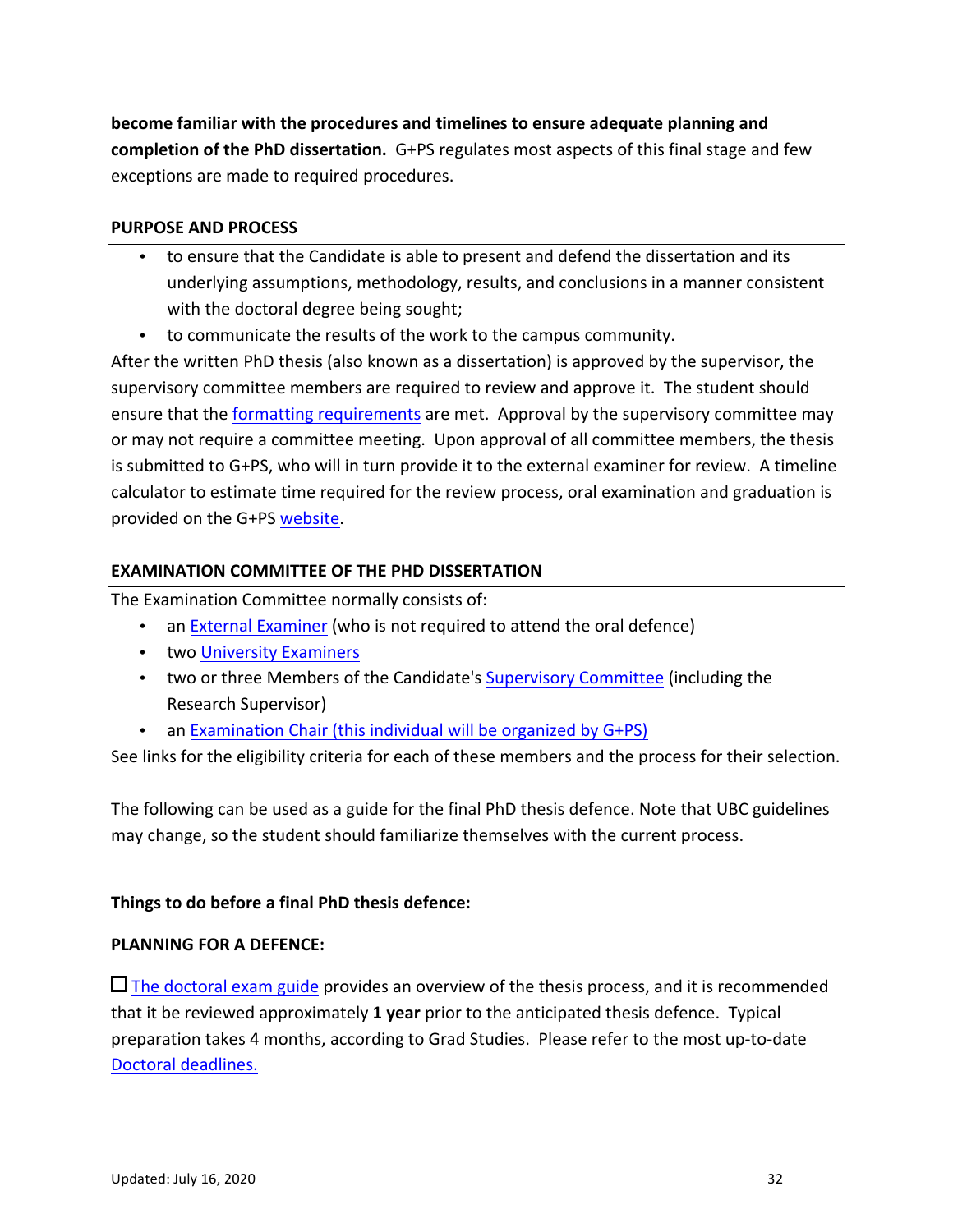- The doctoral exam guide directs you to **FAQ** regarding planning. These questions will address important topics such as nomination of the external examiner and details of the oral defence.
- It is important to review the content regarding nomination of external examiner early as the timelines associated with Graduate Studies sending out the initial invitation (2 months prior to the date you are planning to **SUBMIT** the thesis) and the process for nominating an external examiner are not negotiable. The timelines set out by Graduate Studies regarding nomination of the external examiner (and the time allotted for written review of the thesis by the external examiner) will largely influence the date for the defence.
- The remainder of the examination committee should be discussed between the student and the supervisor at this time but does not need to be set formally with Graduate Studies until the time that the defence date is set. However, as faculty schedules can be quite committed, it is advisable that the supervisor begin to contact potential examination committee members internal to UBC approximately one month prior to the date you expect to have the thesis **SUBMITTED** to Graduate Studies.
- Check the Preparation Tools for the most recent timeline, and checklist for the Doctoral Exam.

#### **THESIS PREPARATION:**

 $\Box$  Have the thesis document approved **for content** by the supervisor and supervisory committee. Typically the supervisor will review prior to the full supervisory committee reviewing the thesis. Negotiate timelines with the supervisory committee, 3-4 weeks is commonly provided for the supervisory committee to review the thesis.

- In writing the thesis document, be sure to follow the Faculty of Graduate and Postdoctoral Studies structure guidelines and formatting guidelines, as the final submission will need to comply with these.
- The student should also be aware of thesis basics, ethical basics, and the FAQ regarding thesis preparation.
- The student also has the option of having UBC Grad studies perform a Pre-Review of the thesis to ensure that things are on the right track. Other resources include these samples for guidance during this stage of thesis preparation.
- The Koerner Library Thesis Formatting Services is a very good resource for thesis templates and offers a typically offers a very fast turnaround time in reviewing the thesis for appropriate formatting.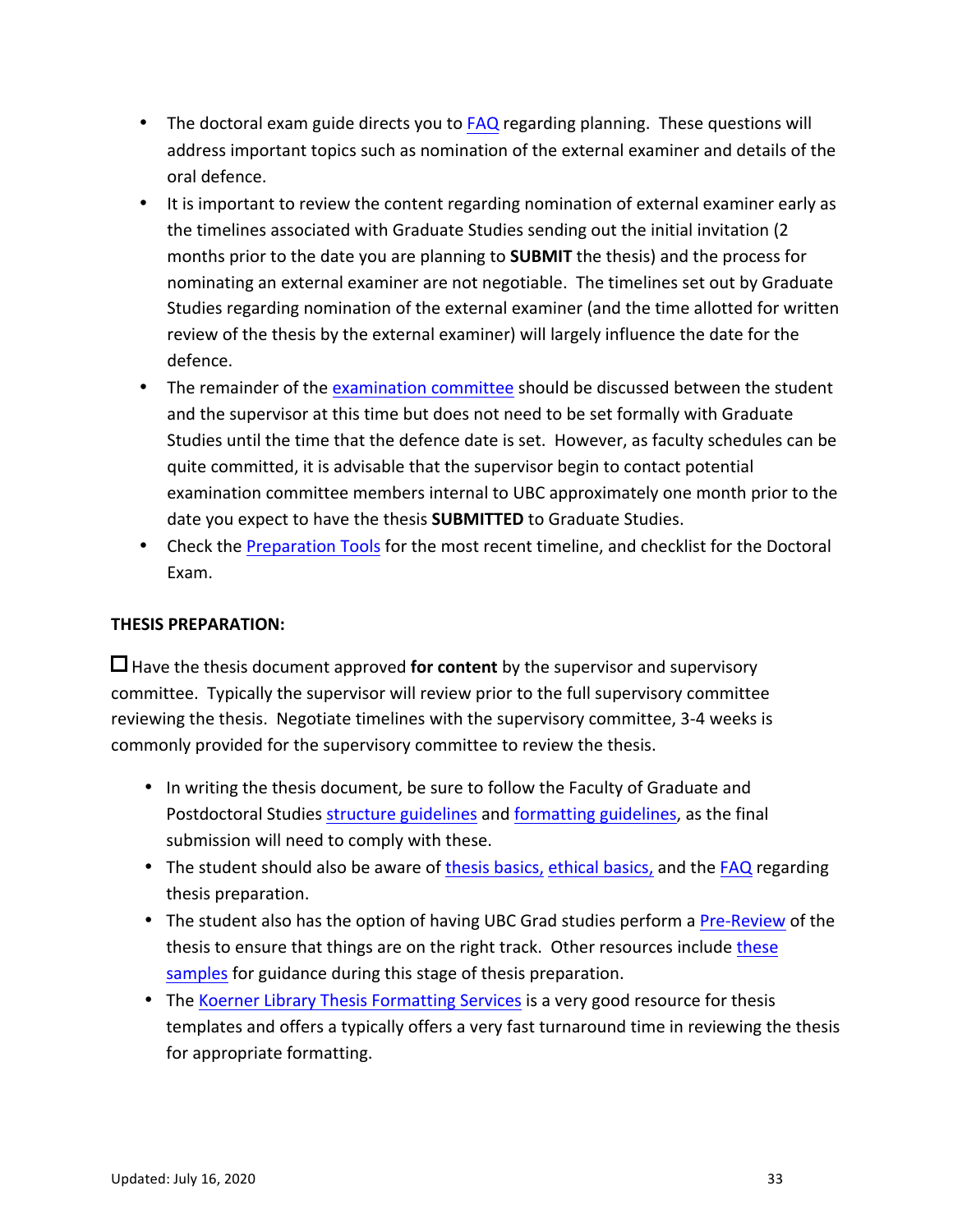Appendix to hote that the contract of the  $\Box$  It is important to note that the CONTENT of the dissertation is approved by the supervisory committee, but the FORMAT of the thesis is approved by Graduate Studies. BOTH must be completed PRIOR TO the thesis being submitted to the external examiner by Graduate Studies.

 $\Box$  After the thesis has been reviewed and approved by the supervisory committee members, the supervisor is required to complete a Graduate Program Approval of Doctoral Dissertation for External Examination form to be signed by the RHSC Grad Chair.

### **AFTER THE THESIS IS SUBMITTED TO GRADUATE STUDIES**

 $\square$  Once the thesis is submitted, Graduate Studies will send a copy of the thesis to the external examiner and will schedule a submission date for the external examiner's report. Once this date is agreed upon Graduate Studies will e-mail the supervisor regarding scheduling the final oral defence. Although the student and the supervisor should already have an idea of the date(s) that would work best for everyone involved, it is only at this time that you can finalize the date/time.

 $\square$  The student completes the thesis abstract form and sends it to the RHSC Program Assistant no later than 10 business days before the thesis defence. The thesis abstract form will be emailed out by the Program Assistant, along with notification of the date, time, and location of the thesis defence.

□ The student prepares the *Doctoral Dissertation Approval* form for Examining Committee signatures.

 $\Box$  The oral thesis defence involves a 20-30 minute presentation by the student, followed by questions from the examination committee and audience.

 $\Box$  In the event of a 'Pass', at least one member of the committee signs the *Doctoral Dissertation Approval* form (bring this to the defence, though the Chair of the examination may bring as well).

 $\Box$  If minor revisions are required, have the examination committee member(s) sign the form at this time. The supervisor will withhold their signature until all revisions have been completed satisfactorily.

If the student receives a 'Conditional Pass', the examination committee member(s) sign the form at this time, with the supervisor withholding their signature until all the required remedial work, as described in writing by the examination committee, has been completed. This work must reviewed by at least two members of the examination committee. If acceptable, the supervisor will sign the form.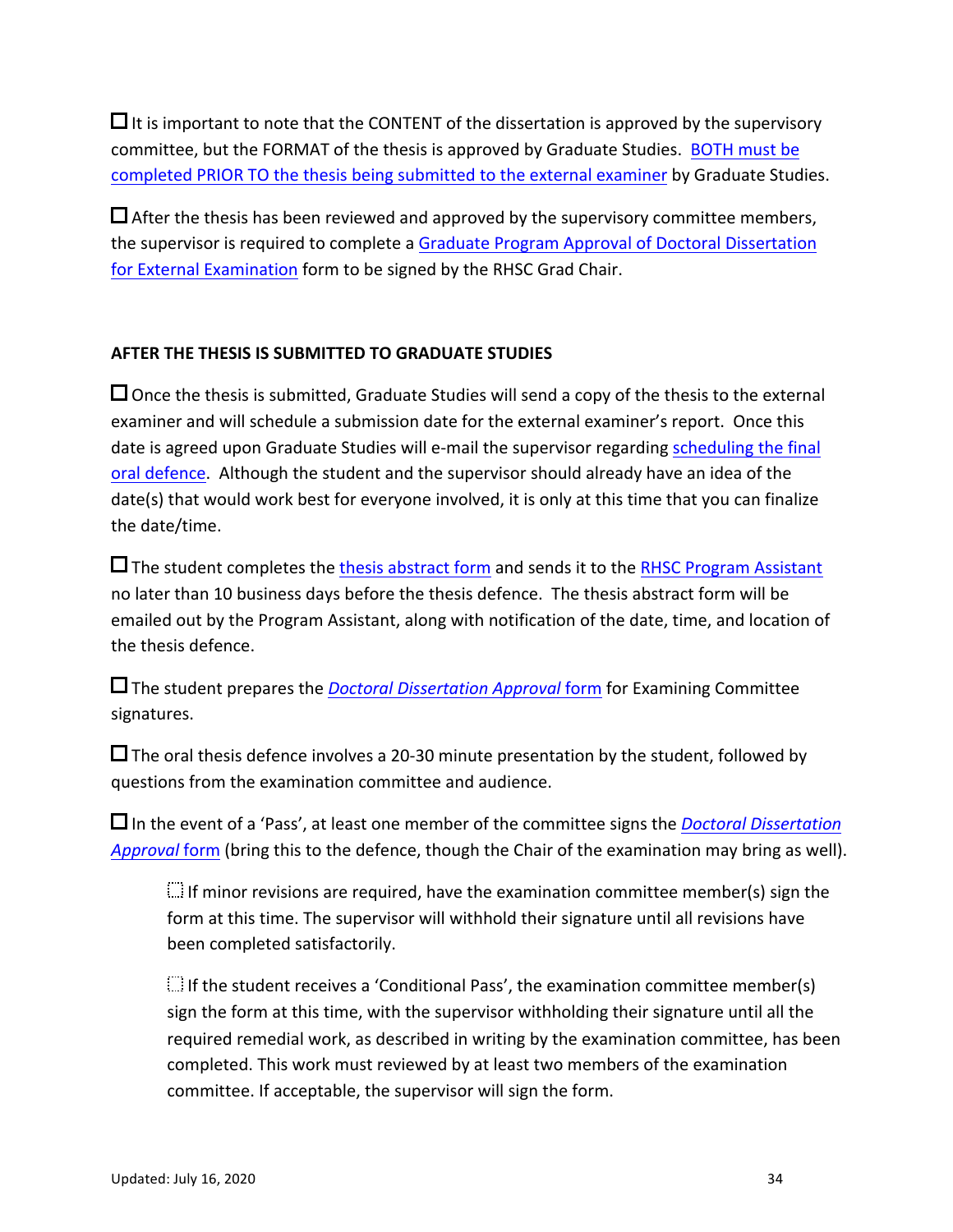**Apple The Student Receives a Fairly they will**  $\dddot{=}$  If the student receives a 'Fail', they will be required to perform a second thesis defence and may also require extensive revisions to the thesis document

#### Things to do after the PhD thesis defence:

 $\Box$  The student must complete any revisions to the written thesis document, as requested by the examination committee.

 $\square$  The student should discuss with the supervisor whether a delay in publication of the thesis required (this may be necessary when trying to get the work published, or for other reasons). If so, a *Delay in Publication* form must be completed and submitted with the final thesis.

 $\Box$  Student submits final defended and approved version of dissertation to Graduate Studies along with the *Doctoral Dissertation Approval* form. If you have any questions about preparing and submitting the final dissertation, check here.

 $\Box$  Once the final revised thesis is submitted and approved by Graduate Studies, the student will receive an email indicating the following. The student must electronically submit completed and formatted thesis to UBC's cIRcLe, and await approval (instructions here). In doing so, complete the click-through cIRcle Non-Exclusive Distribution License. The student must also submit the following form to the Faculty of Graduate and Postdoctoral Studies: i) completed Thesis/Dissertation Submission Cover Sheet.

 $\square$  The student must apply for graduation (follow these guidelines).

#### **DOCTORAL EXAMS TIMELINE WORKSHEET**

Note that under ordinary circumstances this process will take four months. Please plan accordingly.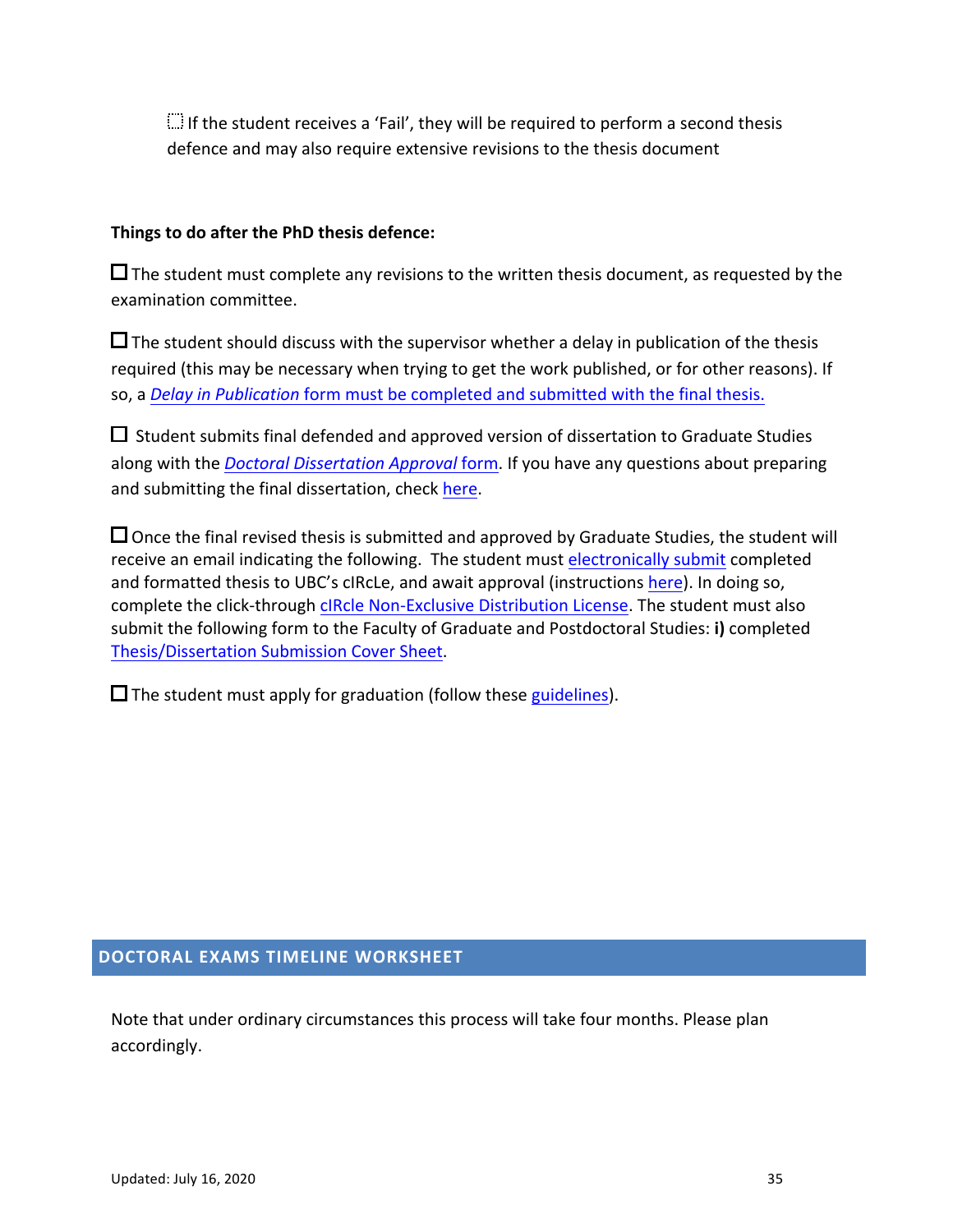**Appendix Constitution** The timeline below represents the **MINIMUM** requirements to prepare for an exam. VERY **IMPORTANT** - Please refer to applicable deadlines for program end dates and graduation ceremonies, posted on our website at: http://www.grad.ubc.ca/current-students/final**doctoral-exam/doctoral-deadlines**

| <b>TIMELINE</b>                             | <b>ACTION</b>                                                                                                                                                                     | <b>IMPORTANT INSTRUCTIONS</b>                                                                                                                                                                                                  |
|---------------------------------------------|-----------------------------------------------------------------------------------------------------------------------------------------------------------------------------------|--------------------------------------------------------------------------------------------------------------------------------------------------------------------------------------------------------------------------------|
| DATE $A =$                                  | <b>Submit Nominations for</b><br><b>External Examiner of</b><br><b>Doctoral Dissertation</b>                                                                                      | • Research Supervisor nominates 2-3 persons for<br>the role of External Examiner, to be invited by<br><b>Graduate and Postdoctoral Studies</b>                                                                                 |
| <b>Subtract 2 months</b><br>from Date $B$ ) | form                                                                                                                                                                              | • Check http://www.grad.ubc.ca/current-<br>students/final-doctoral-exam/doctoral-<br>deadlines as submission deadlines may apply.                                                                                              |
| DATE $B =$                                  | Submit 2 copies of<br>dissertation to<br>Graduate and<br><b>Postdoctoral Studies</b><br>with Departmental<br><b>Approval Memo</b>                                                 | • Dissertation copies must be cerlox bound with<br>clear front cover.<br>• Dissertation must be submitted together with<br>Thesis Approval Memo from Department<br>Head/Graduate Advisor                                       |
| Add 2 months to<br>Date A)                  | Student must have the<br>format of the<br>dissertation reviewed<br>and approved by<br>Graduate and<br><b>Postdoctoral Studies</b><br>before the dissertation<br>will be accepted. | • Memo should include the UBC Alphabetical<br>Speed Chart code for charging courier costs<br>• Check http://www.grad.ubc.ca/current-<br>students/final-doctoral-exam/doctoral-<br>deadlines as submission deadlines may apply. |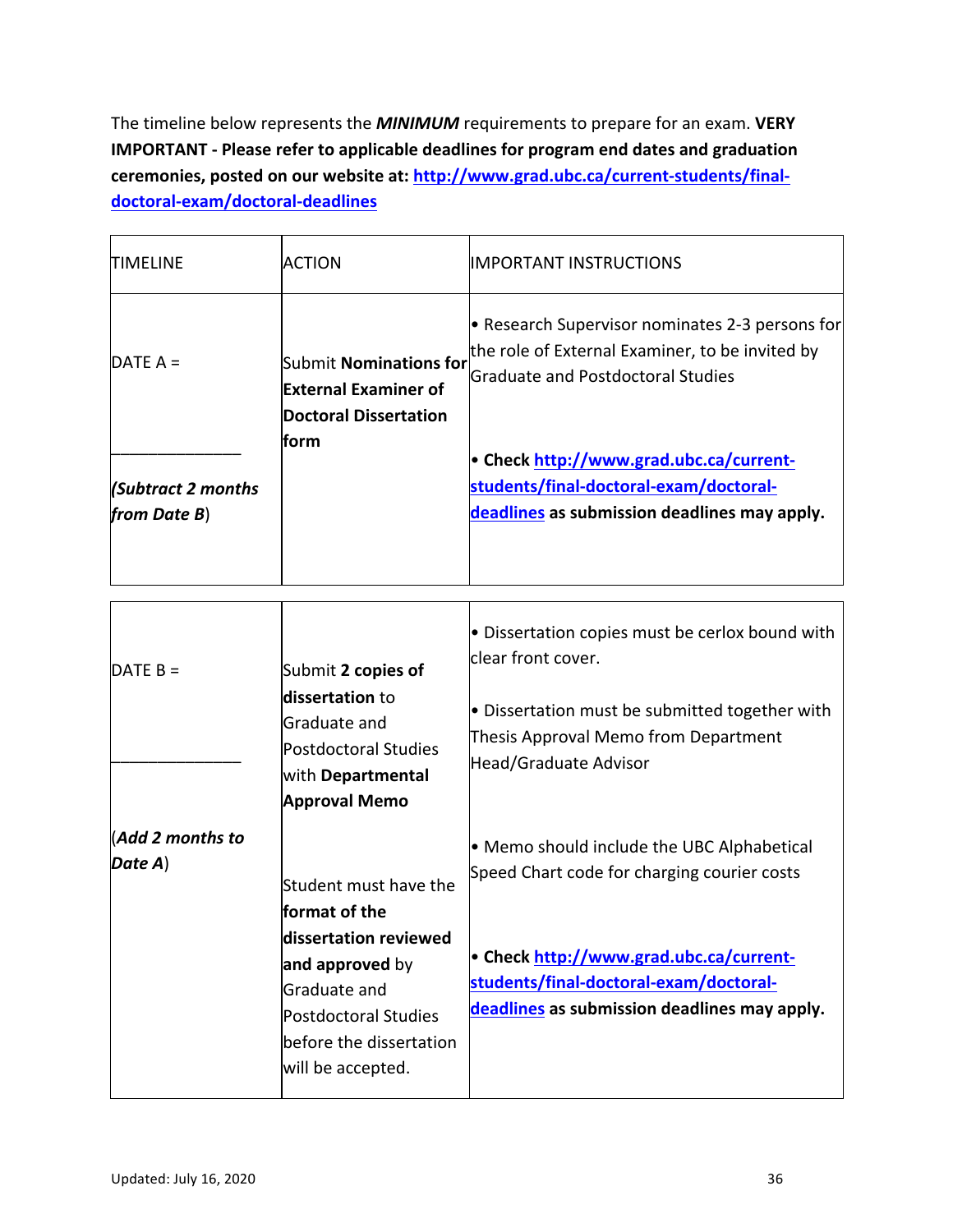|                                                               | http://www.grad.ubc.c<br>a/current-<br>students/dissertation-<br>thesis-preparation/pre-<br>submission-review. |                                                                                                                                                                                                                                                                                                                     |
|---------------------------------------------------------------|----------------------------------------------------------------------------------------------------------------|---------------------------------------------------------------------------------------------------------------------------------------------------------------------------------------------------------------------------------------------------------------------------------------------------------------------|
| DATE $C =$                                                    | Schedule exam date<br>with Graduate and<br><b>Postdoctoral Studies</b>                                         | • Student/Research Supervisor must schedule an<br>exam date with the Doctoral Examinations<br>Coordinator via e-mail at<br>graduate.doctoral@ubc.ca                                                                                                                                                                 |
| $ $ (After Date B / A<br>minimum of 4 weeks<br>before Date D) | Submit Approval of<br><b>University Examiners</b><br>for Doctoral Thesis<br>form                               | • University Examiners must be contacted<br>directly by the Research Supervisor or<br>Department Head/Graduate Advisor. Their<br>consent to serve should have been obtained and<br>their availability to attend the Exam should have<br>been determined by the Research Supervisor<br>prior to submitting this form |
|                                                               | Submit Examination<br>Programme                                                                                | • Programme template must be completed and<br>submitted via e-mail to doctoral exams (or, on<br>PC formatted disk, delivered to Graduate and<br>Postdoctoral Studies)                                                                                                                                               |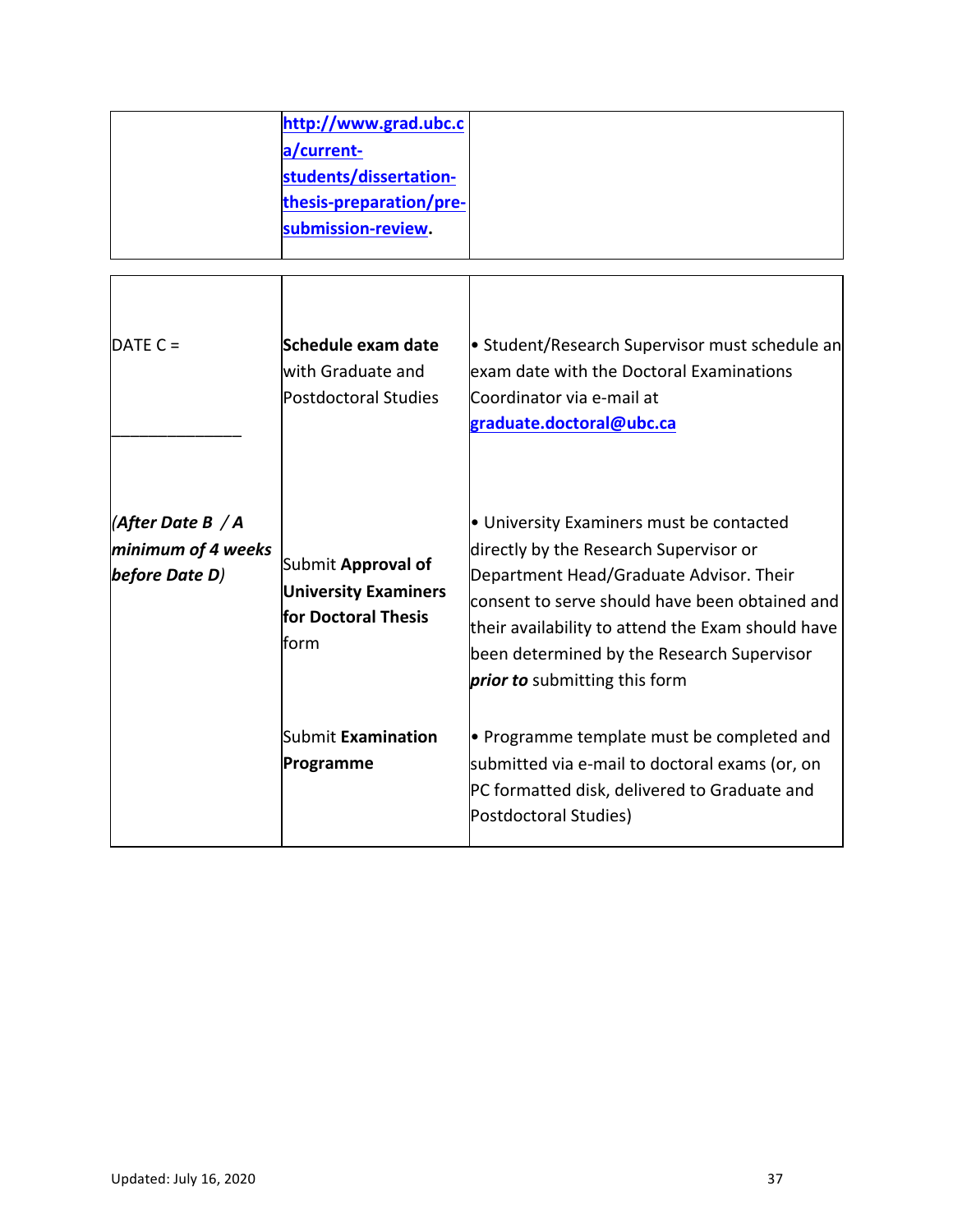| IDATE D =                                               | final oral exam | <b>Anticipated date for the •</b> Research supervisor is responsible for ensuring<br>that all committee members (except for the<br>chair) are aware of the date and start time of the<br>exam. |
|---------------------------------------------------------|-----------------|------------------------------------------------------------------------------------------------------------------------------------------------------------------------------------------------|
| $\vert$ (A minimum of 6-7<br><b>weeks after Date B)</b> |                 | • Check http://www.grad.ubc.ca/current-<br>students/final-doctoral-exam/doctoral-<br>deadlines as deadlines may from graduation<br>and end date purposes.                                      |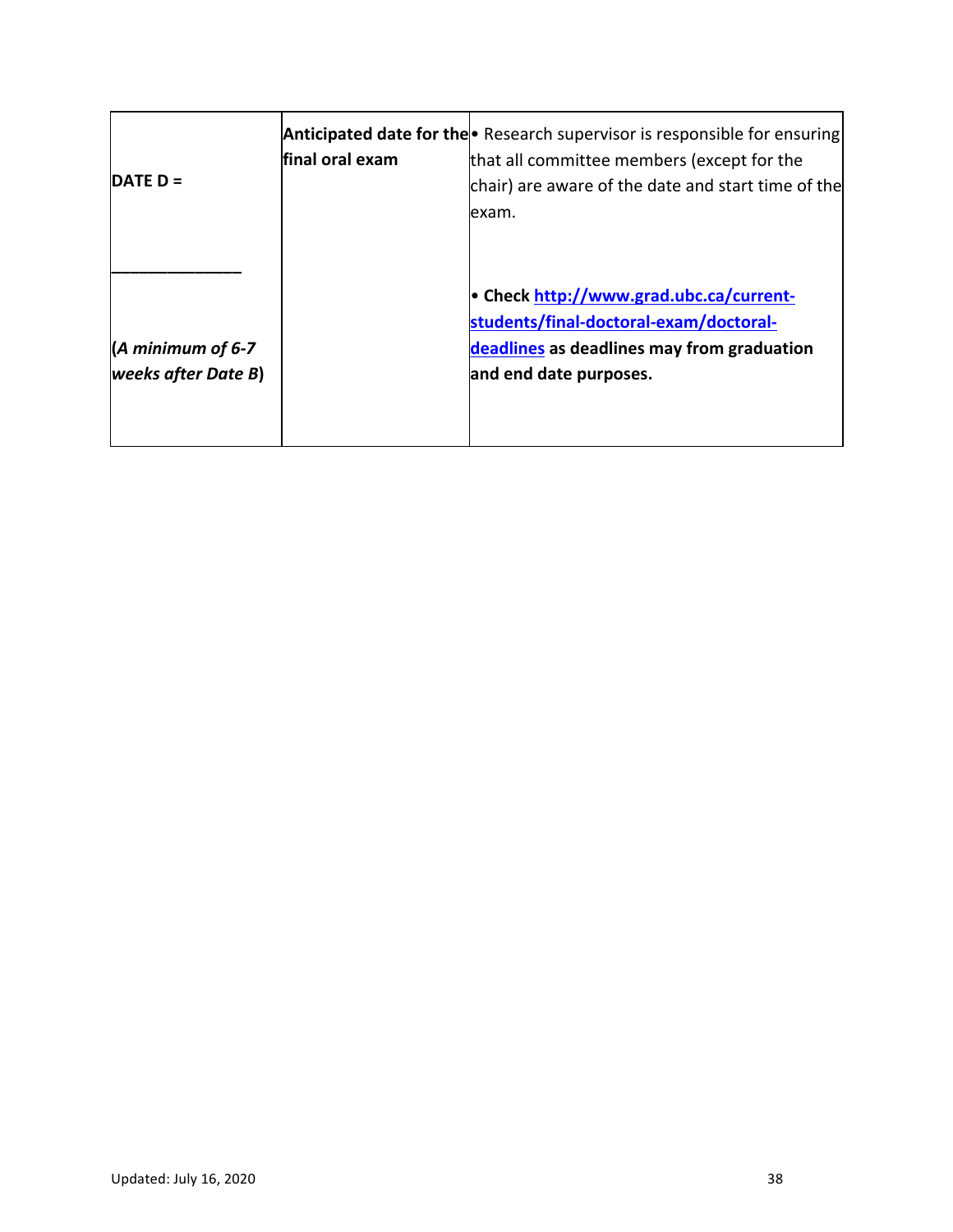# MSC AND PHD COURSE PROGRAM LENGTH AND EXTENSIONS

### **1) Extensions for a course**

A one term extension will be granted for a maximum of two assignments for a single course, conditional upon agreement between the student and the course instructor. This extension MUST be requested, in writing, prior to the initial deadline for the assignment(s). The student will send an email to the instructor, Graduate Chair, and Program Assistant requesting the extension and detailing the extenuating circumstances. The extension will not be considered granted until the instructor and Graduate Chair provide written confirmation, via email. A copy of the emails will be placed in the student's file, though will not have an impact on future progress through the program.

In exceptional circumstances, an additional one term extension may be granted. Again, the student will send an email to the instructor, Graduate Chair, and Program Assistant requesting the extension and detailing the extenuating circumstances.

A third extension will not be granted under any circumstance. The student will be required to complete the course again in its entirety.

### **2) Extensions to the overall program**

Extenuating circumstances not of the student's making may justify allowing the student additional time to complete his or her degree program. A request for a one year's extension will be received favorably if it is fully justified and supported by the student's Graduate Program Advisor. 

A student should discuss the possibility of an extension with his or her Supervisor and Graduate Advisor. Each request must be accompanied by a completed Request for Extension form and a memo justifying the request for extension, including a written report from the last Supervisory Committee meeting and a schedule (Extension Timeline) showing how the program will be completed in the extension period requested. **Extensions will not be granted beyond two years**.

Due to the justification required by the committee, this process should be started at least 3-4 months prior to the end of the term.

For additional details visit the G+PS provided webpage regarding program extensions.

# **LEAVE OF ABSENCE**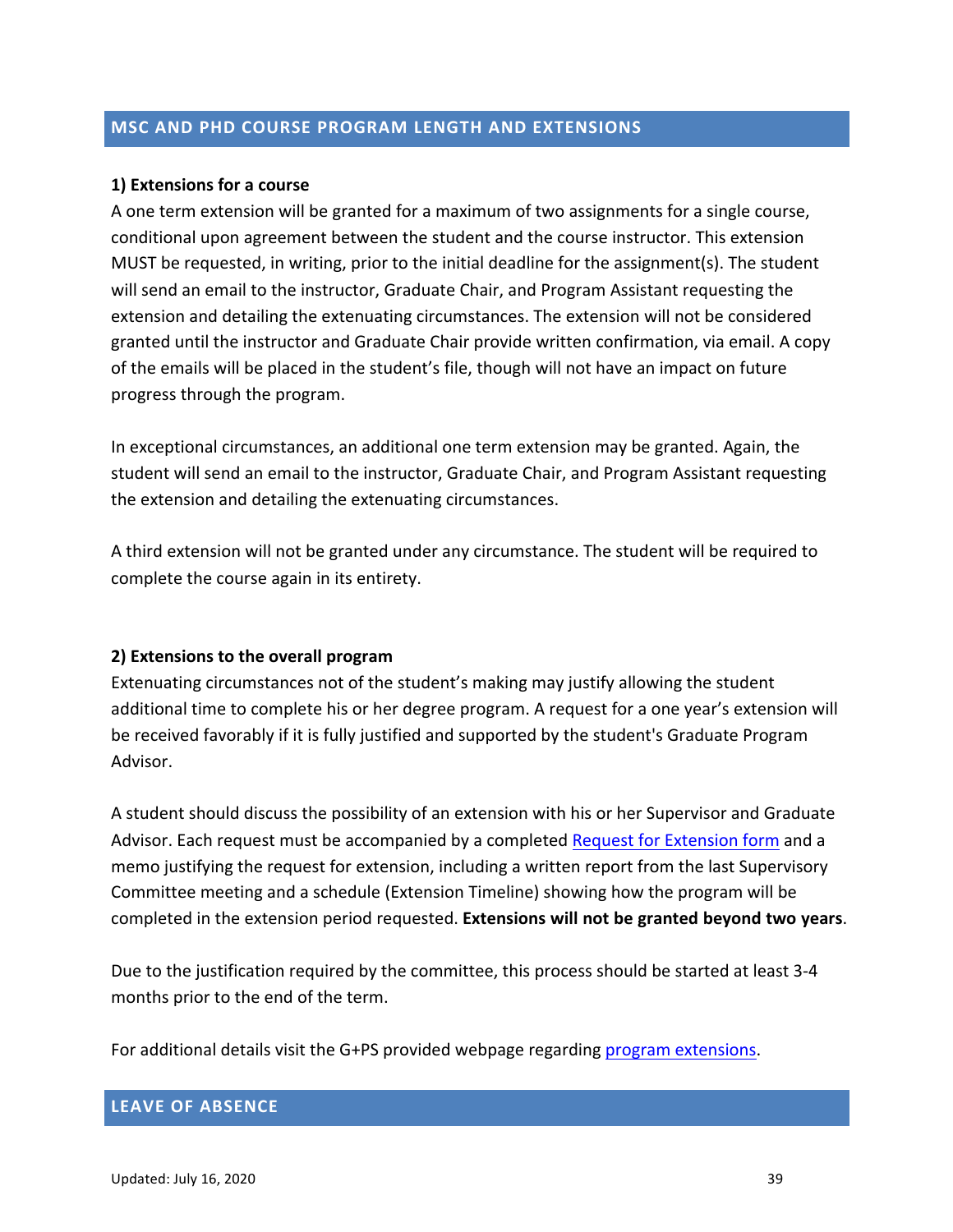**Appendix C – Student Progress Report** Students who find it necessary to interrupt their graduate studies may apply to the Dean of the Graduate and Postdoctoral Studies for a leave of absence. Information about this process can be found here. Please note that and scholarship funding will not be paid during a leave of absence.

# **WITHDRAWAL FROM PROGRAM**

Students can withdraw from the program given the following reasons:

" **Academic**

Students will normally be required to withdraw if they do not make adequate academic progress according to the timelines and policies set by their home graduate program and/or G+PS. When a student is required to withdraw, the academic record will indicate "required to withdraw for academic reasons".

The RHSC Program has implemented a "3 strikes and you are out" rule to objectively govern academic withdrawals. As described above during the oral examination processes (MSc and PhD proposal, PhD comprehensive exam, MSc thesis defence), the following options are available:

1. Pass = successful completion of the examination with no areas needing formal remediation. Minor revisions with no reservations moving forward is acceptable. It is assumed that these revisions can be addressed during normal learning and degree progression.

2. Conditional Pass (worth 0.5 strikes – see "Withdrawal from Program" below) = required to undertake minor remedial work, as described in writing by the committee, that requires a formal supervision process. This work must be reviewed by the supervisor, and, if required, at least one member of the committee. The individual(s) responsible for oversight will be determined by the supervisory committee. One month will be given to complete the remedial work. No re-examination is required.

3. Remediation and Re-examination (2 strikes) = required to undertake minor or major remedial work as described in writing by the committee. This work must be reviewed by at least two members of the committee. Up to two months will be given to complete the remedial work. A re-examination with an examination committee will be required upon satisfactory completion. A failure to satisfactorily complete the remedial work in the allotted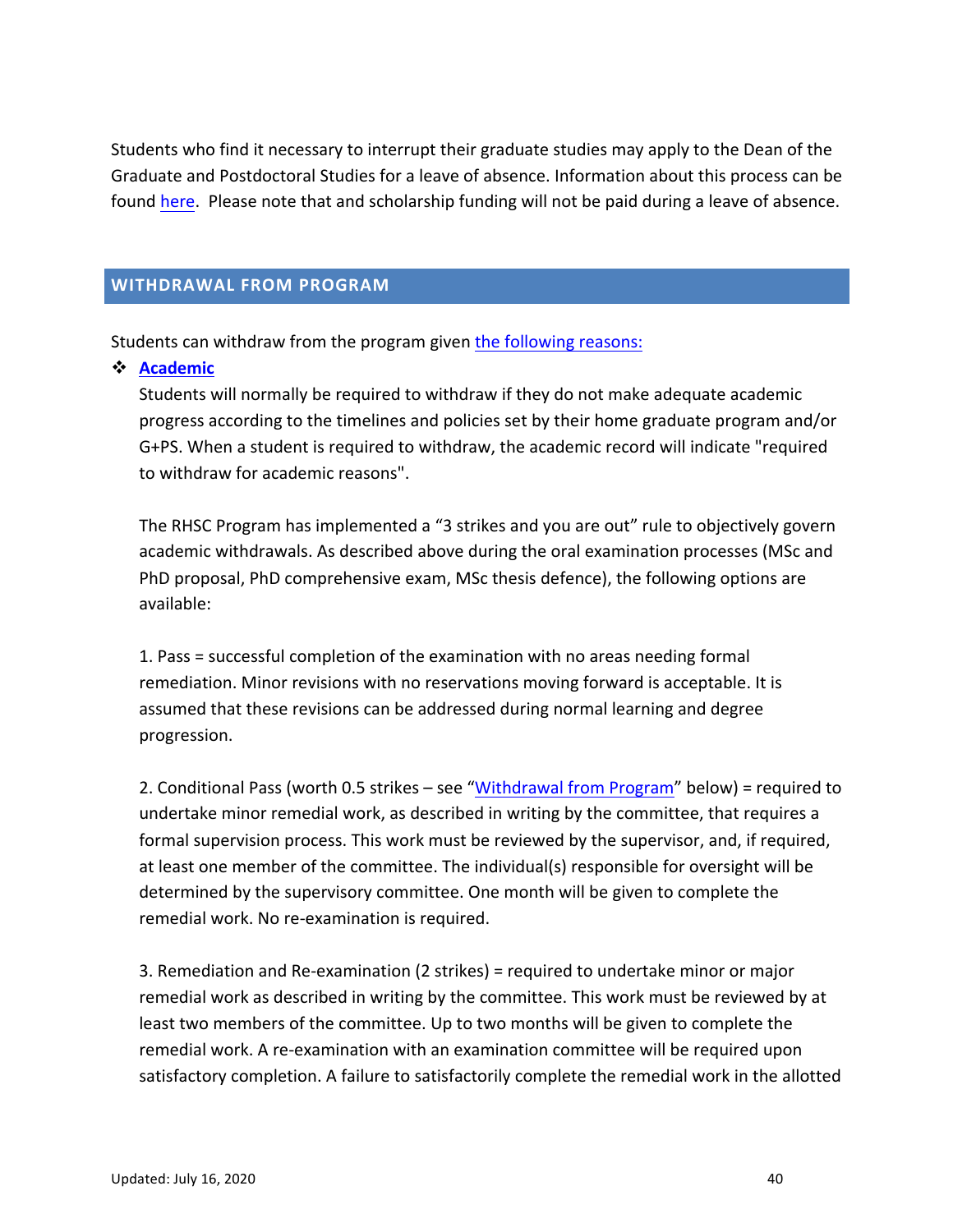anne hanne, or a famale to saccessiany compre time frame, or a failure to successfully complete the oral re-examination, will result in a "Fail" for this component of the program.

Note: students who fail a course (< 60% for MSc students, <68% for PhD students) may be provided the option to take the course again. This would constitute a remediation and reexamination scenario. The decision on whether there is an option to take the course again or receive an outright fail (3 strikes) is at the discretion of the course instructor and Graduate Program Chair.

4.Fail (3 strikes) = The student will be required to withdraw from the program for Academic Reasons.

# **Once a student has acquired a total of 3 strikes throughout the program, they will be** asked to withdraw for academic reasons.

# " **Non-registration**

A student who fails to register and/or becomes absent without leave from their program for two or more consecutive terms will normally be withdrawn from the program. The academic record will indicate "withdrawal - did not register."

# " **Voluntary**

A student wishing to withdraw voluntarily from the University must notify the home Graduate Program in writing in order to obtain the approval of the dean, department head or director, and the graduate advisor in the home Graduate Program.

For more information regarding these withdrawals and the process involved, please visit this webpage.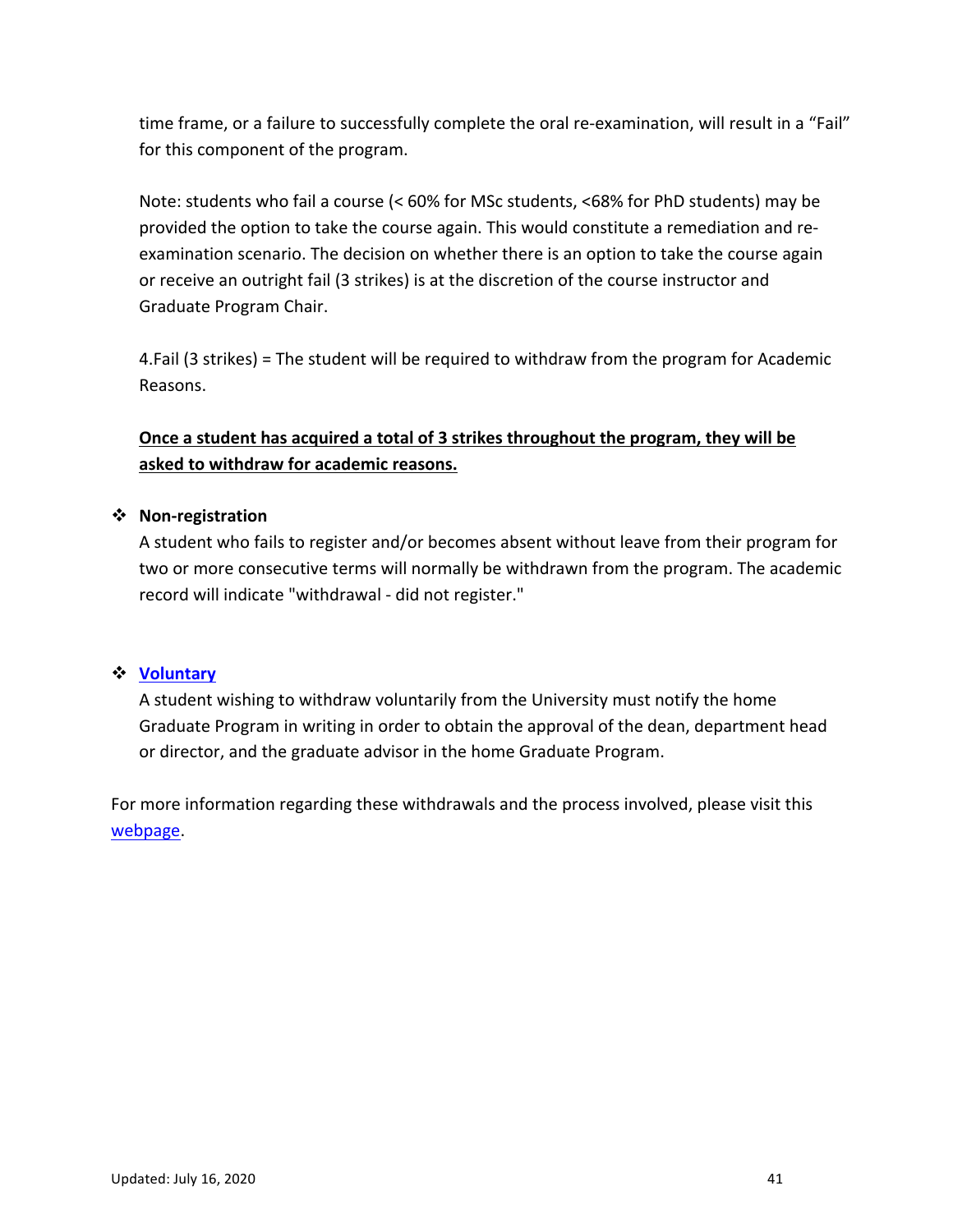#### **Appendix C – Student Progress Report FAST TRACKING TO THE PHD PROGRAM**

Students who wish to transfer from a Master's to a Doctoral program must have completed one year of study in the Master's program with a minimum 80% average in twelve credits, of which at least nine credits must be at the 500 level or above and at least nine credits must be at 80% or above. The student must show clear evidence of research ability.

Those who wish to consider this option must meet the criteria established by the Graduate Programs in Rehabilitation Sciences as well as those established by the Faculty of Graduate and Postdoctoral Studies. Supervisors should advise students on the advantages and disadvantages of such a move to interested students. While it may reduce the time required (because one degree is obtained, not two) it may not provide the individual with enough time to obtain several publications, which is very important in obtaining national doctoral scholarships. The student and supervisor must also be aware that once approved, the new official start date for the PhD program will be the date of commencement of the MSc program, NOT the PhD program. See here for details.

# **RHSC Program Criteria (note, these may differ from G+PS criteria)**

- 1. Achieve a minimum 80% average in twelve credits, of which at least nine credits must be at the 500 level or above
- 2. 80% in the required courses (RHSC 500, RHSC 502, and RHSC 530)
- 3. peer reviewed manuscript at least accepted, preferably as the first author
- 4. written documentation that the supervisor and supervisory committee unanimously support the transfer to the PhD program.

The student's file will be presented by the supervisor at an RHSC Program Meeting for final approval. Once approved, the form required by G+PS can be found here.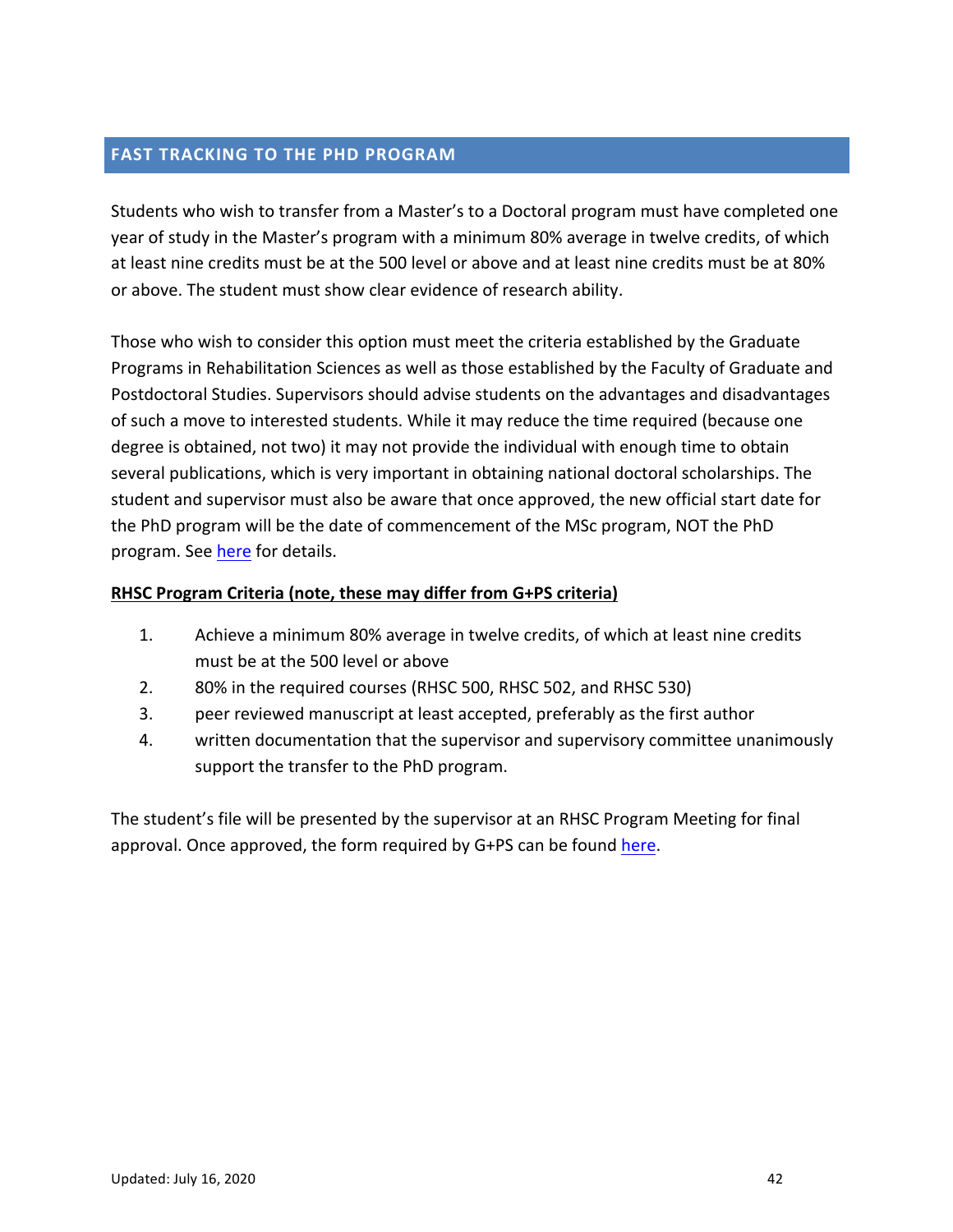# **Appendix C – Student Progress Report COURSEWORK**

### **MSc Requirements**

A minimum of thirty (30) credits are required for the degree. This consists of 18 credits for the thesis and six credits for the required courses (RHSC 500 (2 credits), RHSC 502 (3 credits), and RHSC 530 (1 credit). Six elective credits from 300-level or above will be selected from courses offered across UBC.

#### Enrolment

The minimum course registration requirement is a minimum of 5 RHSC students.

#### RHSC 549 Master's Thesis

• MSc students should register for their thesis course in the first term of their graduate program and maintain continuous registration in their thesis from that point until completion of their program.

#### **Required Core Coursework for MSc and PhD**

#### RHSC 500 - Advanced Concepts for Rehabilitation Research

- In this course students will explore scientific enquiry related to research methodologies that include both quantitative and qualitative approaches.
- If students that have taken a similar course at the graduate level, they can apply for an exemption. The process of exemption requires the student to provide course materials (course outline, assignments, etc.) to the course instructors that teach both the quantitative and qualitative methods. A student must request an exemption at least 4-6 weeks prior to the course start date.

#### RHSC 502 - Rehabilitation Theory

• Through discussion and critical analysis, the students will develop an advanced understanding of knowledge creation and knowledge translation in rehabilitation sciences.

#### RHSC 530 - Research Proposal

- Development, appraisal and formatting of a research proposal.
- Emphasis on research writing and critical analysis of a variety of research proposal formats.
- If PhD students that have taken a similar course at the graduate level, they can apply for an exemption. The process of exemption requires the student to provide course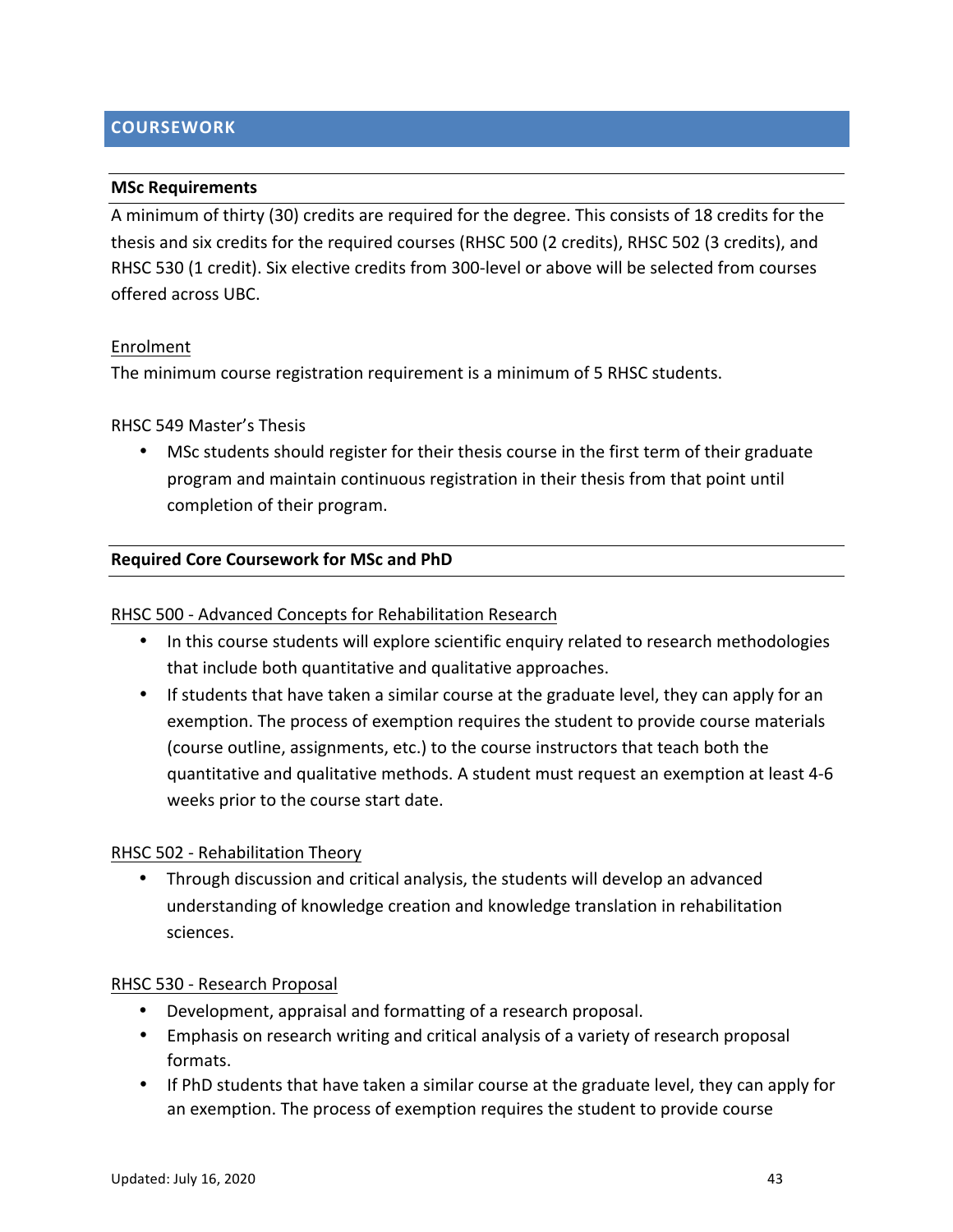Appendix (course outline) assignments, etc., to the course instructors that teach sourch-<br>the quantitative and qualitative methods. A student must request an exemption at least materials (course outline, assignments, etc.) to the course instructors that teach both 4-6 weeks prior to the course start date.

| <b>Course</b>   | <b>Course Title</b>                                              | <b>Credits</b> |
|-----------------|------------------------------------------------------------------|----------------|
| <b>RHSC 504</b> | Directed Studies in Rehabilitation                               | 3              |
| <b>RHSC 506</b> | <b>Current Topics in Rehabilitation Sciences</b>                 | 3              |
|                 | Placeholder for faculty members that chose to teach a            |                |
|                 | specific course that is not a current option for students.       |                |
| <b>RHSC 514</b> | Introduction to Neuroimaging: Basic concepts and applications to | 3              |
|                 | research and practice                                            |                |
|                 | This course is aimed towards students with a clinical or         |                |
|                 | science background who wish to learn about basic                 |                |
|                 | neuroimaging tools used in clinical and research settings.       |                |
|                 | This will be a survey course to introduce a number of            |                |
|                 | neuroimaging tools so that students can gain a basic             |                |
|                 | understanding of the applications of these tools to              |                |
|                 | understand neurological function and neurological disorders.     |                |
|                 |                                                                  |                |
| <b>RHSC 515</b> | Physical Activity in Health and Chronic Conditions               | $\overline{3}$ |
|                 | To explore the epidemiology, measurement, physiology, and        |                |
|                 | adoption of physical activity in the prevention and treatment    |                |
|                 | of chronic conditions                                            |                |
| <b>RHSC 516</b> | Biomechanics in Musculoskeletal Rehabilitation                   | 3              |
|                 | Biomechanical analysis of human movement as it pertains to       |                |
|                 | musculoskeletal disorders. Hands-on human movement               |                |
|                 | assessment.                                                      |                |
| <b>RHSC 520</b> | Neurorehabilitation                                              | 3              |
|                 | Therapeutic approaches and strategies in rehabilitation for      |                |
|                 | persons with common neurological conditions.                     |                |

Rehabilitation Sciences Electives. Note, not all courses will be offered in any given year. Please check with the RHSC Program Assistant for a listing of courses offered in each academic year.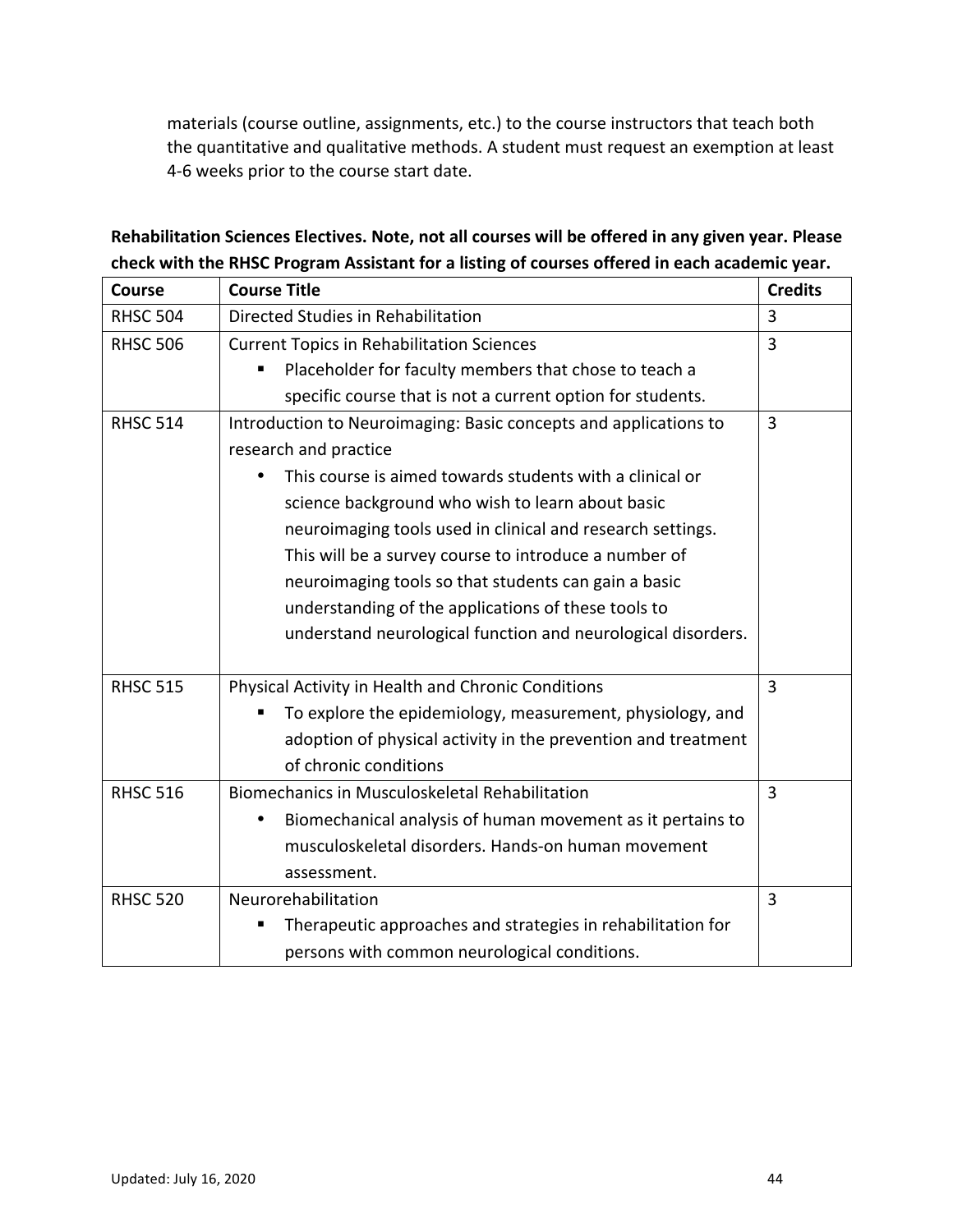# **PhD Requirements**

# **PhD Thesis (18 CREDITS)**

RHSC 699 PhD Thesis

• PhD students should register for their thesis in the first term of their graduate program and maintain continuous registration in their thesis from that point until completion of their program.

# **Required Core Coursework (6 credits)**

*RHSC* 500, 502, 530 as required for the MSc and PhD program as stated above.

Appropriate coursework will be selected in consultation with the candidate's committee and will depend on the student's background and field of study. Some courses listed under the MSc program may be appropriate for certain PhD students.

# **ONLINE COURSES**

While UBC MRSc and Graduate Certificate in Rehabilitation (GCR) students have precedence so that they can be assured of completing their program of study, MSc and PhD students are welcome to take the following courses if space is available.

- RHSC 501 Evidence for Practice (3)
- RHSC 503 Reasoning and Decision-Making (3)
- RHSC 505 Measurement for Assessment, Planning and Evaluation (3)
- RHSC 507 Developing Effective Rehabilitation Programs (3)
- RHSC 509 Facilitating Learning in Rehabilitation Contexts (3)
- RHSC 581 Writing to Enhance Practice (3)
- RHSC 583 Applying Research to Practice (1.5-3). Topics vary year to year. For current topics please review the RHSC 583 page on the MRSc website.

For more information about the courses please visit the Curriculum/Courses page on the program website (http://www.mrsc.ubc.ca/).

Students must consult with their supervisor before registering and email the Program Assistant of the Rehabilitation Science Online programs at info@mrsc.ubc.ca to check whether space is available.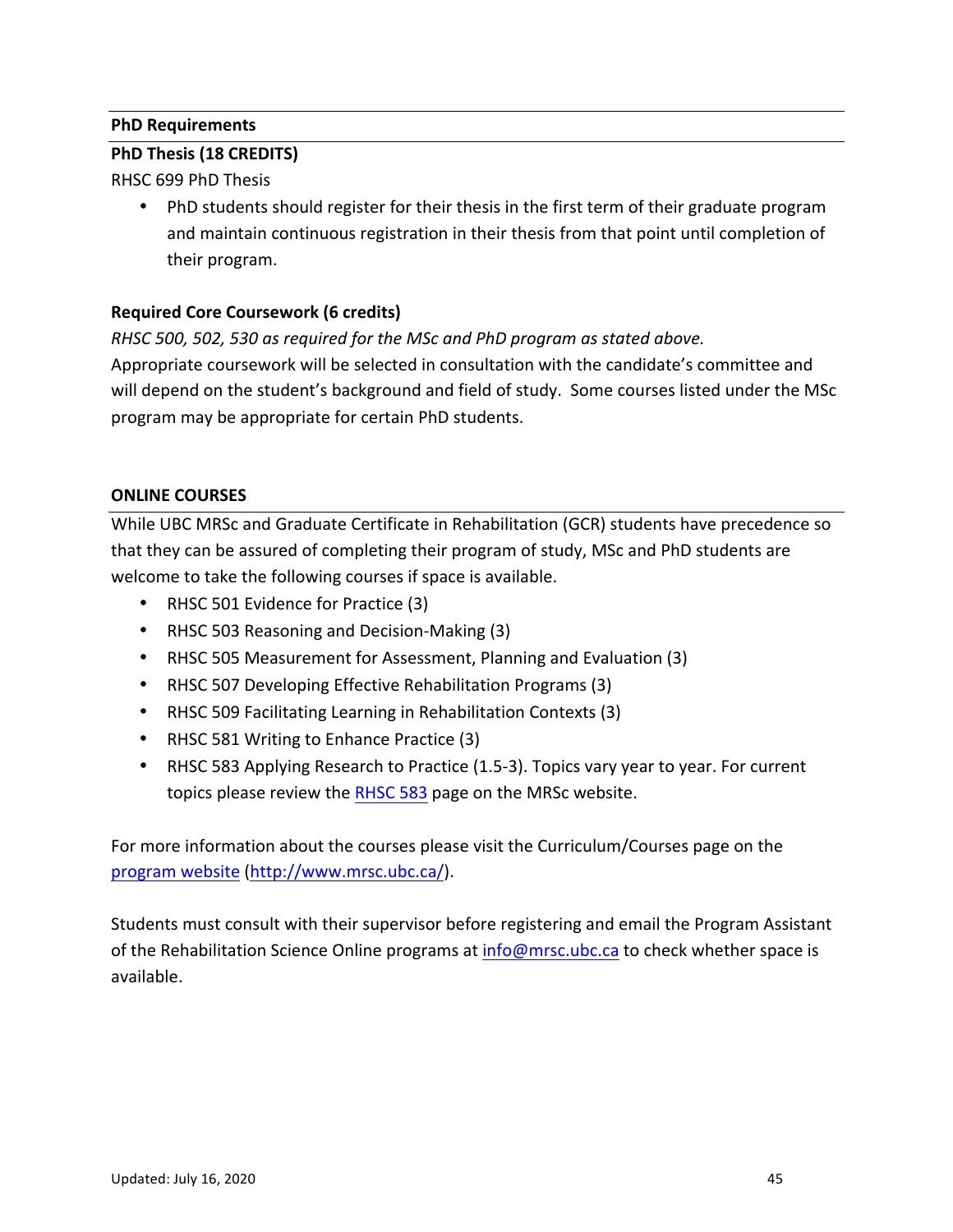#### **A** REPORTED MONEY CONSIDERED SERVINGS ON LE **NON-REHABILITATION SCIENCE ELECTIVES OFFERED BY OTHER UBC DEPARTMENTS AND FACULTIES**

Students may select graduate courses from other programs on campus, with the agreement of their supervisory committee and, if required, permission of the department offering the course. A maximum of 6 credits of approved 300- and 400-level courses may be credited toward a graduate degree. 

# **Electives from other universities**

Students in good standing at UBC may take elective courses at other universities that are approved by their committee as long as they meet Graduate and Postdoctoral Studies' standards and transfer credit limit. No tuition fee is charged if the courses are covered by the Western Dean's agreement; however, students may be required to pay student society fees. Students may be charged if the Western Dean's agreement or a similar agreement does not cover the course fees. Authorization forms are available from G+PS.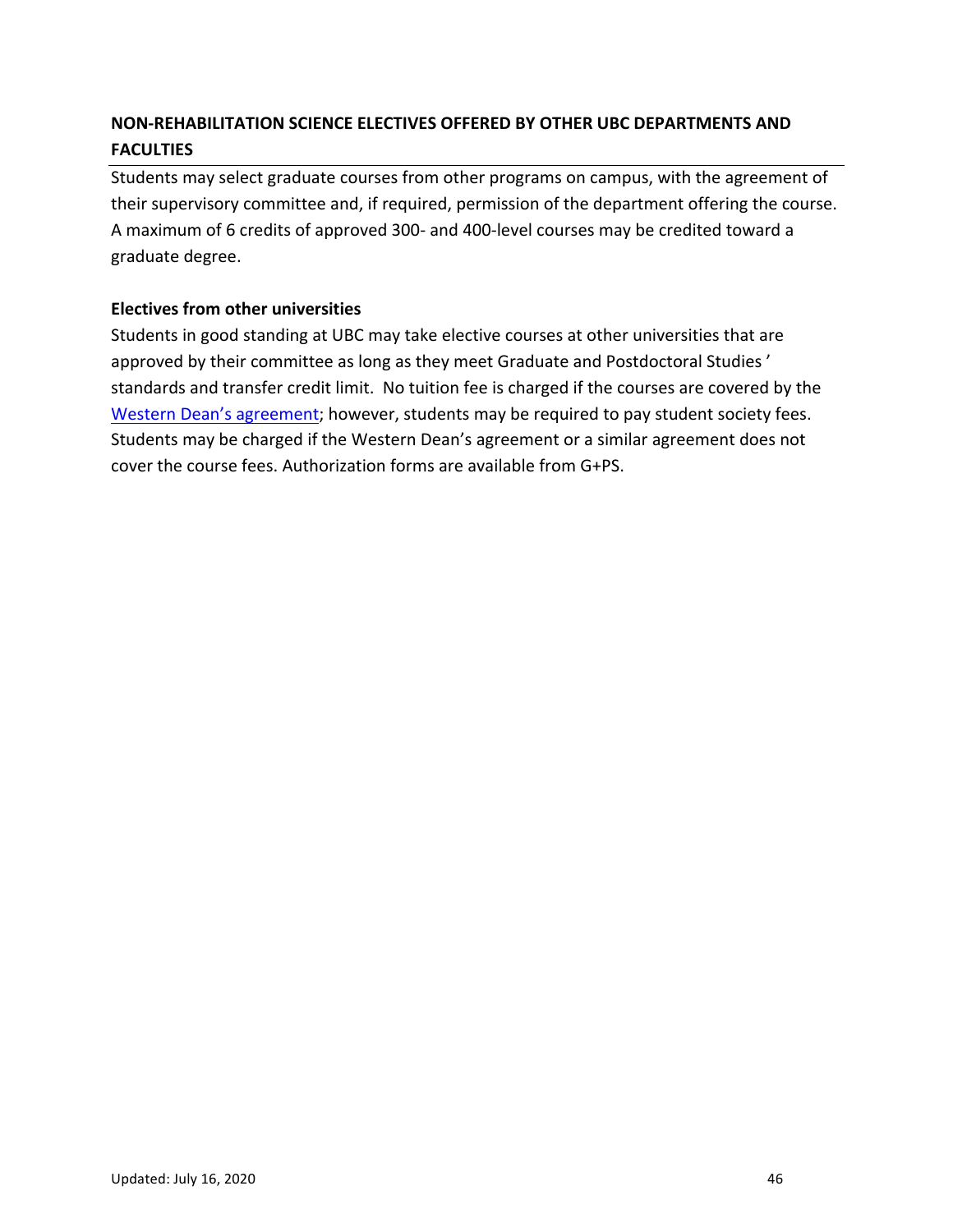# **ASSIGNMENTS, GRADES AND EVALUATION**

## **ASSIGNMENTS**

Assignments are due on the date assigned, unless you have negotiated an extension with the instructor before the due date. A penalty may be applied to papers handed in late. Assignments should be typed and should contain correct spelling and grammar and are expected to be original and referenced appropriately.

Please be careful to avoid plagiarism. The UBC Calendar defines plagiarism as:

*...a form of academic misconduct in which an individual submits or presents the work of another*  person as his or her own. Scholarship quite properly rests upon examining and referring to the *thoughts and writings of others. However, when excerpts are used in paragraphs or essays, the author* must be acknowledged through footnotes or other accepted practices. **Substantial** *plagiarism* exists when there is no recognition given to an author for phrases, sentences, and *ideas* of that author, which are incorporated into an essay. Complete plagiarism exists when an *entire essay is copied from an author, or composed by another person, and presented as original work.* (for more information, see the on-line UBC Calendar at http://students.ubc.ca/calendar/)

In order to avoid academic misconduct, you must:

- 1. Credit an author for his/her ideas, whether you are using direct quotes, or have paraphrased ideas from the work;
- 2. complete assignments independently unless they are explicitly described as group projects (i.e., you can discuss projects with your colleagues but research and writing must be completed on your own);
- 3. hand in unique assignments. You may not submit the same paper, presentation or assignment more than once (whether at UBC or at another institution).

The penalties for academic misconduct are described in the on-line UBC Calendar at http://www.calendar.ubc.ca/vancouver/index.cfm?tree=3,54,111,959

## **GRADES**

The passing mark in graduate courses is 60% for a Master's Degree and a minimum of 68% (B-) must be achieved in all coursework taken for credit for a PhD. However, only 6 credits of course work at 60% may be counted towards a Master's Degree. All other courses must have grades of at least 68%. Supplemental exams are not available to graduate students.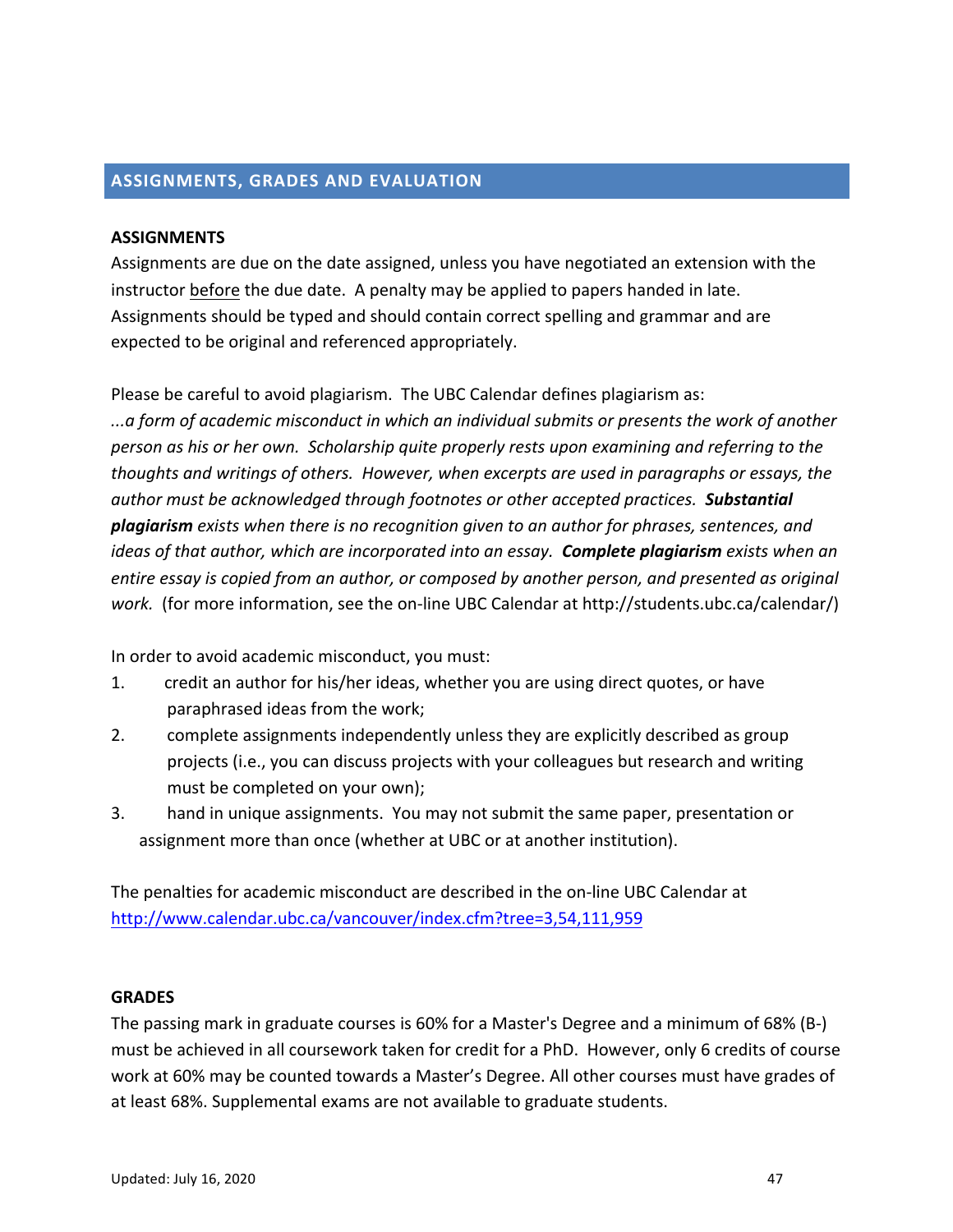**Appendix C – Student Progress Report** As stated above, students who fail a course (< 60% for MSc students, <68% for PhD students) may be provided the option to take the course again. This would constitute a remediation and re-examination scenario (2 strikes). The decision on whether there is an option to take the course again, or receive an outright fail (3 strikes), is at the discretion of the course instructor and Graduate Program Chair.

## **APPEALS**

From time to time students may disagree with a final grade assigned by an instructor. Students should discuss this issue with the instructor in question. If the issue is not resolved, the student should appeal to the Chair of the Graduate Programs in Rehabilitation Sciences. Students, who wish to pursue the matter beyond the steps outlined, should consult the on-line UBC Calendar at http://www.calendar.ubc.ca/vancouver/index.cfm?tree=3,54,111,969 for procedures regarding Appeals. The Manager, Student and Administrative Services may be consulted for further information.

## **EVALUATION OF COURSES**

Students are asked to evaluate courses in the Program. Evaluations are taken very seriously, but are most useful when comments are constructive and specific, and when the number of students completing forms is sufficiently high to be a valid indicator of the group's response to content and teaching.

# **ANNUAL EVALUATION OF STUDENT PROGRESS**

The progress of students will be reviewed at least once a year. Students must complete a contract for completing MSc coursework, which must be approved and updated each year. In addition you must complete a graduate student progress form by June 30 each year.

### **EVALUATION OF THESIS SUPERVISORS**

Each graduate student will complete an evaluation report of their supervisor each year at the end of the spring term. Feedback given will remain anonymous to supervisors and the Rehabilitation Sciences program assistant is the only person who will see the reports submitted by the students. This form can be found here.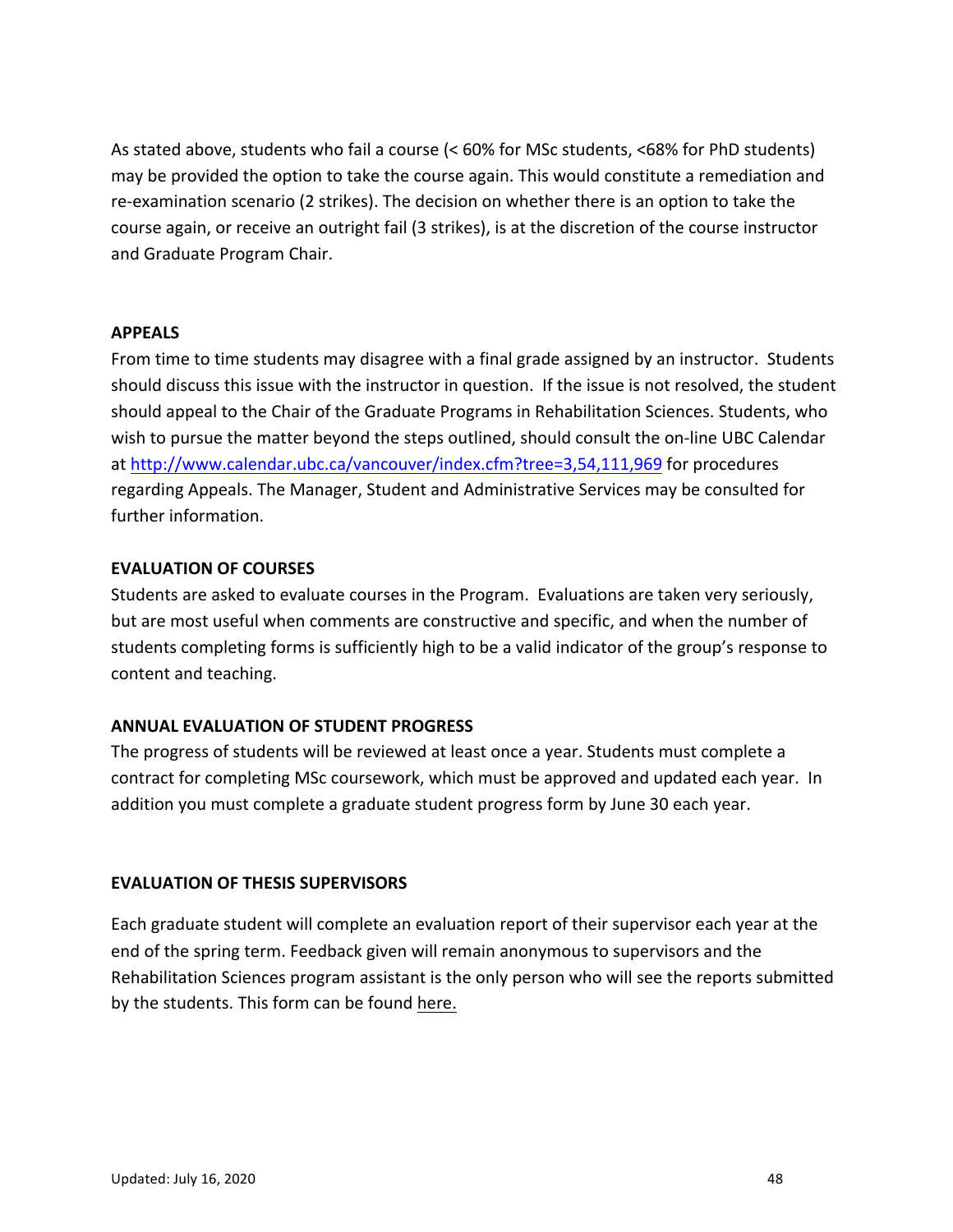#### **Appendix C – Student Progress Report FUNDING**

#### **SCHOLARSHIPS AND AWARDS**

#### **Graduate Support Initiative (GSI)**

The Graduate Support Initiative is a system for funding graduate students through entrance scholarships, multi-year funding packages, tuition awards and scholarship top-ups. GSI funding cannot be used as payment for employment; nor will it replace funding for TA-ships. It will automatically be put towards tuition and fees each term, with any remaining funds provided to the student.

The amount awarded is \$2,500 per term for MSc students and \$4,000 per term for PhD students. GSI is limited to MSc students within the first 36 months of their program, PhD students within the first 60 months of their program, and students with scholarship funding less than \$18,200. A maximum of \$18,200 of combined GSI and scholarship funding will be offered to any given student (for example, if they have a \$15,000 scholarship, the maximum GSI amount that they can received will be \$3,200). Note that each Faculty member can provide a maximum of two GSI allotments to their students each year.

### **The Four Year Doctoral Fellowship (4YF-G)**

The Four Year Doctoral Fellowship program will ensure UBC's best PhD students are provided with financial support of \$18,200 per year plus tuition for a maximum of four years of their PhD studies or until the end of their 5<sup>th</sup> year, whichever comes first. This program allows UBC to continue to attract and support outstanding domestic and international PhD students, and provide those students with stable, base-level funding for the four years of their PhD studies and research. The RHSC program is given a quota at that start of each year. The Scholarship Committee then meets and adjudicates eligible PhD students (incoming and those in the first year of the program) for this award. There is no application required.

#### **4YF-U and 4YF-T**

Four year fellowships are also awarded via the Killam and Tri-Council scholarships. These awards are adjudicated by a different process and students can only hold these awards for the first 4 years of their PhD, which is different than the 4YF-G.

For more information about 4YF-U and 4YF-T please visit the 4YF Guedelines website : https://www.grad.ubc.ca/sites/default/files/awards/awards\_4YF\_Guidelines.pdf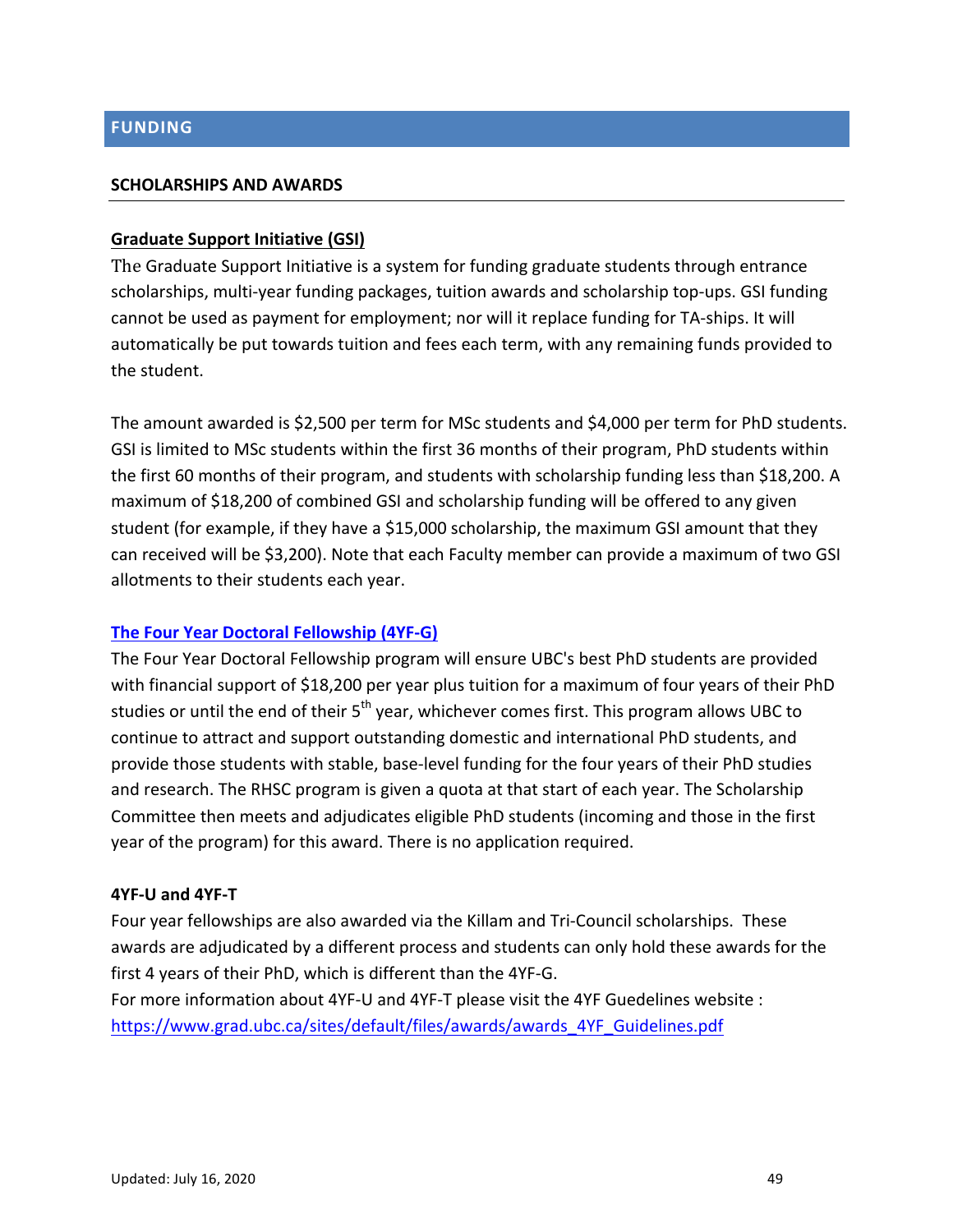#### **Appendix C – Student Progress Report Rehabilitation Sciences PhD Scholarship**

The Rehabilitation Sciences PhD Scholarship provides funds (\$10,000 per year up to the end of Year 4 of the program to be consistent with other scholarship guidelines) to outstanding PhD students. The deadline to apply for this award is early-February.

# **Department and Program Awards**

There are three additional departmental awards in which students can apply at the beginning of fall term. These awards are the following:

- Margaret Hood Scholarship in Occupational Therapy
- Jane Hudson Scholarship in Physical Therapy
- Louise McGregor Memorial Scholarship in Neurorehabilitation

These amounts are subject to change yearly. The amounts are updated during the summer term and the award is typically recommended by the fall term.

# **Vanier Scholarships**

The Vanier Canada Graduate Scholarships (Vanier CGS) program is designed to attract and retain world-class doctoral students by offering them a significant financial award to assist them during their studies at Canadian universities. Vanier Scholars demonstrate leadership skills and a high standard of scholarly achievement in the social sciences and humanities, natural sciences and engineering, and health-related fields. Canadian and international students are eligible to be nominated for a Vanier Scholarship, which is valued at \$50,000 per year for up to three years. More details can be found here: https://www.grad.ubc.ca/awards/vanier-scholarship

# **Tri-Council Awards**

The Tri-Council competitions are held in the fall of each year. These awards include NSERC, SSHRC, and CIHR.

# **Affiliated Fellowships**

The Faculty of Graduate and Postdoctoral Studies offers approximately 50 Affiliated Fellowships each year to meritorious students. The competitions are held in the fall of each year. More information can be found here: https://www.grad.ubc.ca/faculty-staff/scholarships-awardsfunding/award-resources-programs

**NOTE:** All Vanier, Tri-council, 4YF, and RHSC PhD Scholarship holders are responsible for completing an annual progress report in order to renew their appointment. This form can be found here.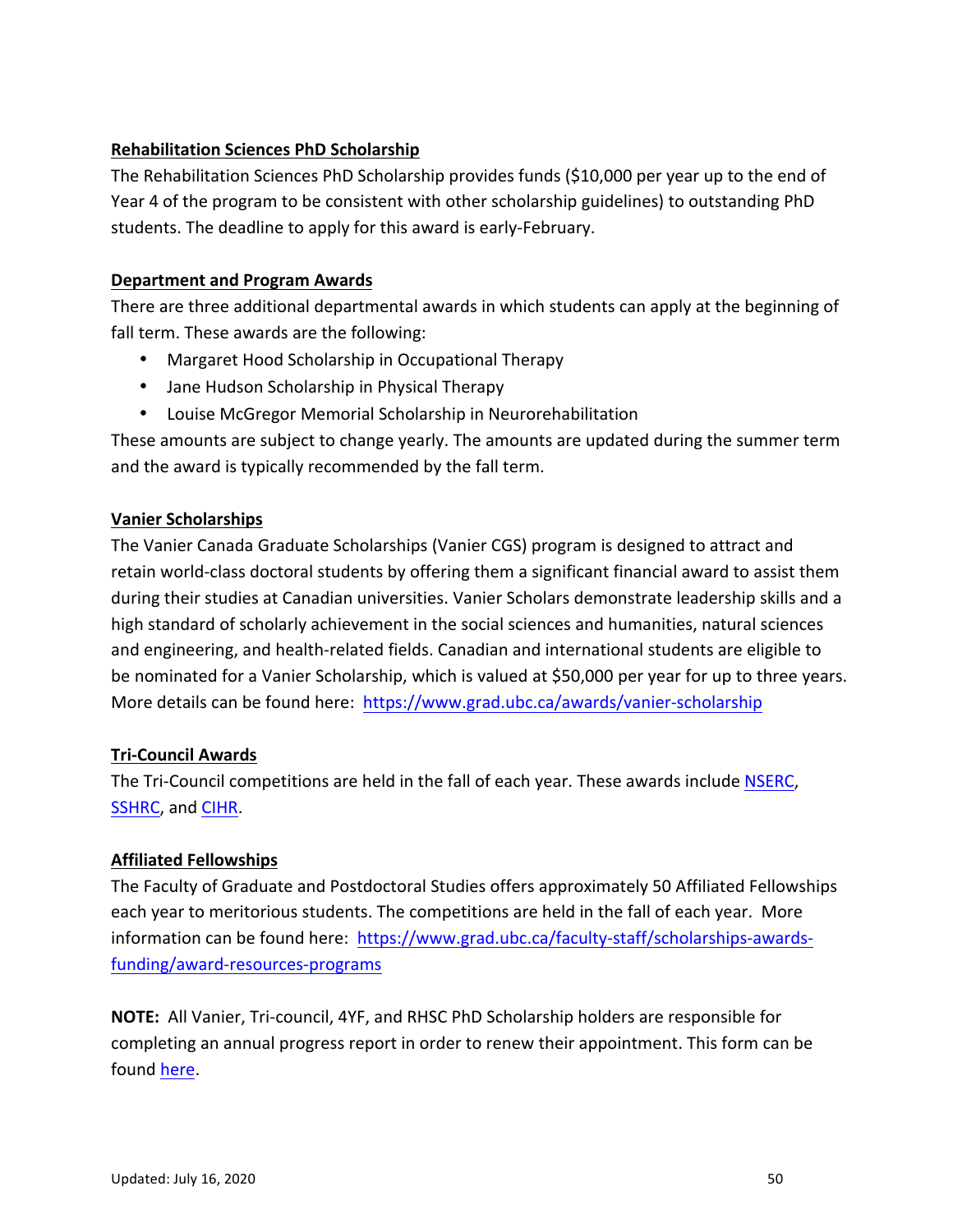**Apple with this is detailed afflicing of When**  $\theta$ Below, you will find a detailed timeline of when these awards typically have their application deadlines, as well as further information about each award.

# *FEBRUARY*

- a) UBC Four-year Fellowship
	- This award is given to the top incoming PhD student(s) in the program. The amount is four years in duration and includes an \$18,200 per year stipend plus a tuition waiver each year. Currently we receive two awards per year, though this number is based on enrollment and tri-council funding success
	- Applications are adjudicated 1-2 weeks after the January  $15<sup>th</sup>$  admissions deadline and based on information detailed within the application form at the time of application. For example, students who commenced study in January will still be considered for the award, but their application will be adjudicated based on information provided at the previous June admissions meeting.
	- Students must apply for tri-council funding until no longer eligible or until they are successful in receiving external funding.
	- Students cannot hold a 4YF and tri-council funding concurrently

b) RHSC Graduate Scholarship

- This award is \$10,000 per year and awarded to up to 2 outstanding PhD students annually.
- Applications are adjudicated 1-2 weeks after the January  $15<sup>th</sup>$  admissions deadline and students must submit an application similar to tri-council (CV, statement of research, transcripts, etc.)

# *SEPTEMBER*

a) UBC Affiliated Awards

- A large number of UBC-adjudicated awards given annually (one-time award, most of which are \$3,000 or less) and are available to MSc and PhD students
- We receive a quota annually for how many students we can put forward to the UBC competition
- Criteria are based on publication record, transcripts, previous awards, service
- b) RHSC Internal Awards (Jane Hudson, Margaret Hood, Louise McGregor)
	- Internally-adjudicated awards given annually using the same criteria as the UBC Affiliated Awards and adjudicated concurrently with the Affiliated Awards
	- Eligibility: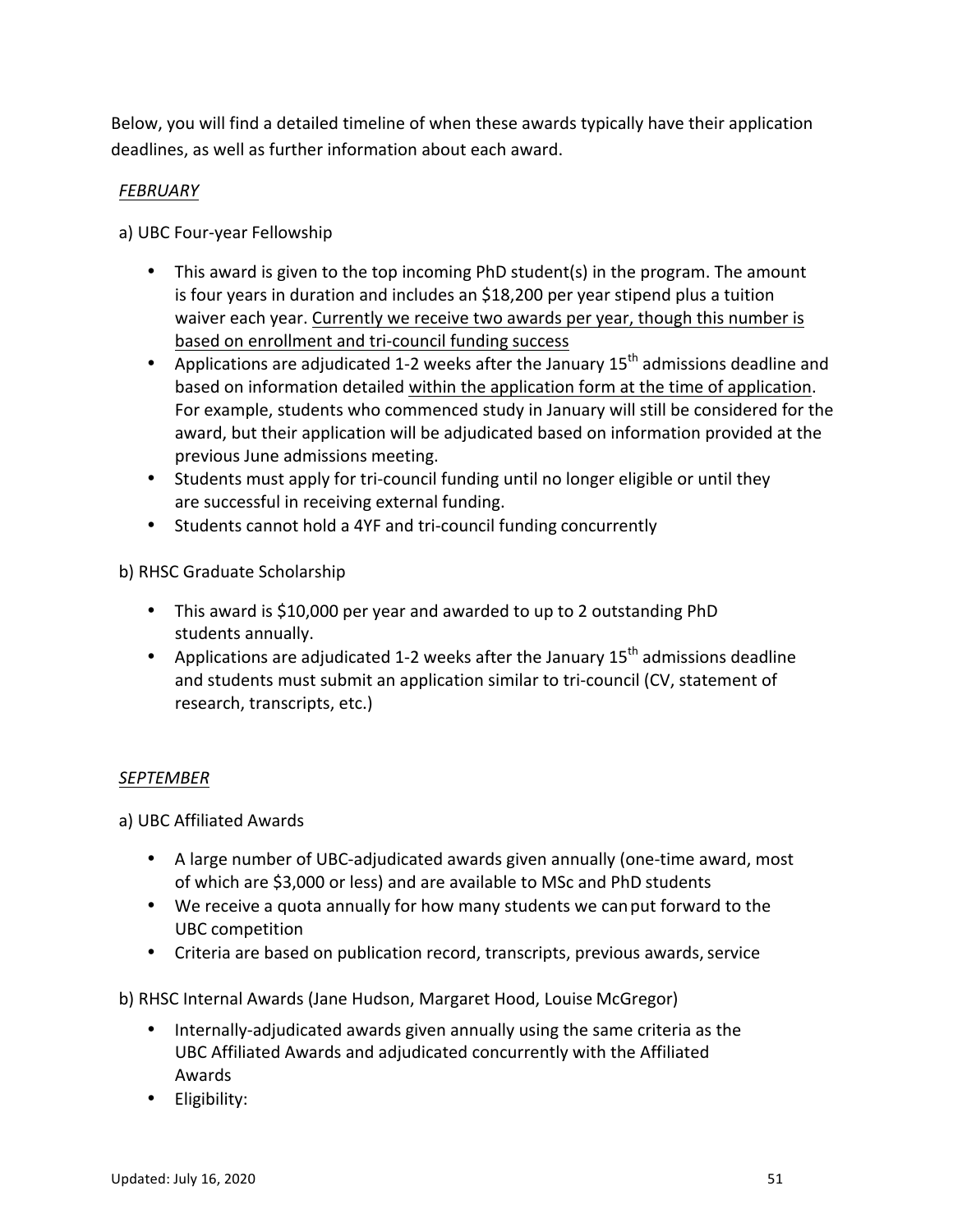Applemendix and **Student MUST** have an OT degree Hudson – preference given to a student with a PT degree Hood –

> McGregor  $-$  student must be conducting research in neurorehabilitation

• Applicant deadline is usually the second week of September

c) Vanier Scholarship

- Awarded to outstanding students based on a combination of leadership and academic excellence
- We receive a quota annually for how many students we can put forward to the UBC competition, who then decide who is forwarded to the national competition
- Applicant deadline is usually the first week of September

# *OCTOBER*

a) PhD Tri-council funding (SSHRC, NSERC)

- We receive a quota annually for how many students we can put forward to the UBC competition, who then decide who is forwarded to the national competition
- This number is the TOTAL number of students across the two competitions
- \*\* Note: CIHR PhD applicants apply directly to CIHR
- Agency deadline is usually Oct  $1^{st}$ .

# *NOVEMBER*

a) MSc tri-council funding (SSHRC, NSERC, CIHR)

- We receive a one CIHR allocation annually, which is a guaranteed CIHR, and a quota  $(2015 = 6$  students) for how many students we can put forward to the UBC competition, who then decide who is forwarded to the national competition
- This number is the TOTAL number of students across the three competitions
- Applicant deadline is usually at the end of November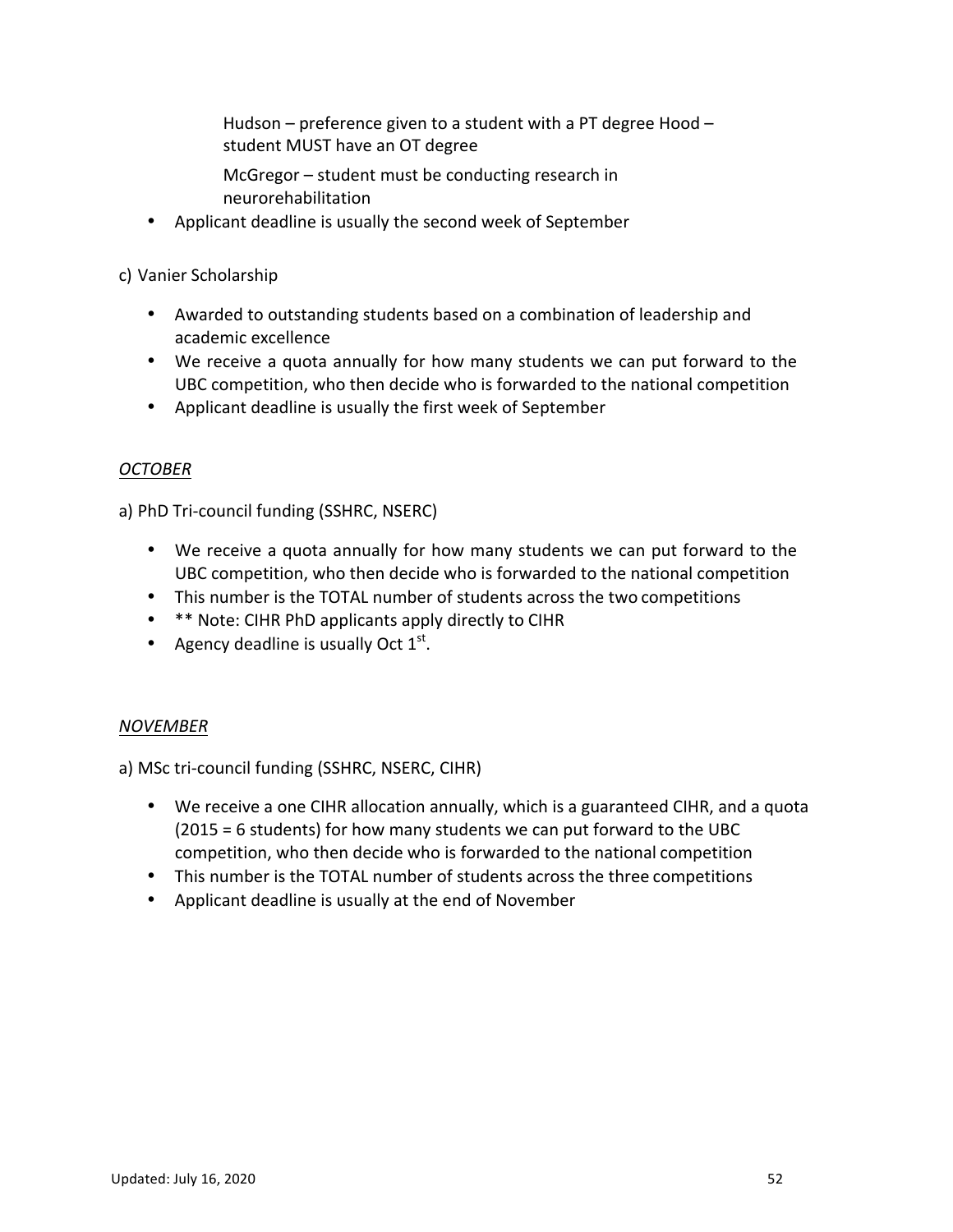## **GRANTS**

**Appendix**<br> **Appendix Contract Contract Contract Contract Contract Contract Contract Contract Contract Contract Contract Contract Contract Contract Contract Contract Contract Contract Contract Contract Contract Contract Co** Research trainees may submit to various granting agencies to obtain extramural funding for their studies and research. In doing so, university approval is required and must be in the name of your supervisor. If this is the case please be aware that in addition to fulfilling the signature requirements of the agency to which you are applying, you must also fulfill the signature requirements of the University.

Before submitting a proposal you must understand the specific requirements of:

- Your faculty, department or unit;
- The University, including the Overhead Policy; and
- The funding agency, whose requirements may vary among specific programs.

By University Policy, all proposals for external funding for research and other projects must be signed in the following order by:

- 1. Principal Applicant (and co-applicants if any)
- 2. UBC Department Head (or Director of a School or Institute)
- 3. Faculty of Medicine, Dean of Research (located in offices of FoM, 3rd floor of IRC)

4. Director Research Services on behalf of the President of UBC (located in the Office of Research Services)

Obtaining these signatures can take 5-10 working days so this process should be started early. Detailed information including required documentation and forms can be found on the UBC Office of Research Services website (http://www.ors.ubc.ca/contents/submitting-yourproposal).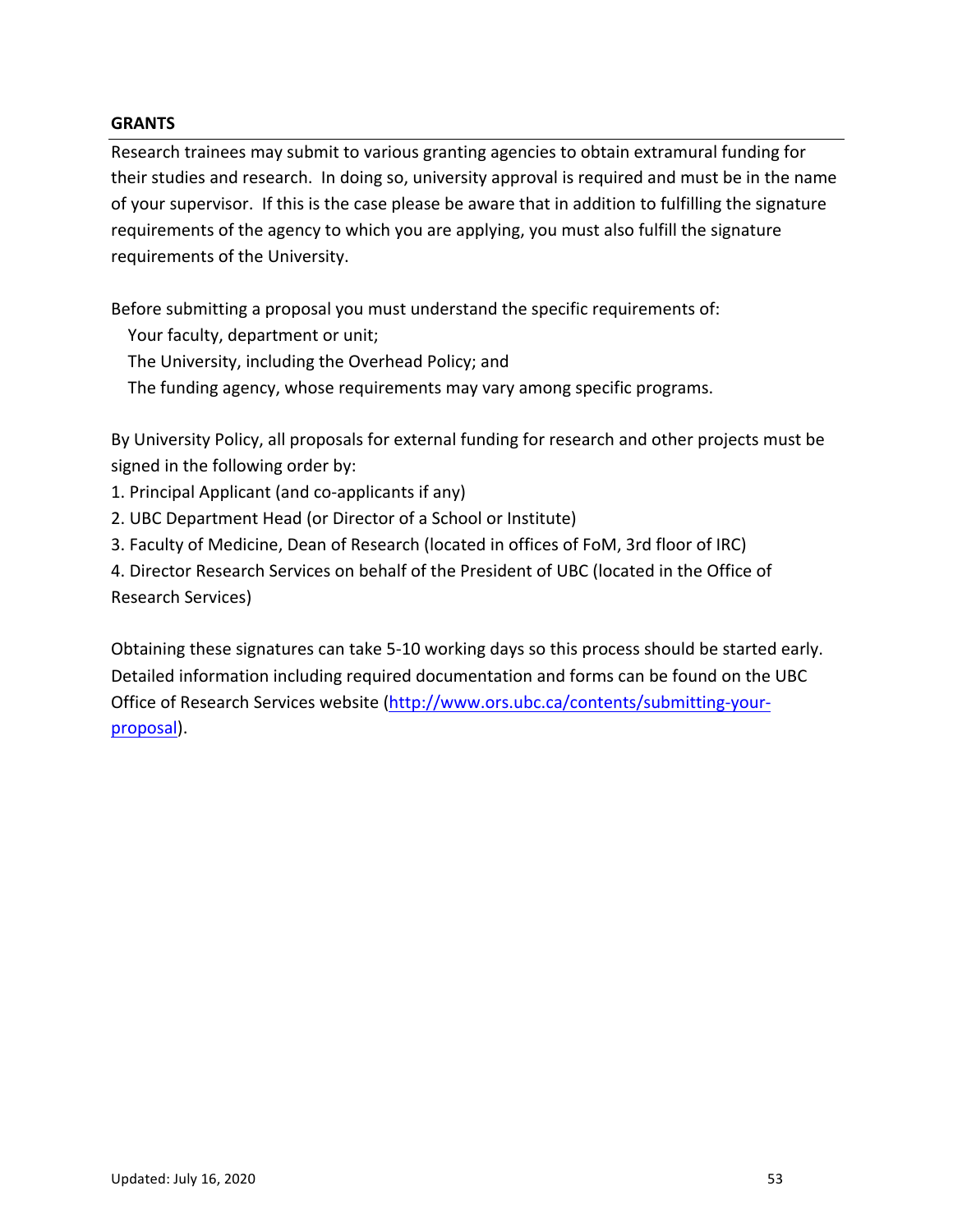# POLICIES RE: PHOTOCOPYING, DISCRIMINATION AND HARASSMEN<mark>T</mark>

## **ACCESS COPYRIGHT AGREEMENT**

Photocopying is governed by the Copyright Act in Canada, which grants a copyright owner the sole right to authorize copying of his/her works. Permission of a copyright owner is not required when you are making one copy of the following for the purpose of private study and research:

- a periodical article of a scientific, technical or scholarly nature from a book or periodical issue containing other works;
- a newspaper article or entry from an encyclopedia, dictionary, annotated bibliography or similar reference work;
- a short story, play, poem or essay from a book or periodical containing other works (adapted from *Copying Right*, p. 2)

The following copying is prohibited under the Act:

- copying of more than 10% of a work;
- copying an entire chapter if it is equal to more than 20% of the work;
- copying a complete book; published workbooks; or print music published for use by choirs, orchestras, bands, and similar groups (adapted from *WARNING*, June 1995).

The Canadian Copyright Act is available in the Law Library. *Copying Right* is available for review at the Main Library.

### **DISCRIMINATION AND HARASSMENT**

It is the policy of the School and the University to provide an environment that is free from discrimination and harassment. The School will enforce this policy vigorously. According to the UBC Policy on Discrimination and Harassment:

"Discrimination" and "Harassment" refer to intentional or unintentional behaviour for which *there is no reasonable justification.* Such behaviour adversely affects specific individuals or *groups on the basis of characteristics defined by the 1992 B.C. Human Rights Act. These characteristics include age, race, colour, ancestry, place of origin, political belief, religion, marital status, family status, physical or mental disability, sex, sexual orientation, and unrelated* criminal convictions. "Harassment" also includes "Sexual Harassment." "Sexual Harassment" is *unwanted sexual behaviour, particularly sexual behaviour accompanied by promises of academic* or employment opportunities or by threats of loss of such opportunities. (2000 UBC Policy Handbook, Policy #3)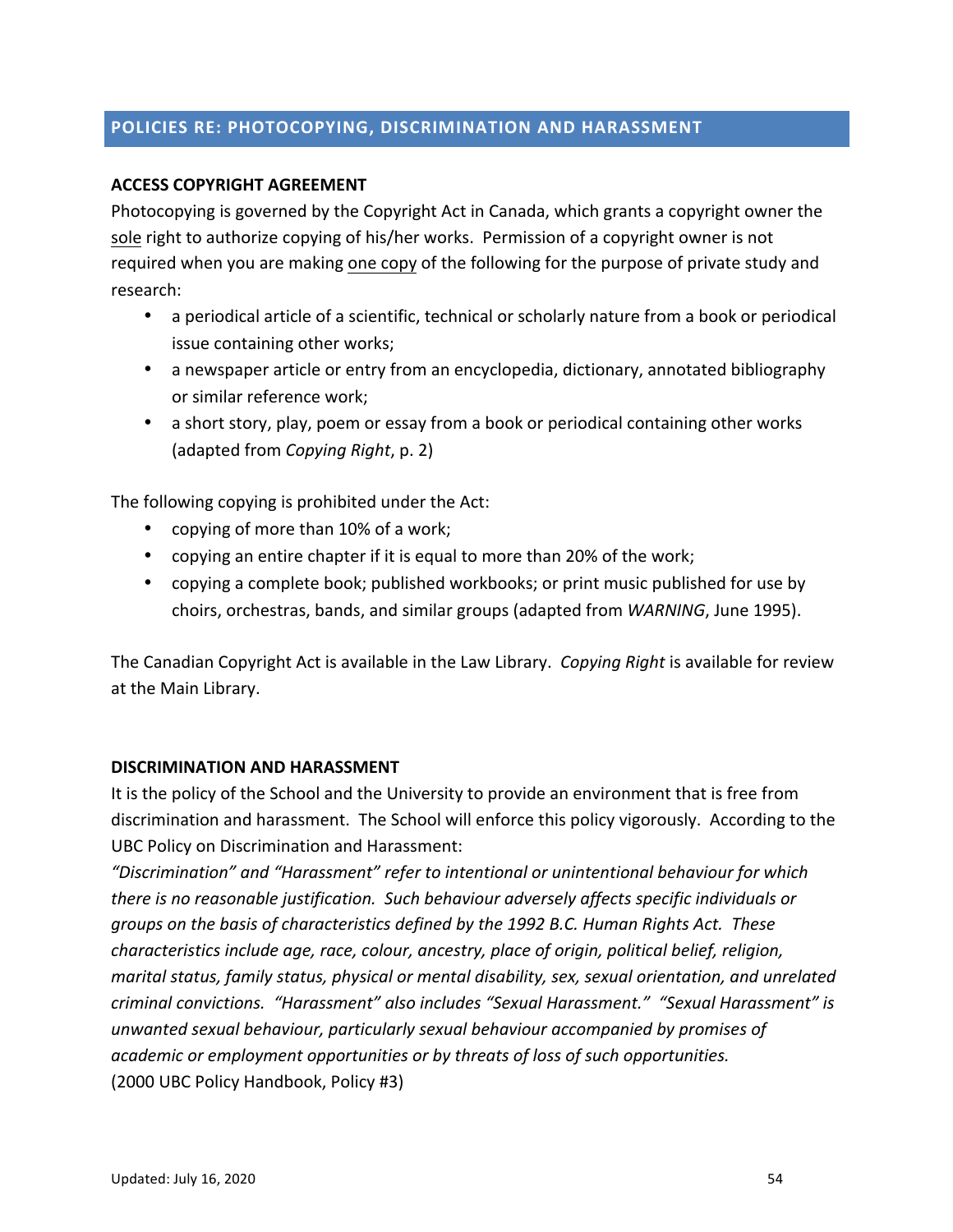#### **Appendix C – Student Progress Report Procedures**

In the first instance all issues regarding discrimination or harassment should be directed towards the Chair of the Graduate Programs. If there is a perceived conflict, students should refer to the Department Head to whom their supervisor is responsible.

They will listen, in confidence, to your concerns, and will determine whether complaint procedures under the UBC policy apply. If the complaint procedures apply, the Ombudsperson and/or Equity Advisor will attempt an informal resolution with your permission.

*Mediation.* If the informal process is unsatisfactory, mediation may be necessary. *Formal Investigation.* You may apply for a formal investigation if you do not wish to proceed with informal resolution of the problem, or with mediation.

For more information, please contact: **NAME PHONE E-MAIL / WEBSITE** Equity Office 604-822-6353 Associate Dean (Equity), Faculty of Medicine 604-822-5821 med.equity@ubc.ca Counselling Services 604-822-3811 or 604-822-9260 http://students.ubc.ca/counselling Disability Resource Centre 604-822-5844 disability.resource@ubc.ca First Nations House of Learning 604-822-8940 www.longhouse.ubc.ca Graduate Student Society (GSS) 604-822-3203 www.gss.ubc.ca Student Health Service 604-822-7011 http://students/ubc.ca/health Women Students' Office 604-822-2415 http://www.students.ubc.ca/access/women.cfm

# **FREEDOM OF INFORMATION AND PROTECTION OF PRIVACY ACT**

The Freedom of Information and Protection of Privacy Act was proclaimed in force for universities in the province in November 1994.

The Protection of Privacy part of the Act stipulates that personal information may be released ONLY to the person the information is about, or with written consent, to a third party. Such written consent must be specific about:

• to whom the information may be disclosed; and,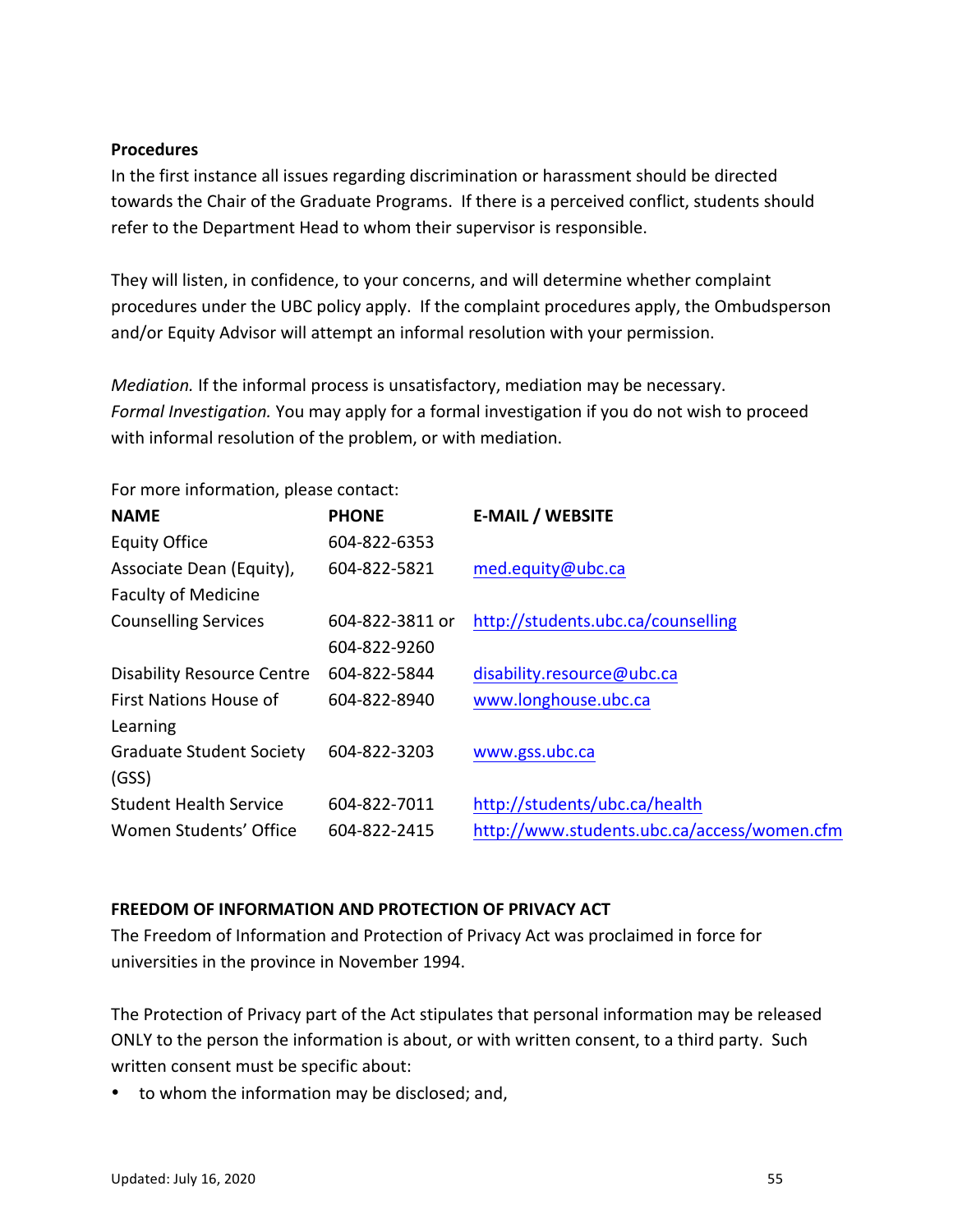• for what purpose the information may be used.

Personal information means recorded information about an individual including:

- name, address or telephone number;
- race, national or ethnic origin, colour, religious or political beliefs;
- age, sex, sexual orientation, marital status or family status;
- an identifying number, (e.g., student number, SIN);
- fingerprints, blood type or inheritable characteristics;
- health care history, including a physical or mental disability;
- educational, financial, criminal or employment history;
- anyone else's opinions about the individual; and personal views or opinions, except if they are about someone else.

The Freedom of Information part of the Act gives you the right to request access to any records, which contain personal information about you, unless the information is exempt from disclosure under the Act.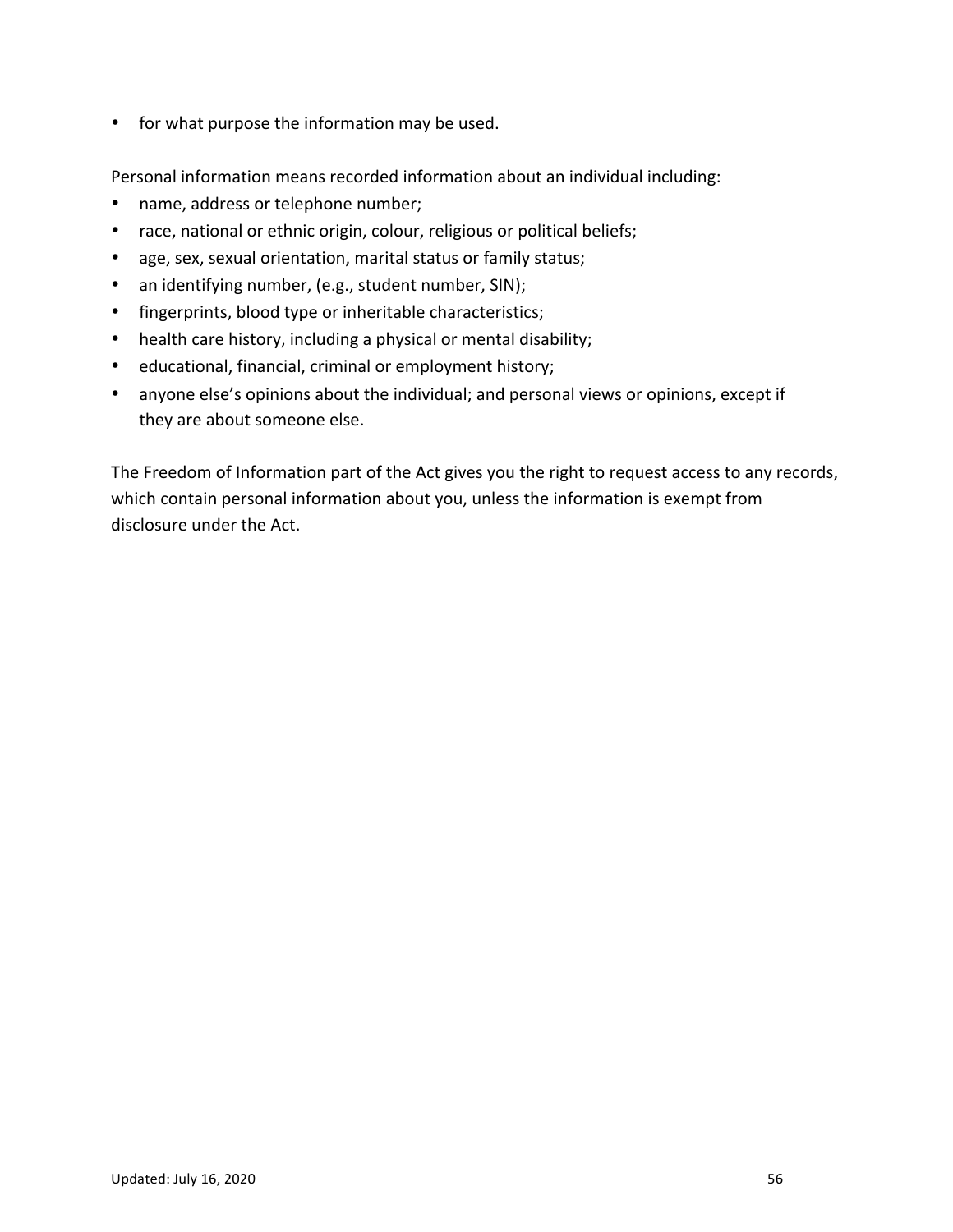# **Appendix WEBSITES**

- **Ex** The Graduate and Postdoctoral Studies : https://www.grad.ubc.ca
- ◆ Policies and Procedures: https://www.grad.ubc.ca/faculty-staff/policies-procedures
- \* Academic Progress: https://www.grad.ubc.ca/faculty-staff/policiesprocedures/academic-progress
- ❖ Admin Resources and Templates: https://www.grad.ubc.ca/faculty-staff/adminresources-templates

### ❖ ADMISSIONS:

- o Requirements by G+PS: https://www.grad.ubc.ca/prospectivestudents/application-admission/admission-requirements
- o Conditional Acceptance Program: https://www.grad.ubc.ca/prospectivestudents/application-admission/conditional-admission-program
- o International Student Evaluation Manual: https://www.grad.ubc.ca/facultystaff/international-student-evaluation-manual
- o New Grad Student FAQ: https://www.grad.ubc.ca/current-students/newlyadmitted/new-grad-student-faq
- " FUNDING:
	- $\circ$  Scholarships, Awards and Funding: https://www.grad.ubc.ca/scholarshipsawards-funding
	- o Award Opportunities: https://www.grad.ubc.ca/scholarships-awardsfunding/award-opportunities
	- o Awards FAQ: https://www.grad.ubc.ca/scholarships-awards-funding/awards-faq
- STUDENTS:
	- o Masters and Doctoral Thesis Examination Processes: https://www.grad.ubc.ca/faculty-staff/policies-procedures/examinationsmasters-theses-doctoral-dissertations
	- o Comprehensive Examination and Candidacy: https://www.grad.ubc.ca/facultystaff/policies-procedures/comprehensive-examination-candidacy
	- o Working while studying: https://www.grad.ubc.ca/faculty-staff/policiesprocedures/working-while-studying
	- o Reinstatement: https://www.grad.ubc.ca/faculty-staff/policiesprocedures/reinstatement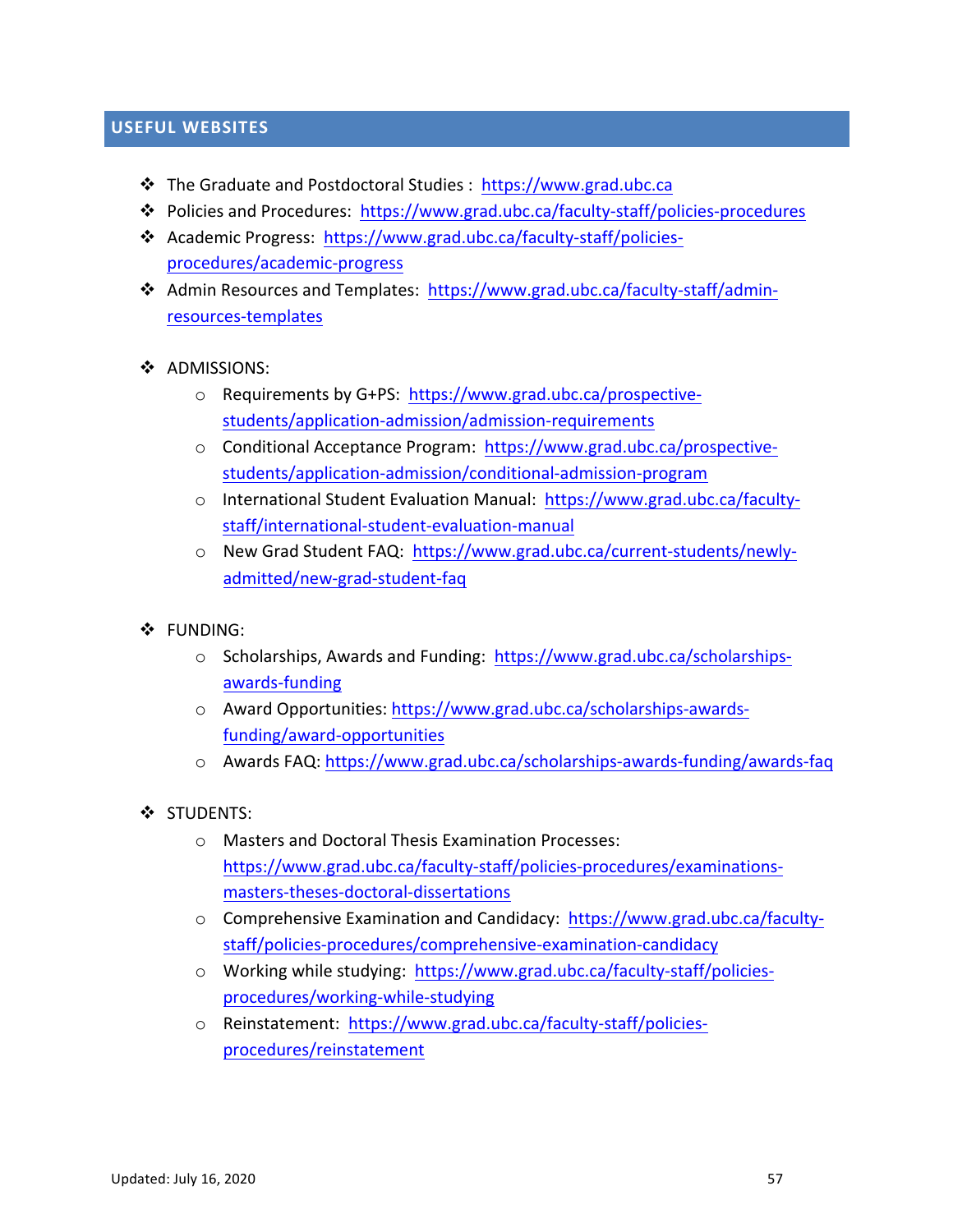#### **Appendix C – Student Progress Report APPENDICES**

## **Appendix A - Student/Supervisor Expectations**

#### Re: Checklist of Expectations

It is recommended by the University of British Columbia (Policy #85 on Scholarly Integrity) that research conditions for all involved in a research team be outlined before the team members become engaged. The Graduate Programs in Rehabilitation Sciences believes that the relationship between a graduate student and his/her supervisor can only be improved by early and open communication of expectations on the part of both student and supervisor. We have accordingly generated the attached "checklist of expectations" that is designed to comply with UBC's policy on the communication of expectations and which takes into account the Graduate Studies policies on the duties of graduate students and their supervisors. We expect that every incoming student and his/her supervisor read and discuss the list, add to it if necessary, initial the papers, and submit copies to Program Assistant to be filed in the students' files. It is our hope that the discussion of expectations will head off any misunderstandings that might otherwise arise, and foster an ongoing spirit of open communication.

#### **Graduate Student / Supervisor Expectations**

The document is for students and their supervisors. Ideally, supervisors and students will discuss the document, retain copies of the document, and have a copy of the document placed in a student's file. Discussion of expectations can foster open communication between supervisors and students and prevent misunderstandings that might otherwise arise. This document is not a replacement for University rules. To the extent that any statements in this document contradict University of British Columbia policies, rules, or regulations, the University of British Columbia policies, rules and regulations prevail. Ultimately, successful completion of a graduate program of study is the student's responsibility.

Mutual understanding of expectations between students and their supervisors is critical to the success of a graduate program. This document is intended to be read and discussed by students and their supervisors at the onset of the students' programs. This document may be re-visited and modified over time as necessary, with any revised versions held by students and supervisors and kept on students' files. Students undertaking work at the master's level will find some of the points outlined are specific to doctoral students.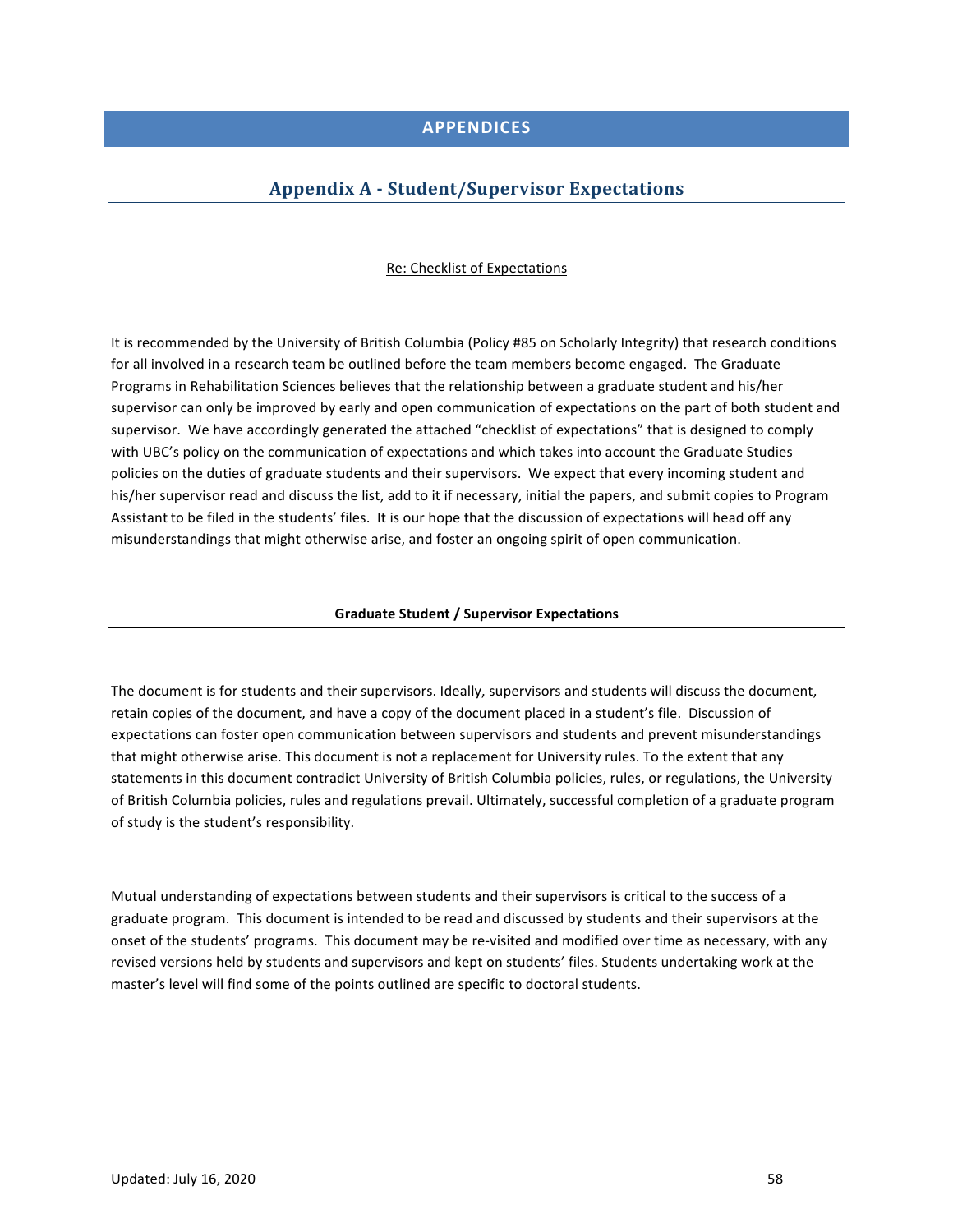#### **Appendix C – Student Progress Report** As your supervisor, you can expect me to:

- Demonstrate commitment to your research and educational program, and offer stimulation, respectful support, constructive criticism, and consistent encouragement.
- Assist with identification of a research topic that is suitable for you and manageable within the scope of your degree.
- Have sufficient familiarity with your field of research to provide guidance as a supervisor.
- Assist you in gaining access to required facilities or research materials for your projects.
- Discuss your financial support issues and assist with scholarship applications and/or providing advice on academic employment opportunities.
- Provide guidance in the ethical conduct of research and model research integrity.
- Discuss with you the implications of engaging with activities/work unrelated to your thesis topic.
- Provide information about my availability for meetings and expectations about preparation for meetings.
- Assist you in planning your research program, setting a time frame, and adhering as much as possible to the schedule.
- Encourage you to finish up when it would not be in your best interest to stay longer.
- Be accessible for consultation and discussion of your academic progress and research at a minimum of once a term. [On average, our meetings will be held \_\_\_\_\_\_\_\_\_\_\_\_\_\_\_\_\_\_\_\_\_\_\_\_\_\_\_\_\_\_\_\_\_\_\_\_.]
- Minimize my expectations for activities/work that may interfere with your thesis completion.
- Institute a supervisory committee (with appropriate input from you) and prepare for committee meetings, which will occur on a regular basis (at least once a year) to review your progress and provide guidance for your future work.
- Support you in your preparation for the comprehensive examination and admission to candidacy which will be completed within 36 months of program initiation.
- $\bullet$  Act as a resource about managing program requirements, deadlines, etc.
- Attend your presentations in appropriate venues and join in associated discussion.
- Submit recommendations for external examiners and university examiners for the doctoral dissertation within the time frames required by the Graduate and Postdoctoral Studies.
- Acknowledge your contributions, when appropriate, in published material and oral presentations [Discuss policy regarding authorship, etc. of papers] in accordance with good scholarly practice and the University of British Columbia scholarly integrity policies.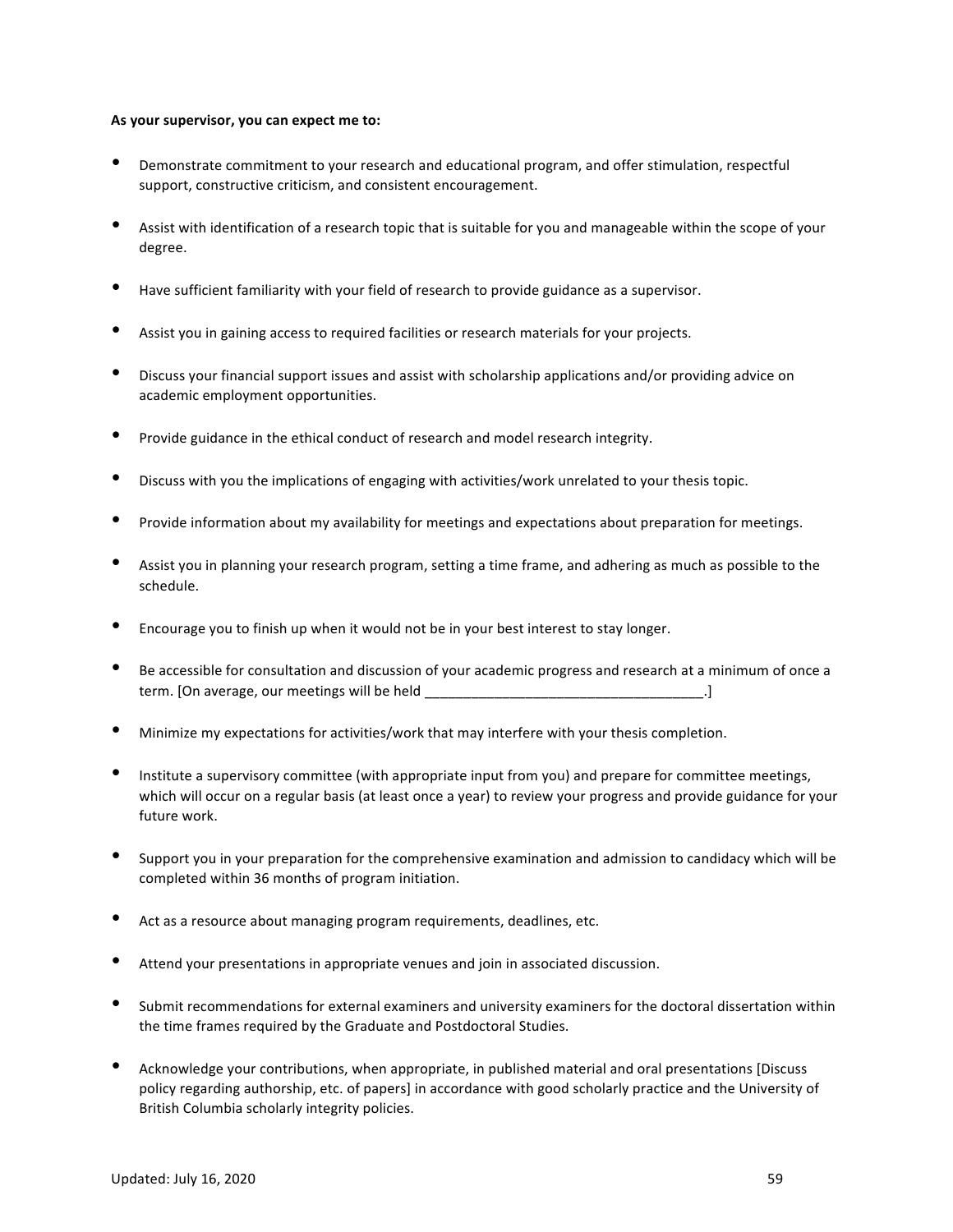- Provide reasonable expectations about work day hours and vacation time in accordance with University of British Columbia policies.
- Clarify my preferred style of communication with students about areas, such as student independence, approaches to conflict, direct questioning, and mentoring.
- Explain my expectations for mode of address, professional behavior (e.g. punctuality), when to seek assistance, response to constructive criticism, and academic performance expectations.
- Assist you to overcome any cultural difficulties with norms and expectations.
- Respond thoroughly (with constructive suggestions for improvement) and in a timely fashion to submitted, written work.
- Promote a research environment that is safe and free from harassment.
- Assist in managing conflict or differences among members of the supervisory committee.
- Make arrangements to ensure adequate supervision if I am absent for extended periods, e.g. more than a month.
- Encourage you to present your research results within and outside the University. [Approximately how often?  $\Box$
- Provide mentoring in academic writing.
- Provide advice and mentorship with respect to career opportunities, which may be assisted by resources, skills, professional development, and other avenues.
- Other:

| supervisor signature | supervisor print name | date |
|----------------------|-----------------------|------|

| student signature | student print name | date |
|-------------------|--------------------|------|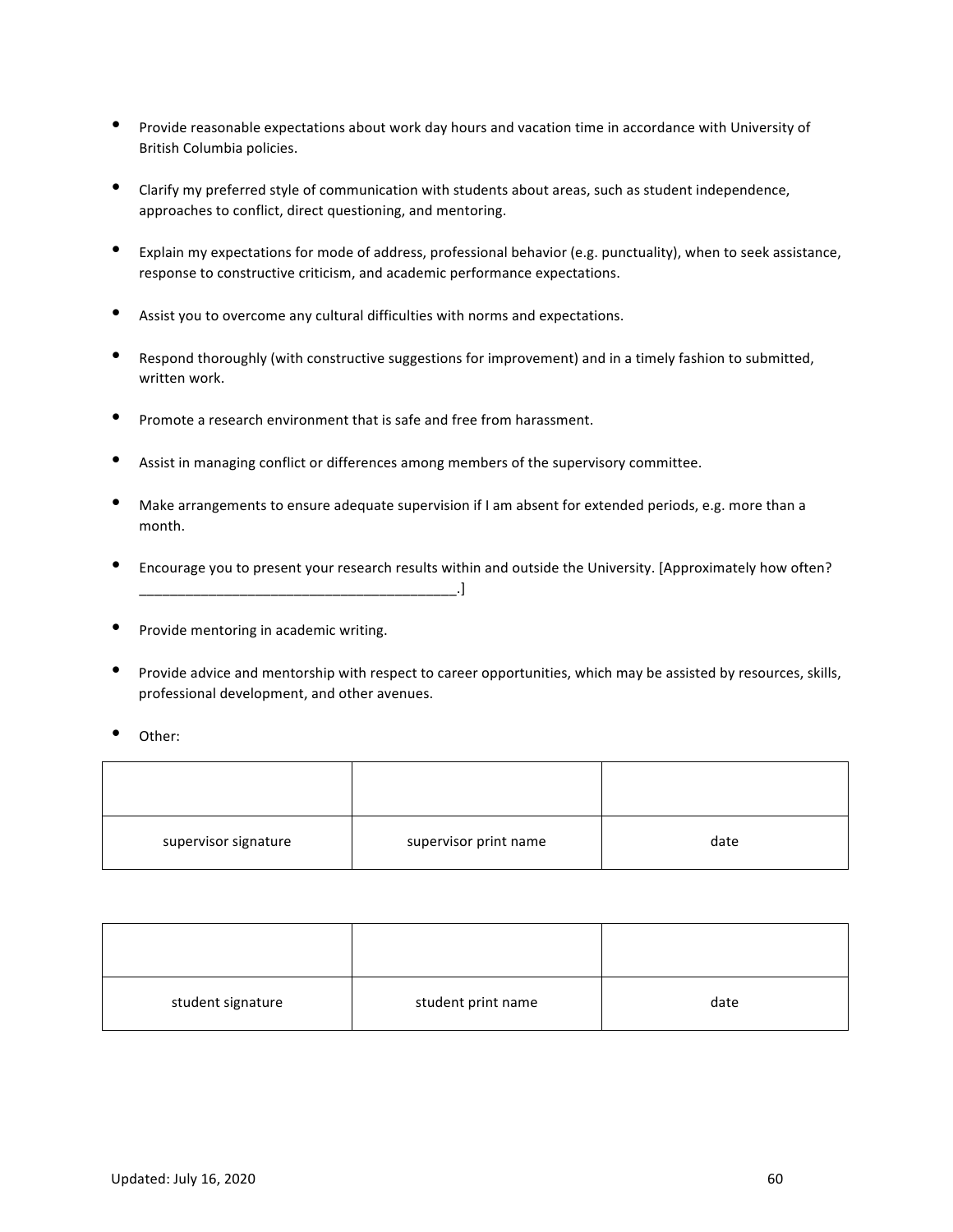#### **Appendix C – Student Progress Report I, the supervisor, can expect of you, the student to:**

- Be committed and show dedicated effort in gaining the necessary background knowledge and in carrying out your research project.
- Develop, in conjunction with myself, a plan and a timetable for completion of each stage of the thesis project, and to work assiduously to adhere to a schedule and to meet appropriate deadlines.
- Meet with me when requested and to report fully and regularly on progress and on results.
- Give serious consideration to and respond to advice and criticism received from myself and other members of the supervisory committee.
- Contribute to the maintenance of a workplace that is tidy and safe, and where each individual showstoleranceand respect for the rights of others.
- Provide guidance in the ethical conduct of research and model research integrity.
- Be thoughtfuland reasonably frugalin using resources.
- Read and understand the policies outlined in the Graduate Programs in Rehabilitation Sciences' Student Handbook.
- Conform to the University and departmentalrequirements for your program. This includes ensuring that you meet at least yearly with your supervisory committee.
- Meet agreed standards and deadlines of the funding organization to the extent possible when financing has been provided under a contract or grant.
- Keep orderly records of your research data and to leave the original records in the lab when you leave UBC.
- Develop a clear understanding concerning ownership of intellectual property (refer to UBC policy on Patents and Licensing, http://www.universitycounsel.ubc.ca/files/2015/03/policy88.pdf and the University Industry Liaison Office, www.uilo.ubc.ca).
- Take the required safety training programs (see Orientation Checklist).
- Apply to the University or to granting agencies for financial awards, if you have not already done so.
- Work at least regular workday hours on your research project after coursework has been completed, with at least 2 weeks vacation.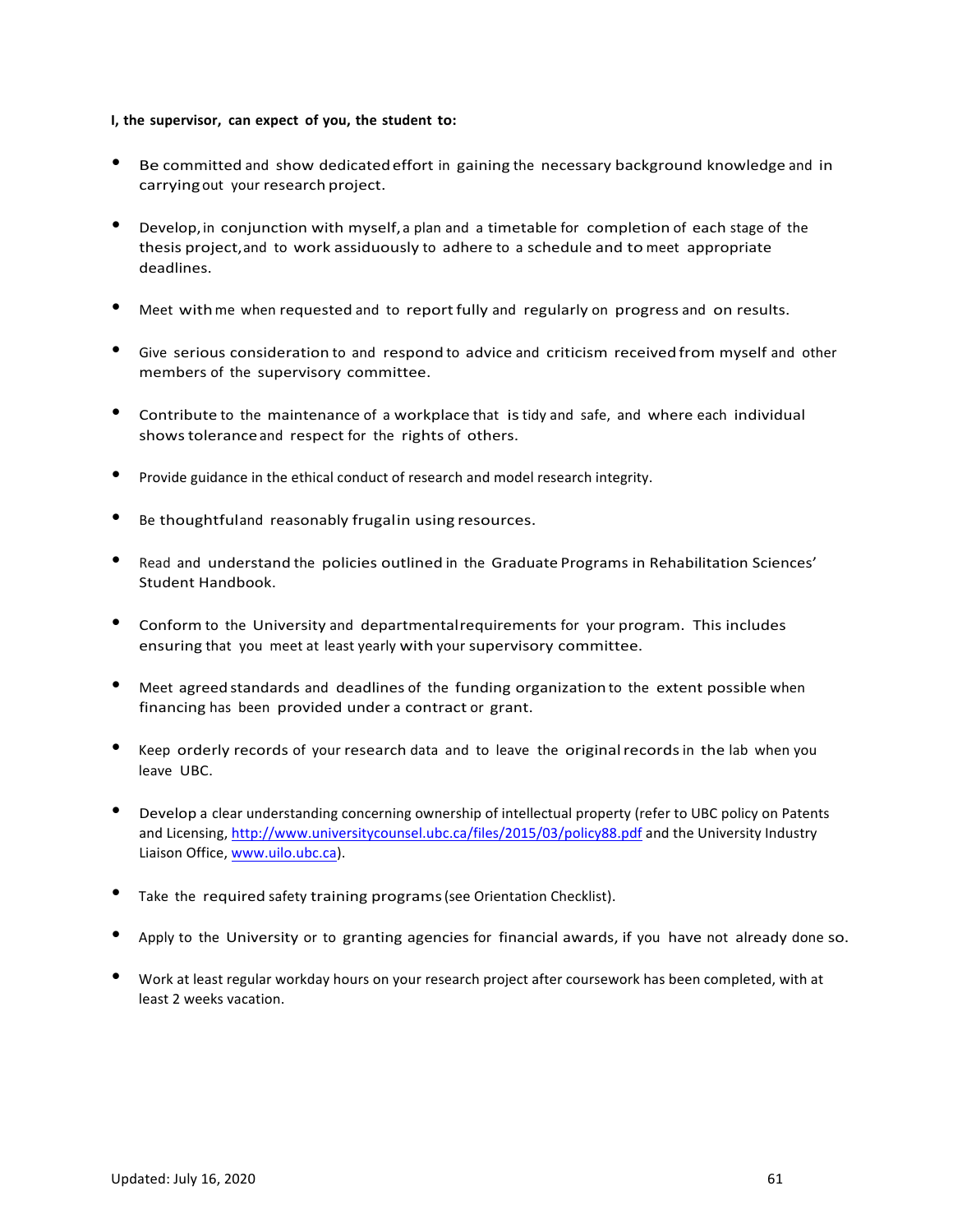- Discuss policy on:
	- **Appendix Students Duicy On:**<br>• Use of computers and equipment for personal reasons
		- Lab etiquette and attire
		- Career plans
		- Authorship
- Other:

| supervisor signature | supervisor print name | date |
|----------------------|-----------------------|------|

| student signature | student print name | date |
|-------------------|--------------------|------|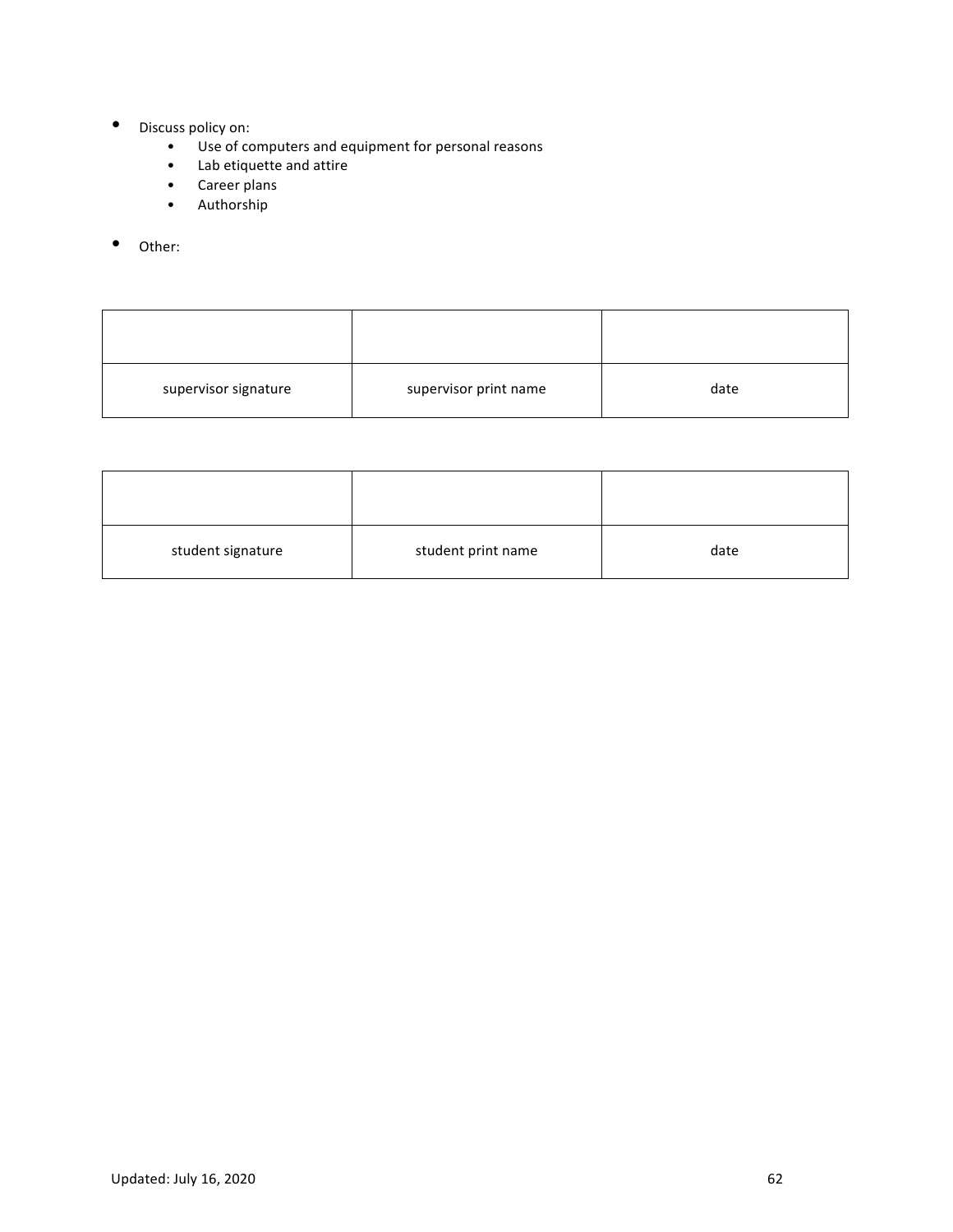# **Orientation Checklist**

Mailing Address: and the mail office Phone:

Lab phone:

Fax: 

| if   | Task                                                                     | Target                     |
|------|--------------------------------------------------------------------------|----------------------------|
| Done |                                                                          | <b>Completion Date</b>     |
|      | Photo ID Badge - for personal identification and/or card swipe access to | $1st$ Day                  |
|      | building any building when locked.                                       |                            |
|      | <b>Submit Key Requisition for room</b>                                   | submit 1 <sup>st</sup> day |
|      |                                                                          |                            |
|      | Key for locked cupboard                                                  | $1st$ Day                  |
|      | Meet Program Assistant, be aware of her location                         | $1st$ week                 |
|      |                                                                          |                            |
|      | Walkabout - Be aware of locations for                                    | $1st$ Week                 |
|      |                                                                          |                            |
|      |                                                                          |                            |
|      | <b>Research Services</b>                                                 |                            |
|      | Room-Mail room, fax and photocopier                                      |                            |
|      | Room-Seminar Room                                                        |                            |
|      | VGH/UBC Shuttle                                                          |                            |
|      | Workstation in Room                                                      | $1st$ Day                  |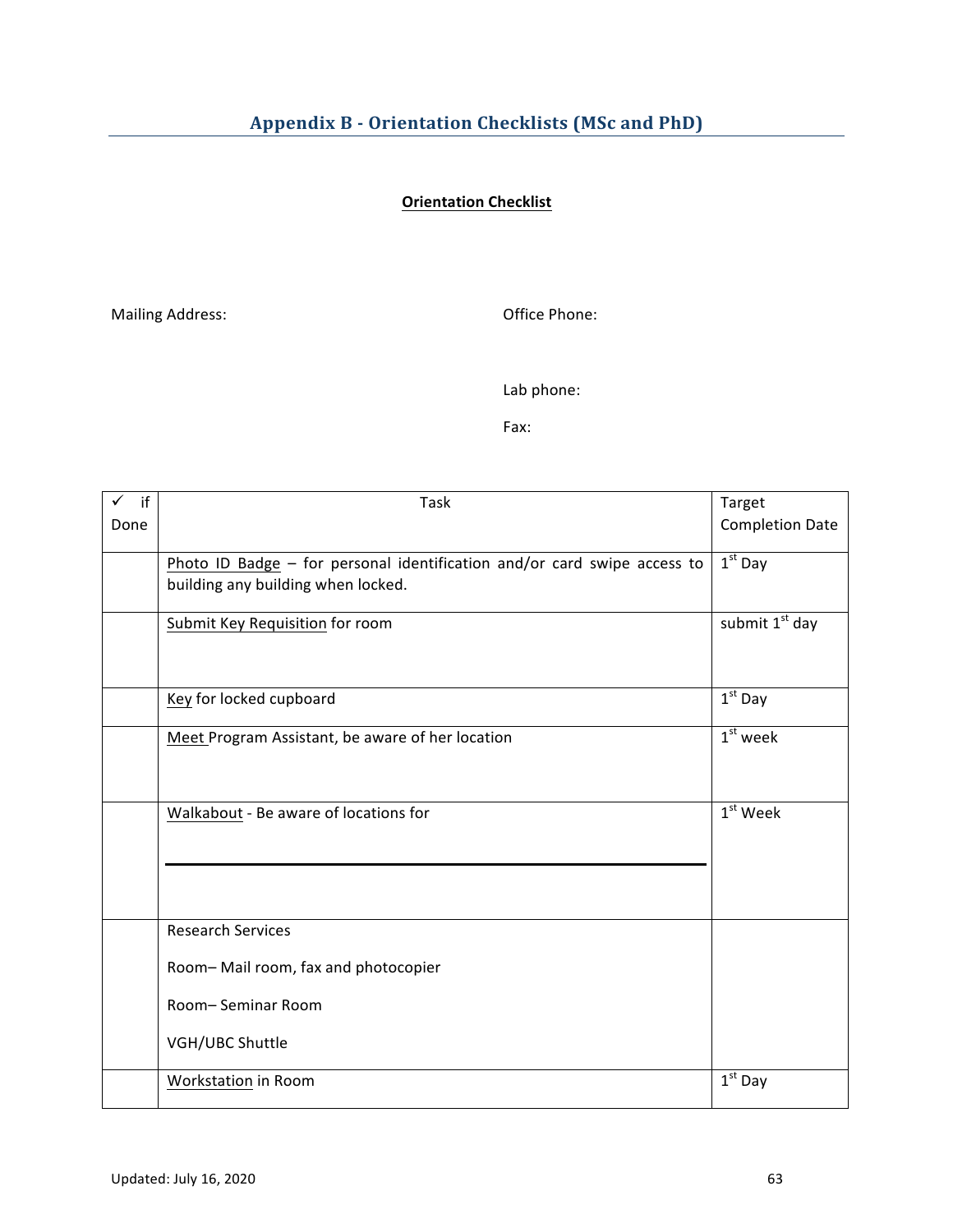| Rehabilitation Sciences Computer access                                                                     | $1st$ Week  |
|-------------------------------------------------------------------------------------------------------------|-------------|
| UBC Library Card - obtain through graduate student registration process                                     | ASAP        |
| Interchange e-mail; once obtained - provide to supervisor and Program<br>Assistant                          | <b>ASAP</b> |
| Meet:<br>Audrey Dale - Head Administrator for the Department of Physical Therapy<br><b>OR</b>               |             |
| Tracy Henderson - Head Administrator for the Department of Occupational<br>Science and Occupational Therapy |             |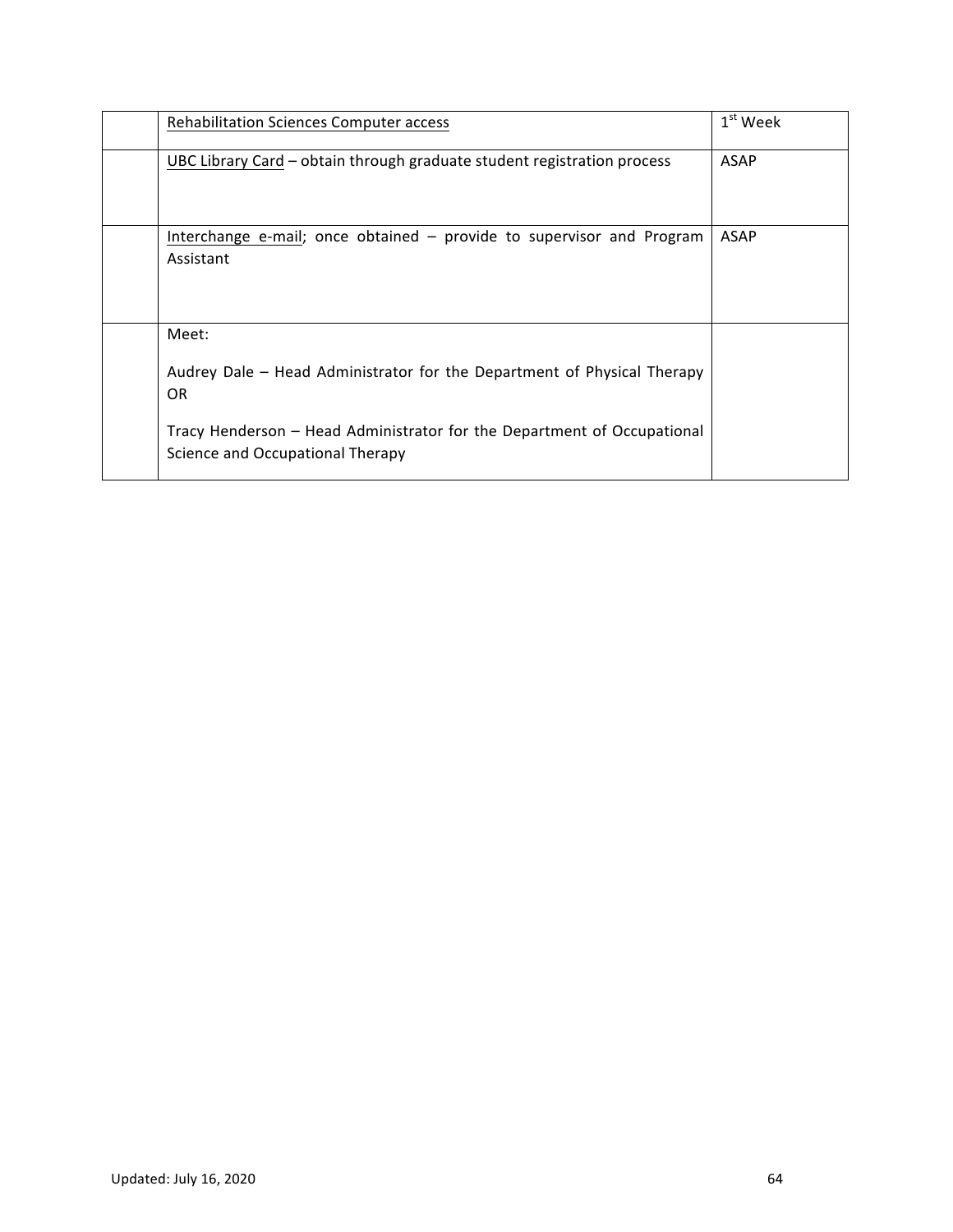#### **Appendix C – Student Progress Report Appendix C - Rehabilitation Sciences Graduate Student Progress Report**

# **REHABILITATION SCIENCES GRADUATE STUDENT PROGRESS REPORT**

#### **SECTION A - To be completed by the student annually**

Students will complete the report form in response to the following questions:

1. Accomplishments over the past year

a. What progress was made during the previous year toward completing the program requirements (courses, comprehensive examination, thesis, etc.)? Did the progress meet or surpass the objectives set at the beginning of the year? Please explain.

- b. What progress was achieved during the previous year with respect to professional development in the program of studies (conference presentations, publications, etc.)? Also, list your awards history.
- c. What program requirements (courses, comprehensive examination, thesis, etc.) still need to be completed? Please specify the completion deadlines for outstanding program requirements, including the specific objectives for meeting these in the next year.
- 2. Plan for the Coming Year
	- a. What progress do you plan to make in the coming year toward completing the program requirements (courses, comprehensive examination, thesis, etc.)?
	- b. What are your learning objectives with respect to professional development for the coming year and what steps will you need to take to meet these objectives?

### **SECTION B – To be completed by the Thesis Supervisor**

Thesis Supervisors should complete the questions on the form and provide additional comments regarding the student's progress. If progress is not satisfactory, please attach documentation outlining the assessment of the progress.

### **SECTION C - To be completed by the Program Graduate Advisor**

The Program Graduate Advisor needs to review and sign the report. If progress is not satisfactory, the Graduate Advisor and/or the Thesis Supervisor should attach documentation outlining what measures have been or will be taken to redress the situation.

Please return completed forms to the Rehabilitation Sciences program assistant.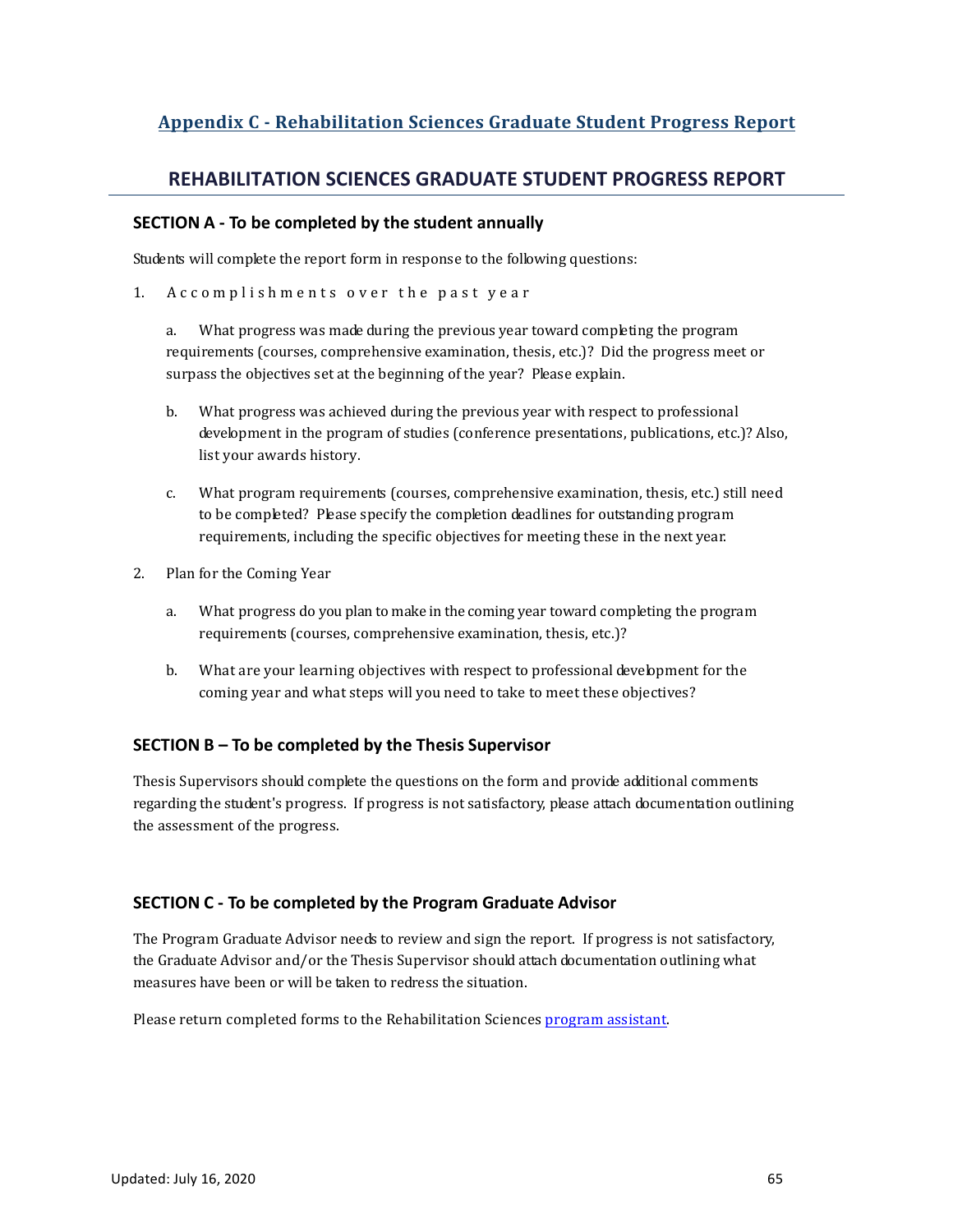# **REHABILITATION SCIENCES GRADUATE STUDENT PROGRESS REPORT**

# **(Please type or print)**

| <b>Last Name:</b>                                                                                                          | <b>First Name:</b>               | <b>Year for Report:</b> |
|----------------------------------------------------------------------------------------------------------------------------|----------------------------------|-------------------------|
| Start Date in Program (mm/yyyy):                                                                                           | $\Box$ MSc                       | $\square$ PhD           |
| Supervisor:                                                                                                                | <b>Thesis Committee Members:</b> |                         |
|                                                                                                                            |                                  |                         |
| SECTION A Student's Report (Refer to the questions outlined in the instructions.)<br>1. Accomplishments over the past year |                                  |                         |
|                                                                                                                            |                                  |                         |
|                                                                                                                            |                                  |                         |
|                                                                                                                            |                                  |                         |
|                                                                                                                            |                                  |                         |
|                                                                                                                            |                                  |                         |
|                                                                                                                            |                                  |                         |
|                                                                                                                            |                                  |                         |
|                                                                                                                            |                                  |                         |
|                                                                                                                            |                                  |                         |
|                                                                                                                            |                                  |                         |
| 2. Plan for the Coming Year                                                                                                |                                  |                         |
|                                                                                                                            |                                  |                         |
|                                                                                                                            |                                  |                         |
|                                                                                                                            |                                  |                         |
|                                                                                                                            |                                  |                         |
|                                                                                                                            |                                  |                         |
|                                                                                                                            |                                  |                         |
|                                                                                                                            |                                  |                         |
|                                                                                                                            |                                  |                         |
|                                                                                                                            |                                  |                         |
|                                                                                                                            |                                  |                         |
|                                                                                                                            |                                  |                         |
|                                                                                                                            |                                  |                         |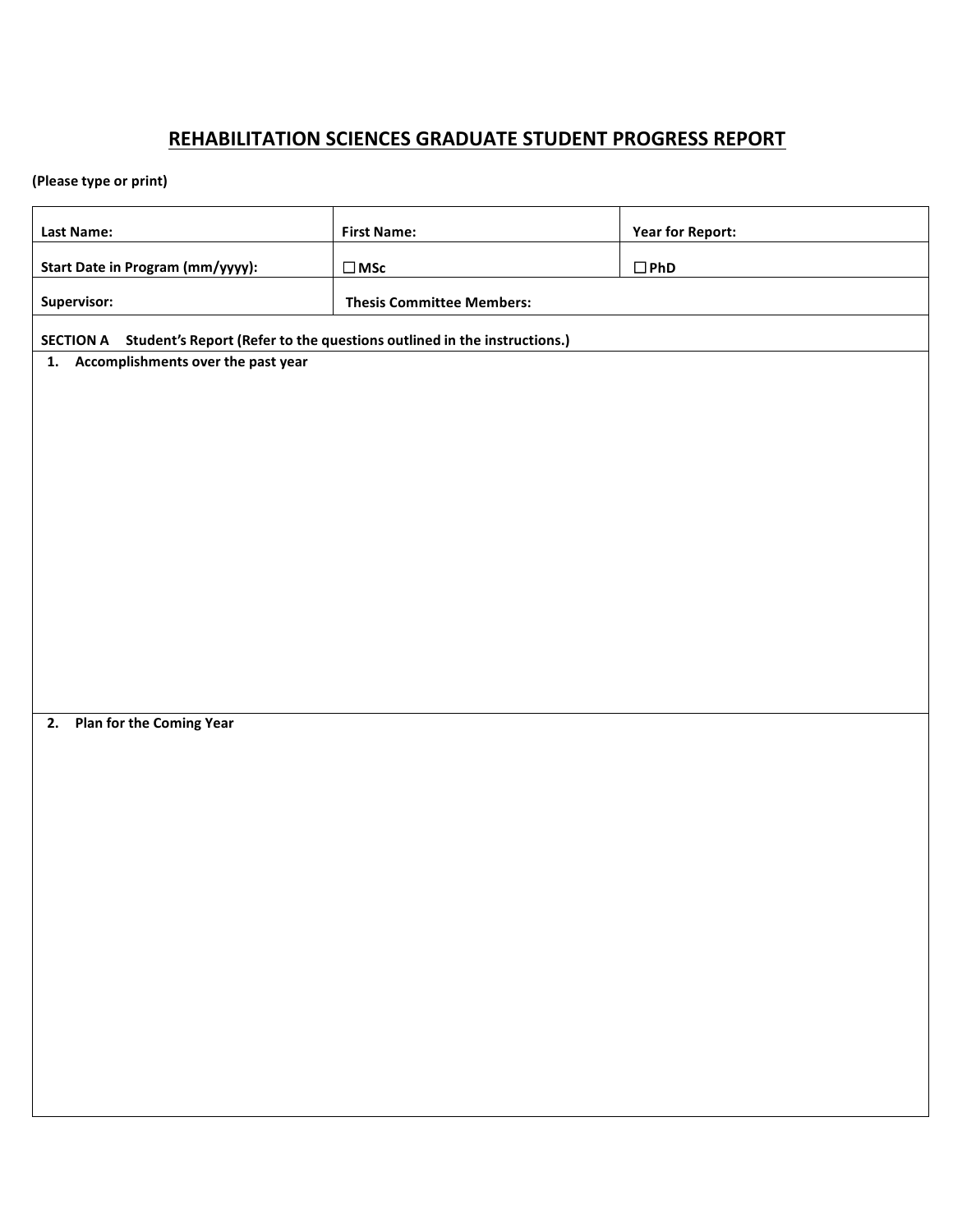| <b>Last Name:</b>                                                                                                                                   | <b>First Name:</b>                                                               | <b>Year for Report:</b>                               |  |  |
|-----------------------------------------------------------------------------------------------------------------------------------------------------|----------------------------------------------------------------------------------|-------------------------------------------------------|--|--|
| Start Date in Program (mm/yyyy):                                                                                                                    | $\square$ MSc                                                                    | $\square$ PhD                                         |  |  |
| Supervisor:                                                                                                                                         | <b>Thesis Committee Members:</b>                                                 |                                                       |  |  |
| <b>SECTION A</b>                                                                                                                                    | Student's Report (Refer to the questions outlined in the instructions.) (cont'd) |                                                       |  |  |
| Plan for the Coming Year (cont'd)<br>2.                                                                                                             |                                                                                  |                                                       |  |  |
|                                                                                                                                                     |                                                                                  |                                                       |  |  |
|                                                                                                                                                     |                                                                                  |                                                       |  |  |
|                                                                                                                                                     |                                                                                  |                                                       |  |  |
|                                                                                                                                                     |                                                                                  |                                                       |  |  |
|                                                                                                                                                     |                                                                                  |                                                       |  |  |
|                                                                                                                                                     |                                                                                  |                                                       |  |  |
| Date:                                                                                                                                               | Signature (Student):                                                             |                                                       |  |  |
|                                                                                                                                                     |                                                                                  |                                                       |  |  |
| <b>SECTION B</b><br><b>Thesis Supervisor's Comments</b>                                                                                             |                                                                                  |                                                       |  |  |
|                                                                                                                                                     |                                                                                  |                                                       |  |  |
| 1. How often do you meet with the student?                                                                                                          | $\Box$ Weekly<br>$\Box$ Monthly                                                  | $\Box$ Every two months<br>$\Box$ Rarely or never     |  |  |
| 2. When do you expect the thesis to be submitted (date)?                                                                                            |                                                                                  |                                                       |  |  |
| 3. What is your general assessment of the student's<br>progress during the past year?                                                               | $\Box$ Excellent<br>Very Good<br>$\Box$ Good                                     | $\Box$ Fair<br>Inadequate (attach relevant documents) |  |  |
| Please provide details on the student's research progress:                                                                                          |                                                                                  |                                                       |  |  |
|                                                                                                                                                     |                                                                                  |                                                       |  |  |
|                                                                                                                                                     |                                                                                  |                                                       |  |  |
|                                                                                                                                                     |                                                                                  |                                                       |  |  |
|                                                                                                                                                     |                                                                                  |                                                       |  |  |
| Thesis Supervisor (Printed Name)                                                                                                                    | Signature                                                                        | Date                                                  |  |  |
|                                                                                                                                                     |                                                                                  |                                                       |  |  |
| <b>SECTION C</b><br><b>Program Graduate Advisor Comments</b>                                                                                        |                                                                                  |                                                       |  |  |
| □ Fully Satisfactory Report                                                                                                                         |                                                                                  |                                                       |  |  |
| $\Box$ Unsatisfactory Report (Please indicate what measures have been or will be taken to redress the situation and attach any relevant documents.) |                                                                                  |                                                       |  |  |
| Graduate Advisor (Printed Name)                                                                                                                     | Signature                                                                        | Date                                                  |  |  |
|                                                                                                                                                     |                                                                                  |                                                       |  |  |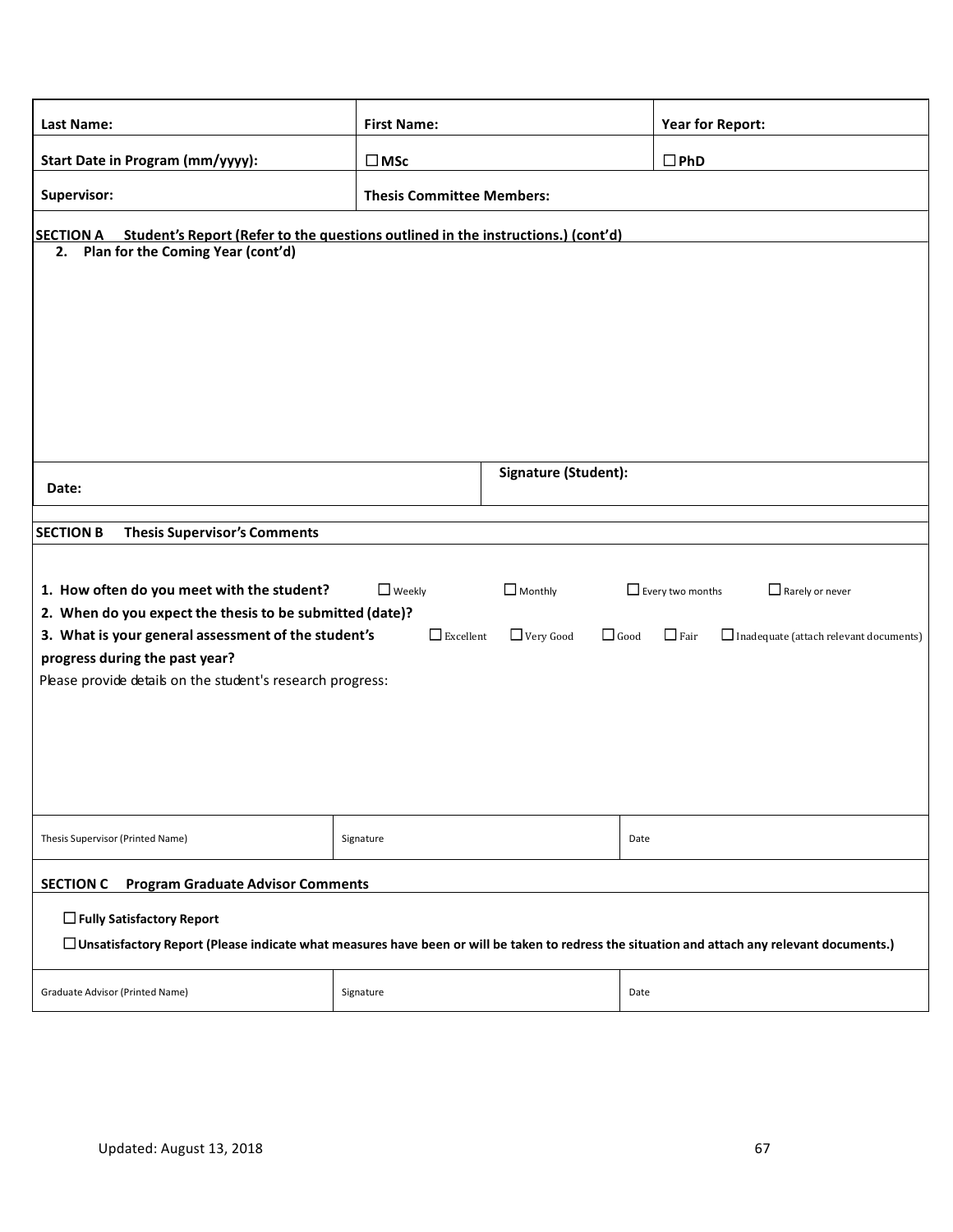

a place of mind

# **RHSC 504- Directed Studies in Rehabilitation Contract**

This course involves independent study of a project related to rehabilitation sciences which is consistent and supportive of the educational and professional goals of the graduate student. Each 3-credit directed study should reflect a minimum of 80 hours of work on the part of the student. Directed study can be supervised by any Rehabilitation Sciences faculty member who is a member or associate member of the Graduate and Postdoctoral Studies. Direct contact with the Faculty member can vary dependent on the focus of the course. Guidelines are shown below:

**Suggested Credit Value of Directed Study:**

() 3 credits –Instructor estimates approx. 40 hours of direct contact time with student

Responsibilities of the Student:

- 1. Complete "Directed Study Contract". This should be completed and signed by both the student and the Directed Studies Supervisor prior to registration for directed study credit. The deadline for completion of the study contract is one week after the term begins.
- 2. Distribute signed copies of the directed study contract to the Directed Studies Supervisor (deadline: one week after the term begins).
- 3. Schedule a minimum of four appointments with Supervisor. The first appointment (prior to or during the first week of the term) should be to review the student's directed study contract; the second and third should be to review progress; and the fourth (during the last week of the term) should be a final evaluation session.
- 4. Meet contract commitments and submit written work to Supervisor prior to the last week of the term.

Responsibilities of the Directed Studies Supervisor:

1. Review directed study contract prior to the end of the first week of the term.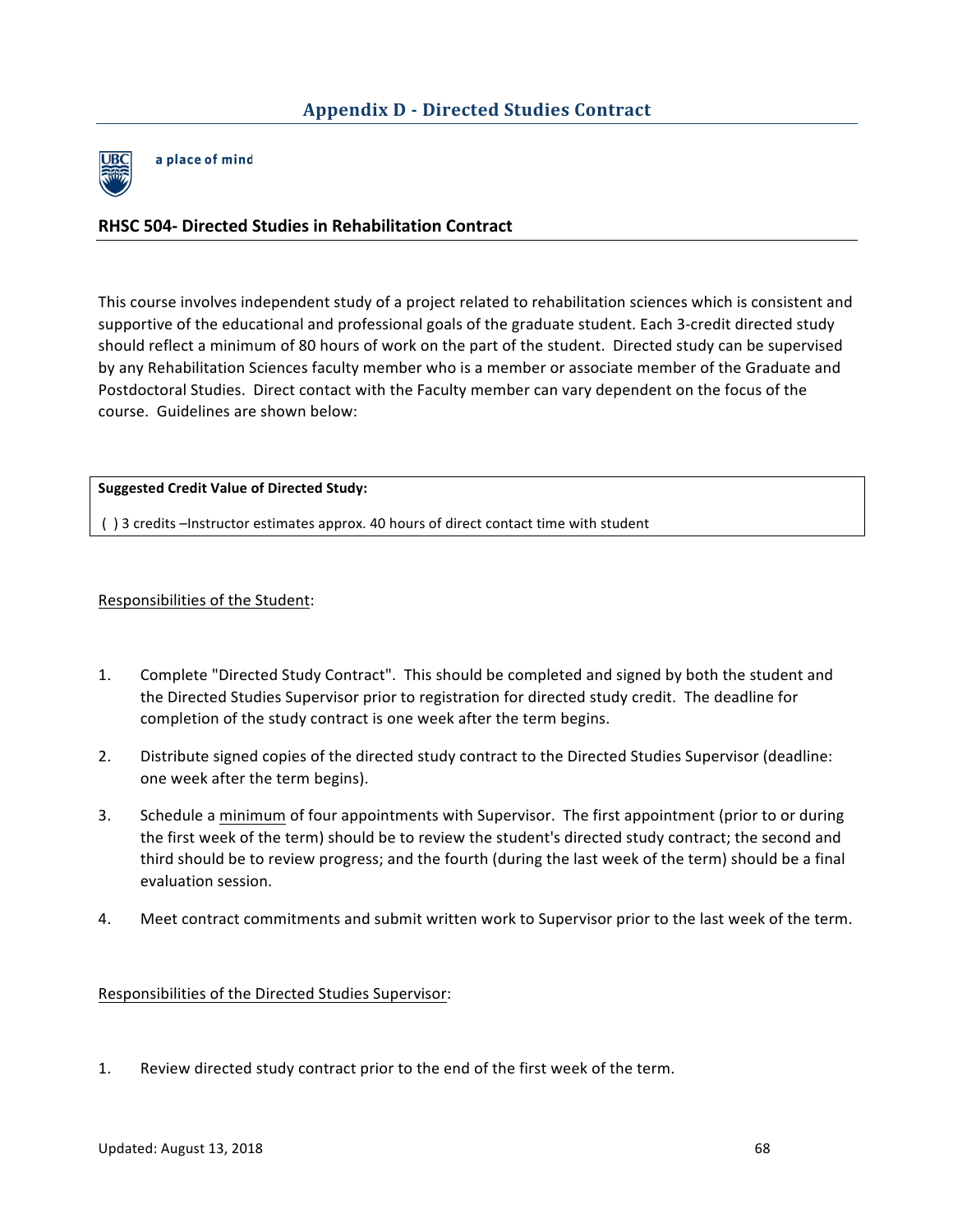- accomplishment of directed study objectives and activities. 2. Meet with student a minimum of four times during the term to facilitate the identification and
- 3. Inform the student at the beginning of term about the required referencing format for the paper.
- 4. Inform the student at the beginning of term how course work will be evaluated.
- 5. Provide student with evaluation of directed study.

| Name of Student                      |                            | Student #                |  |  |
|--------------------------------------|----------------------------|--------------------------|--|--|
| Name of Supervisor                   |                            |                          |  |  |
| Proposed Interval of Directed Study: |                            |                          |  |  |
| <b>Winter Session</b>                | () Term 1 (Sep-Dec)        | $( )$ Term 2 (Jan – Apr) |  |  |
| <b>Summer Session</b>                | $( )$ Term 1 (May $-$ Jun) | $( )$ Term 2 (Jul – Aug) |  |  |
|                                      |                            |                          |  |  |

Title or topic of study

Please explain the relationship between this proposed Directed Study and the student's dissertation or **thesis topic:**

*Please attach additional sheets as necessary.*

#### A. OBJECTIVES

1.

2.

3…

Updated: August 13, 2018 **69**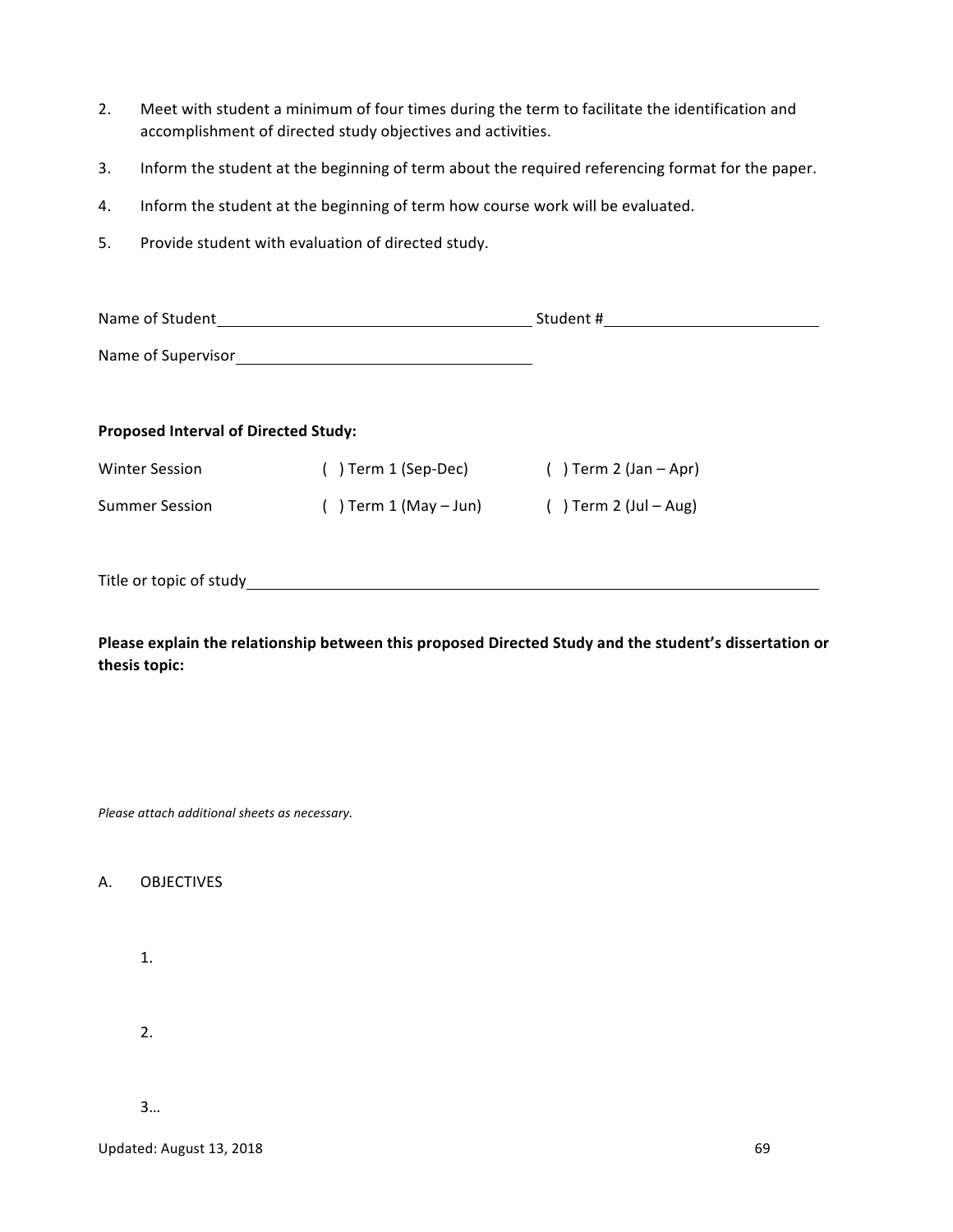- B. ACTIVITIES (Describe methods to be used to accomplish objectives.)
	- 1. 2. 3…
- C. OUTCOMES (Explain planned measurable methods of evaluation documenting achievement of objectives, i.e., faculty written assessment, a written or oral report, etc.)

|                                                                                                                                  | Due Date | Marks Allocated                                                                                               |
|----------------------------------------------------------------------------------------------------------------------------------|----------|---------------------------------------------------------------------------------------------------------------|
| 1.                                                                                                                               |          |                                                                                                               |
| 2.                                                                                                                               |          |                                                                                                               |
| 3                                                                                                                                |          |                                                                                                               |
|                                                                                                                                  |          |                                                                                                               |
| Student<br><u> 1980 - Johann Stoff, deutscher Stoffen und der Stoffen und der Stoffen und der Stoffen und der Stoffen und de</u> |          |                                                                                                               |
|                                                                                                                                  |          | Date and the state of the state of the state of the state of the state of the state of the state of the state |
|                                                                                                                                  |          |                                                                                                               |
| Chair of Research Graduate Programs                                                                                              |          | Date                                                                                                          |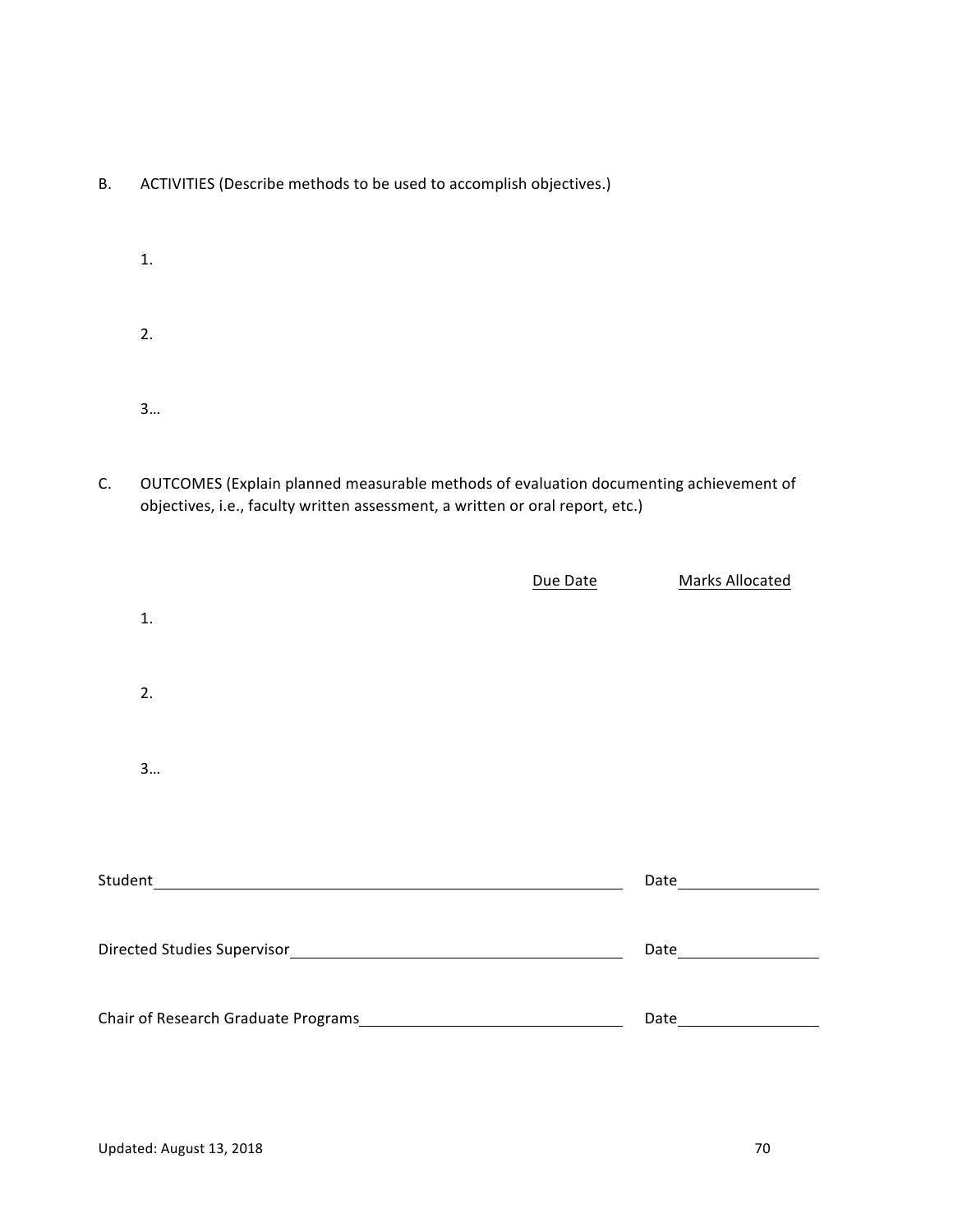#### **Copies with signatures to:**

- 1. Directed Studies Supervisor
- 2. Student
- 3. Graduate Secretary for Rehabilitation Sciences Program

### **Completion of Course:**

**Students are expected to complete Directed Studies within the contracted term.** If not completed, the student has **one additional term** to successfully complete contracted activities. After this time period, except under extenuating circumstances, and with approval from the Chair of Research Graduate Programs in Rehabilitation Sciences, a grade of 0% will be assigned.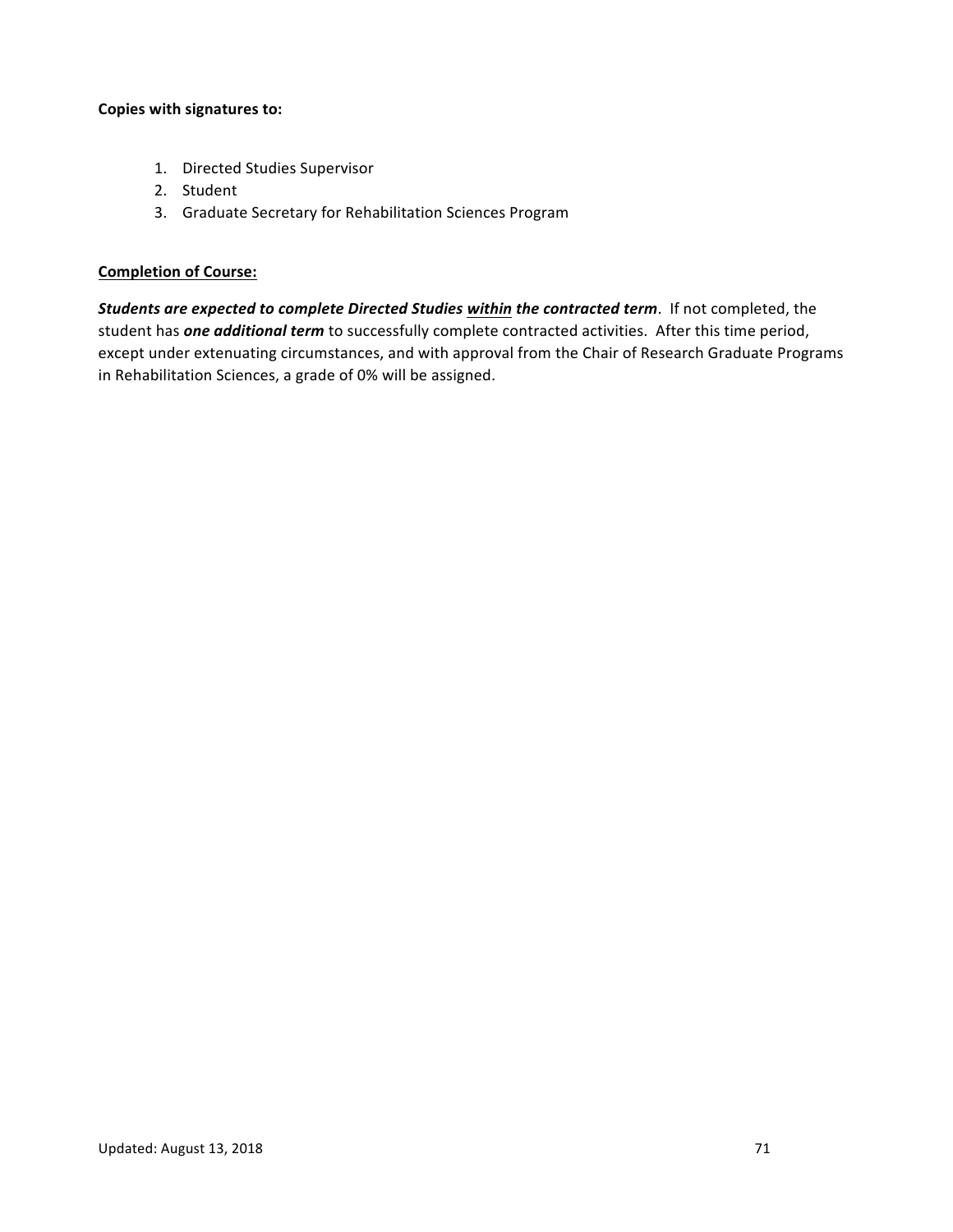# **Graduate Supervisor Evaluation**

| Name of<br>Supervisor                                                                                                                                                                     |                                      |                               | Date |                  |                                |                            |
|-------------------------------------------------------------------------------------------------------------------------------------------------------------------------------------------|--------------------------------------|-------------------------------|------|------------------|--------------------------------|----------------------------|
|                                                                                                                                                                                           |                                      |                               |      |                  |                                |                            |
| If the question below is not applicable to your<br>situation please leave the<br>question response area blank.                                                                            | $1 =$<br><b>Disagree</b><br>strongly | $2 =$<br>disagree<br>somewhat |      | $3 =$<br>neutral | $4 = \text{agree}$<br>somewhat | $5 =$<br>agree<br>strongly |
| 1. The supervisor treats the graduate student with<br>respect                                                                                                                             |                                      |                               |      |                  |                                |                            |
| 2. The supervisor provides assistance with the<br>selection and planning of a suitable and<br>manageable research topic.                                                                  |                                      |                               |      |                  |                                |                            |
| 3. The supervisor has sufficient familiarity with the<br>field or research to provide guidance and/or<br>willingness to gain that familiarity.                                            |                                      |                               |      |                  |                                |                            |
| 4. The supervisor is accessible for discussion of my<br>work and progress.                                                                                                                |                                      |                               |      |                  |                                |                            |
| 5. The supervisor makes arrangements to establish<br>a supervisory committee and convenes a meeting<br>at least annually to evaluate the student's progress.                              |                                      |                               |      |                  |                                |                            |
| 6. The supervisor responds in a timely and<br>constructive manner to written work submitted by<br>the student (G+PS) guidelines recommend a<br>turnaround time not greater than 3 weeks). |                                      |                               |      |                  |                                |                            |
| 7. The supervisor makes reasonable arrangements<br>to ensure that the research resources needed for<br>the thesis project are available to the student.                                   |                                      |                               |      |                  |                                |                            |
| 8. The supervisor helps to ensure that the research<br>environment is safe, healthy and free from<br>harassment, discrimination and conflict.                                             |                                      |                               |      |                  |                                |                            |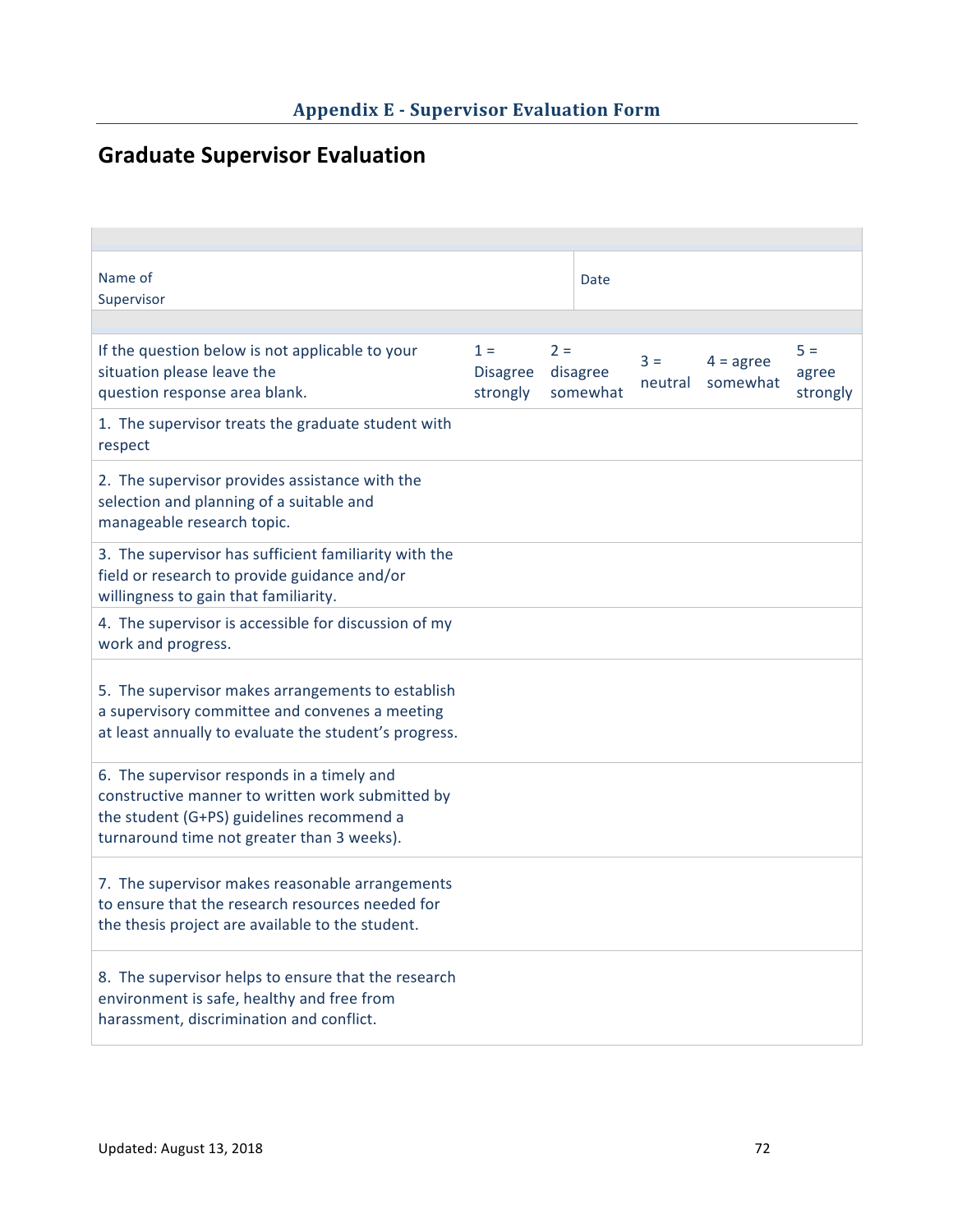| Name of<br>Supervisor                                                                                                                                                                                                                                                                                          | Date |  |  |  |
|----------------------------------------------------------------------------------------------------------------------------------------------------------------------------------------------------------------------------------------------------------------------------------------------------------------|------|--|--|--|
| 9. The supervisor assists the student to be aware of<br>current program requirements, deadlines and<br>sources of funding.                                                                                                                                                                                     |      |  |  |  |
| 10. The supervisor encourages the student to make<br>presentations of research results within the<br>University and/or to outside scholarly or<br>professional bodies as appropriate.                                                                                                                          |      |  |  |  |
| 11. The supervisor acknowledges appropriately the<br>contributions of the student in presentations and in<br>published material, and in many cases via joint<br>authorship.                                                                                                                                    |      |  |  |  |
| Comments to<br>Supervisor<br><b>PLEASE NOTE: WRITTEN</b><br><b>FEEDBACK GIVEN IN</b><br><b>THIS SECTION WILL BE</b><br><b>PROVIDED TO YOUR</b><br><b>SUPERVISOR EVERY</b><br><b>TWO YEARS (IF</b><br><b>REQUESTED) AND IN A</b><br><b>POOLED FASHION TO</b><br><b>ENSURE ANONYMITY OF</b><br><b>RESPONSES.</b> |      |  |  |  |
| <b>PLEASE CHECK THIS</b><br><b>BOX IF YOU HAVE</b><br><b>COMMENTS THAT</b><br>YOU WISH TO BE<br><b>PROVIDED VIA A</b><br><b>CONFIDENTIAL FACE</b><br><b>TO FACE MEETING</b><br>THE GRAD CHAIR.                                                                                                                 |      |  |  |  |

## PLEASE RETURN COMPLETED FORM VIA EMAIL TO rehab.gradprogram@ubc.ca

 $\overline{\phantom{a}}$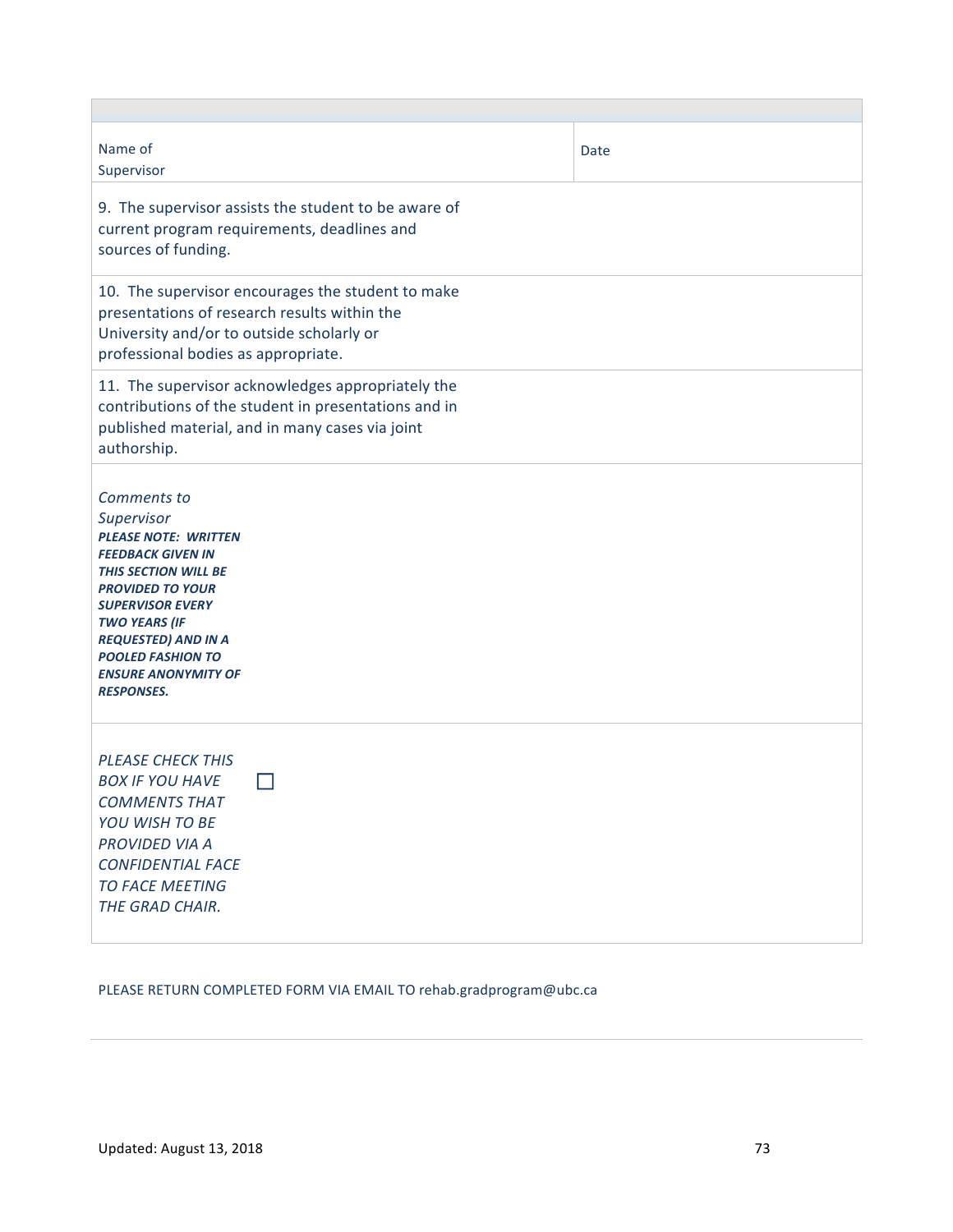# **Research Student Abstract Form**

**Student's Name:** 

**Supervisor's Name:** 

**Advisory Committee:** 

**External Examiner (for administrative use only - please leave blank):** 

*Please select one:*

**MSc Proposal**

**MSc Defence**

**PhD Proposal**

**PhD Defence**

**Title of presentation:** 

Date:

**Time:** 

Location:

**Brief Abstract:**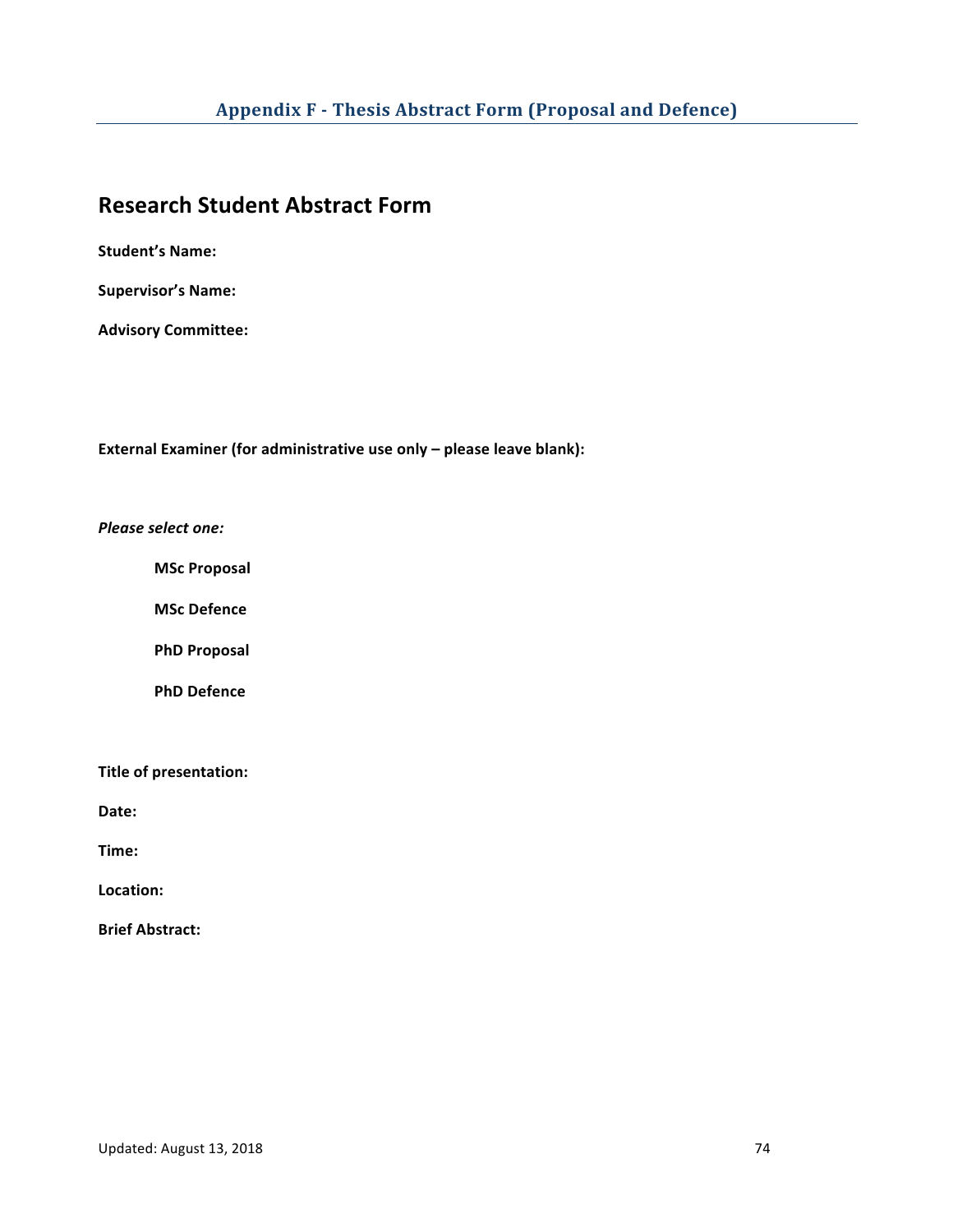

## **Appendix G - RHSC Travel Award Application**

## GRADUATE PROGRAMS IN REHABILITATION SCIENCES

## TRAVEL AWARD CRITERIA AND APPLICATION

Research trainees participating in the Graduate Program in Rehabilitation Sciences are eligible for a one time travel award. Below is an explanation of what funds are available to students:

- $\triangleright$  \$500 will be available for MSc students and Post-Doctoral Fellows
- $\triangleright$  \$1000 will be given to PhD students

 $\_$ 

 $\triangleright$  Students will be able to apply for the travel award up to 1 year after attending the conference as well as up to 1 year after the completion of their degree

Please note: Students holding scholarships that have a research/travel allowance (including, but not limited to, CIHR Doctoral awards, Mitacs fellowships) are ineligible to apply for the RHSC Travel Award, but are still eligible for the **G+PS Graduate Student Travel Fund.** 

#### **Eligibility Criteria**

**Please review the following eligibility criteria carefully.** You must meet all criteria in order to be eligible for the RHSC Travel Award:

- $\circ$  present at a symposium or conference a refereed/invited paper of which he/she is the first author and the School is acknowledged:
- $\circ$  at the time of the conference, you must be registered as a full-time student or present during or within one year of completing training program. If you are no longer currently registered in the MSc or PhD degree, please indicate the date of the presentation \_\_\_\_\_\_\_\_\_\_\_\_\_\_\_\_\_\_\_\_\_\_\_\_\_\_\_ and your completion date
- $\circ$  have applied for a travel grant from the Faculty of Graduate Studies (if a full-time student). See more information at http://www.grad.ubc.ca/awards/index.asp?menu=008,001,000,000. **Students are required** to submit a copy of their G+PS travel fund application.

#### **Application Process**

- $\circ$  An application form using the G+PS graduate student travel award form which can be accessed at http://www.grad.ubc.ca/forms/?=SAW
- $\circ$  An application form that has signatures from the research trainee and the supervisor.
- $\circ$  Proof of acceptance of their paper at the conference.
- o A copy of the cheque statement or denial letter/e-mail from the Faculty of Graduate Studies (if a full-time student).
- $\circ$  Original receipts for reimbursement of air travel, or other expenses to be reimbursed.

A copy of the following completed checklist with signatures.

Use this space or an additional page to provide explanation if any of the criteria or steps in application process were not met. Providing an explanation does not guarantee that these criteria or processes will be waived.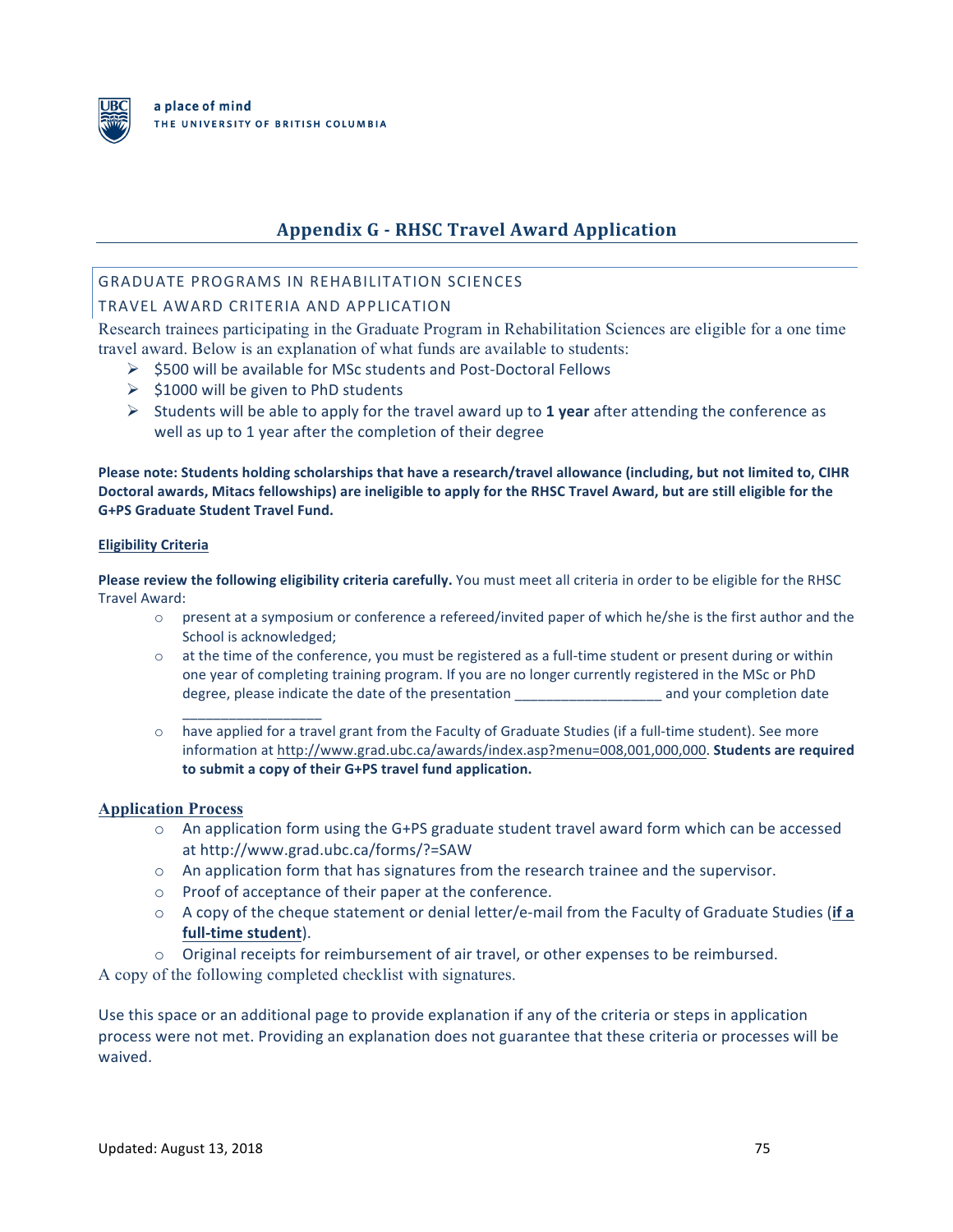has met most criteria and sufficient explanation has been provided for those criteria waived. Signatures provided by the Supervisor and Chair indicate that research trainee has met all criteria or student

\_\_\_\_\_\_\_\_\_\_\_\_\_\_\_\_\_\_\_\_\_\_\_\_\_\_ \_\_\_\_\_\_\_\_\_\_\_\_\_\_\_\_\_\_\_\_\_\_\_\_\_\_\_\_

Research Trainee Supervisor **Branch State And Trainee** Supervisor **and Trainee** Supervisor **and Trainee** Supervisor

Date:\_\_\_\_\_\_\_\_\_\_\_\_\_\_\_\_\_\_\_\_\_ 

## **Graduate Programs in Rehabilitation Sciences GRADUATE PROGRAMS IN REHABILITATION SCIENCES TRAVEL FUND**

### **Procedure & Payment Information**

Applications for reimbursement will be accepted only after travel is completed. Otherwise, there is no deadline for submission. It normally takes two to four weeks for Financial Services to process travel requisitions.

#### **Eligible Expenses**

- Travel (at economy airfare prices)
- **Accommodation**
- Conference registration
- **Meals**

For information about per diem rates and other eligible travel expenses please see UBC Policy #83 - Travel and Related Expenses at http://www.universitycounsel.ubc.ca/files/2013/04/policy83.pdf.

### **Application for Reimbursement**

Students must submit the following to Program Assistant:

- Completed Application Form (pages 2 & 3 below) must be signed by student and faculty supervisor.
- Proof of conference presentation a copy of the conference program (preferred), letter, or e-mail listing student's name and the title of student's poster/presentation
- Complete conference program agenda, if claiming meals. Actual meal receipts or per diem can only be claimed for meals not provided or included in conference registration.

#### **Reimbursement to Student**

- In addition to application materials listed under "Application from Reimbursement" student must submit **original, itemized, and dated receipts.** Credit card statements are not acceptable.
- Paper airline tickets must be accompanied by the travel agency invoice. In the case of electronic tickets, submission of a copy of the itinerary/receipt is acceptable. (Invoice or itinerary/receipt must show ticket number, breakdown of cost and form of payment). If a boarding pass was provided, please submit with receipts.
- Please note that original receipts will not be returned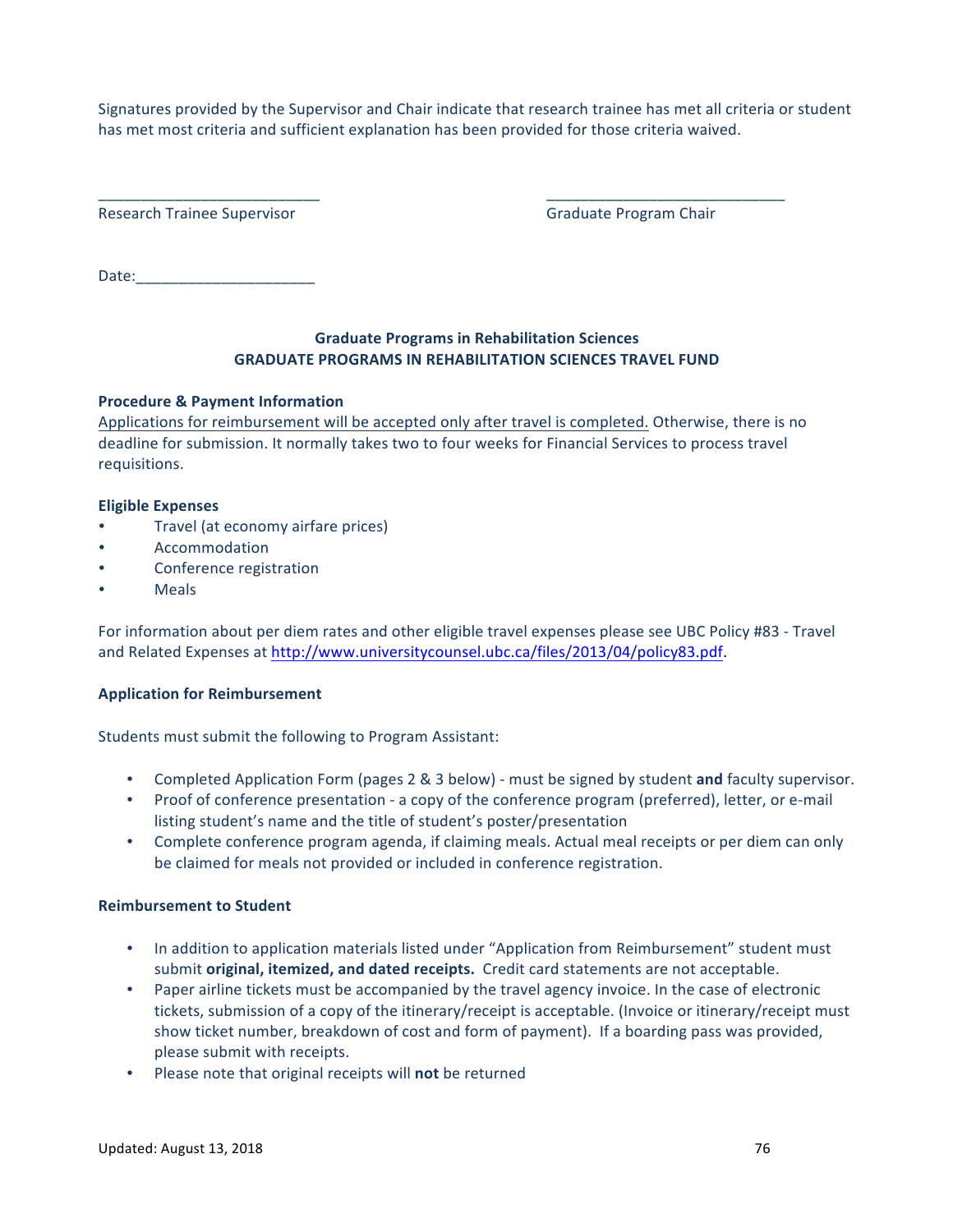**Application form.** • Cheques will be generated by Financial Services and sent to the mailing address listed on the

| Please submit complete applications to:                                  | <b>Please direct questions to:</b> |  |
|--------------------------------------------------------------------------|------------------------------------|--|
| Program Assistant                                                        | $\lvert$ rehab.gradprogram@ubc.ca  |  |
| T325-2211 Wesbrook Mall, Vancouver, BC V6T 2B5                           |                                    |  |
| Please also keep a copy of the submitted paperwork for your own records. |                                    |  |

#### **GRADUATE PROGRAM IN REHABILITATION SCIENCES STUDENT TRAVEL FUND- APPLICATION**

| <b>Last Name:</b>      | <b>First Name:</b> |
|------------------------|--------------------|
| <b>UBC Student No:</b> | <b>SIN no:</b>     |
| .<br>.                 |                    |

**Mailing Address (where cheque will be mailed):** 

| City:                  | 'rovince: | <b>Postal Code:</b> |
|------------------------|-----------|---------------------|
| <b>E-mail Address:</b> |           |                     |

#### *Please check all that apply:*

#### **Graduate Registration**

 $\Box$  I was registered as a full-time UBC graduate student at the time of the conference

#### **Research Graduate Student Travel Fund Application**

- $\Box$  I have completed all relevant sections of the Graduate Student Travel Fund Application
- $\Box$  I have signed and dated the Graduate Student Travel Fund Application
- $\Box$  My faculty supervisor has signed and dated the Graduate Student Travel Fund Application on \_\_\_\_\_\_\_\_\_\_\_\_\_(date)

#### **Proof of Presentation**

 $\Box$  I have included a copy of the conference program (preferred), letter, or e-mail listing my name and the title of my poster/presentation

 $\Box$  I have highlighted my name and the title of my poster/presentation.

#### **Receipts**

- $\Box$  I have attached original, itemized, and dated receipts.
- $\Box$  I have included a missing receipt memo if necessary (see  $*$  below)
- $\Box$  I am claiming meal expenses, and therefore I have submitted a copy of the **complete** conference program

#### **Previous Travel Claims**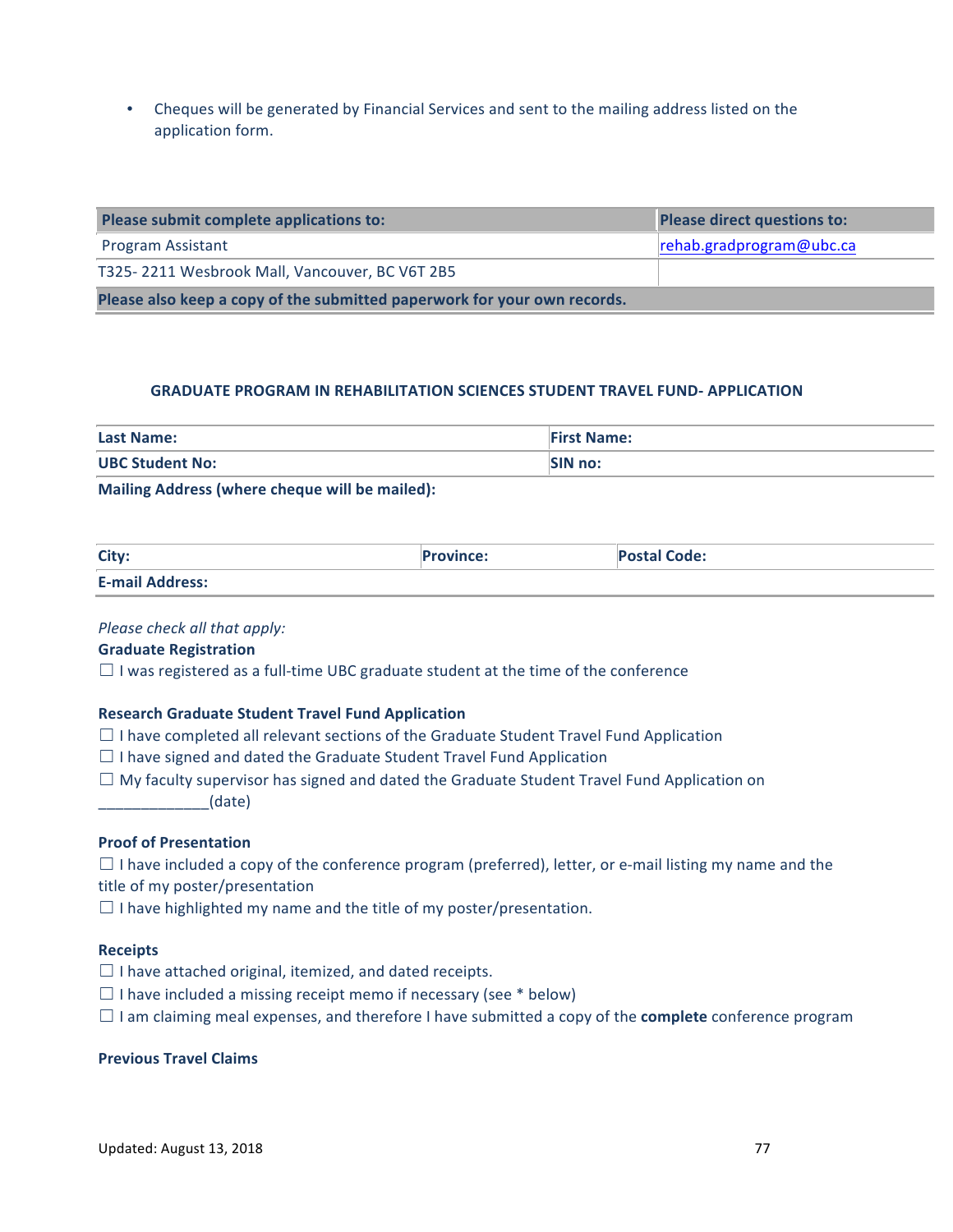Travel Fund. If y<mark>es, please note that you are eligible to receive funding FROM (G+PS) only ONCE PER</mark>  $\Box$  Yes, I have previously received funds from the Faculty of Graduate Studies (G+PS) Graduate Student **DEGREE PROGRAM.** 

**UBC** has a contract with a travel agents and airlines which offer special rates to students who are making university-related travel. For further information on travel rates for students at UBC please refer to https://www.supplymanagement.ubc.ca/travel.

#### **\*Missing Receipts:**

UBC has strict guidelines regarding claims submitted without a valid receipt. Under special circumstances, small expenses where the receipt is lost or was never issued may be allowed on condition that the claimant and the supervisor sign a memo on letterhead attesting to the loss of the receipt and that the expense will not be claimed through any other source. Samples can be found on http://www.universitycounsel.ubc.ca/files/2013/04/policy83.pdf.

#### **GRADUATE PROGRAM IN REHABILITATION SCIENCES STUDENT TRAVEL FUND- APPLICATION (Page 2)**

| <b>Conference Title:</b>         |  |
|----------------------------------|--|
| <b>Conference Location:</b>      |  |
| (City and Country)               |  |
| <b>Start Date of Conference:</b> |  |
| <b>End Date of Conference:</b>   |  |
| <b>Title of Paper/Poster</b>     |  |
| <b>Presented:</b>                |  |

|                                                                                                  | \$ Amount | <b>Currency</b> | <b>Office Use Only</b> |  |
|--------------------------------------------------------------------------------------------------|-----------|-----------------|------------------------|--|
| <b>Airline:</b>                                                                                  |           |                 |                        |  |
| <b>Car Rental:</b>                                                                               |           |                 |                        |  |
| <b>Mileage:</b>                                                                                  |           |                 |                        |  |
| <b>Other Transportation:</b>                                                                     |           |                 |                        |  |
| Meals (if not included in<br>conference registration)<br><b>Receipts or per diem:</b>            |           |                 |                        |  |
| <b>Accommodation</b>                                                                             |           |                 |                        |  |
| <b>Conference Registration:</b>                                                                  |           |                 |                        |  |
| <b>TOTAL EXPENSES:</b>                                                                           |           |                 |                        |  |
| hereby certify that the travel expenses claimed above comply with UBC policy #83 (Travel Policy) |           |                 |                        |  |

**I** expenses claimed above comply with UBC policy #83 (Travel Policy) **Student Signature: Date:**